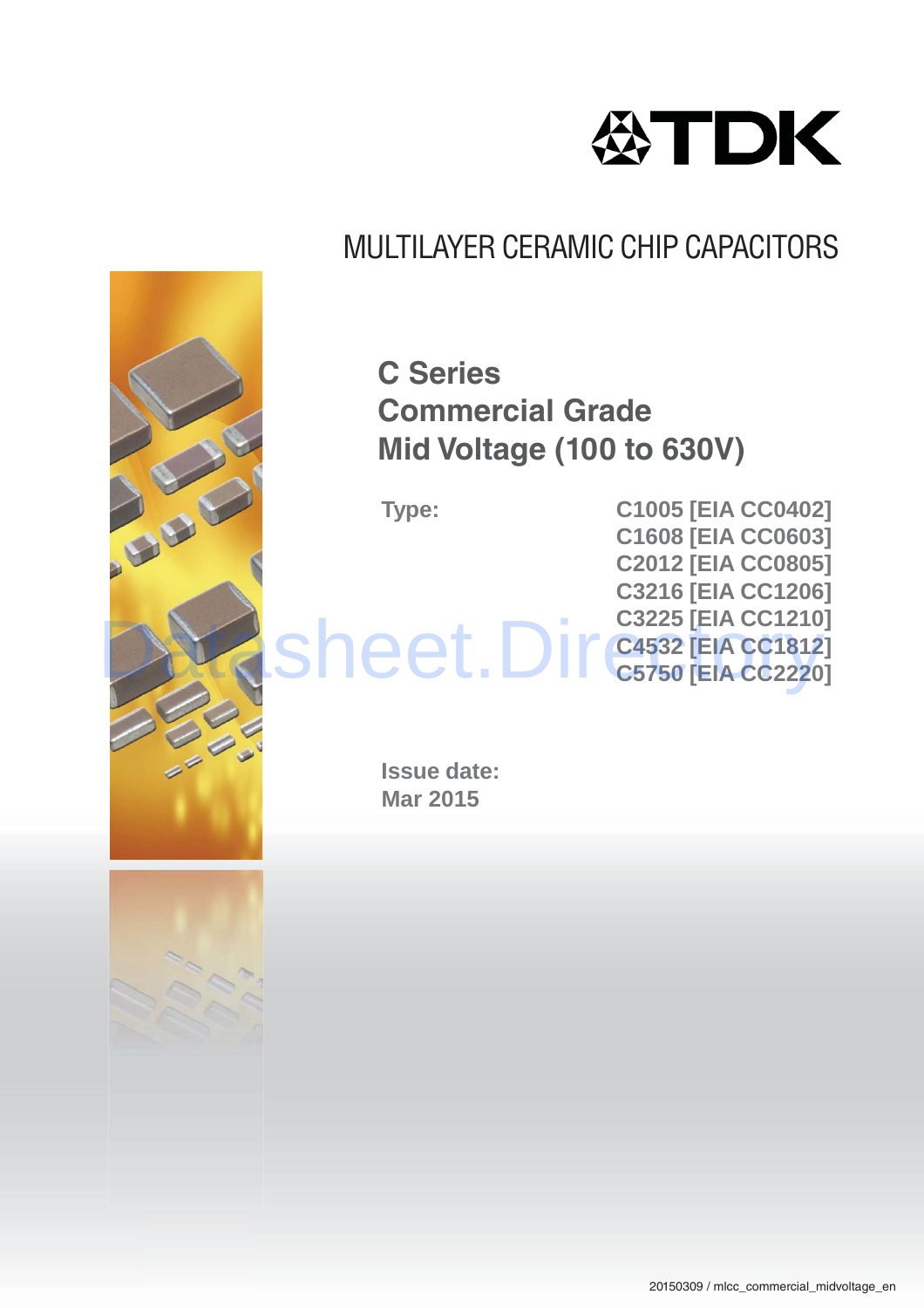

### **REMINDERS REMINDERS**

Please read before using this product

### **SAFETY REMINDERS**

## **A** REMINDERS

- 1. If you intend to use a product listed in this catalog for a purpose that may cause loss of life or other damage, you must contact our company's sales window.
- 2. We may modify products or discontinue production of a product listed in this catalog without prior notification.
- 3. We provide "Delivery Specification" that explain precautions for the specifications and safety of each product listed in this catalog. We strongly recommend that you exchange these delivery specifications with customers that use one of these products.
- 4. If you plan to export a product listed in this catalog, keep in mind that it may be a restricted item according to the "Foreign Exchange and Foreign Trade Control Law". In such cases, it is necessary to acquire export permission in harmony with this law.
- 5. Any reproduction or transferring of the contents of this catalog is prohibited without prior permission from our company.
- 6. We are not responsible for problems that occur related to the intellectual property rights or other rights of our company or a third party when you use a product listed in this catalog. We do not grant license of these rights.
- 7. This catalog only applies to products purchased through our company or one of our company's official agencies. This catalog does not apply to products that are purchased through other third parties.

Notice: Effective January 2013, TDK will use a new catalog number which adds product thickness and packaging specification detail. This new catalog number should be referenced on all catalog orders going forward, and is not applicable for OEM part number orders. Please be aware the last five digits of the catalog number will differ from the item description (internal control number) on the product label. Contact your local TDK Sales representative for more information.

(Example)

| Catalog Issued date    | <b>Catalog Number</b> | Item Description (On Delivery Label) |
|------------------------|-----------------------|--------------------------------------|
| Prior to January 2013  | C1608C0G1E103J        | C1608C0G1E103JT000N                  |
| January 2013 and Later | C1608C0G1E103J080AA   | C1608C0G1E103JT000N                  |

Page 1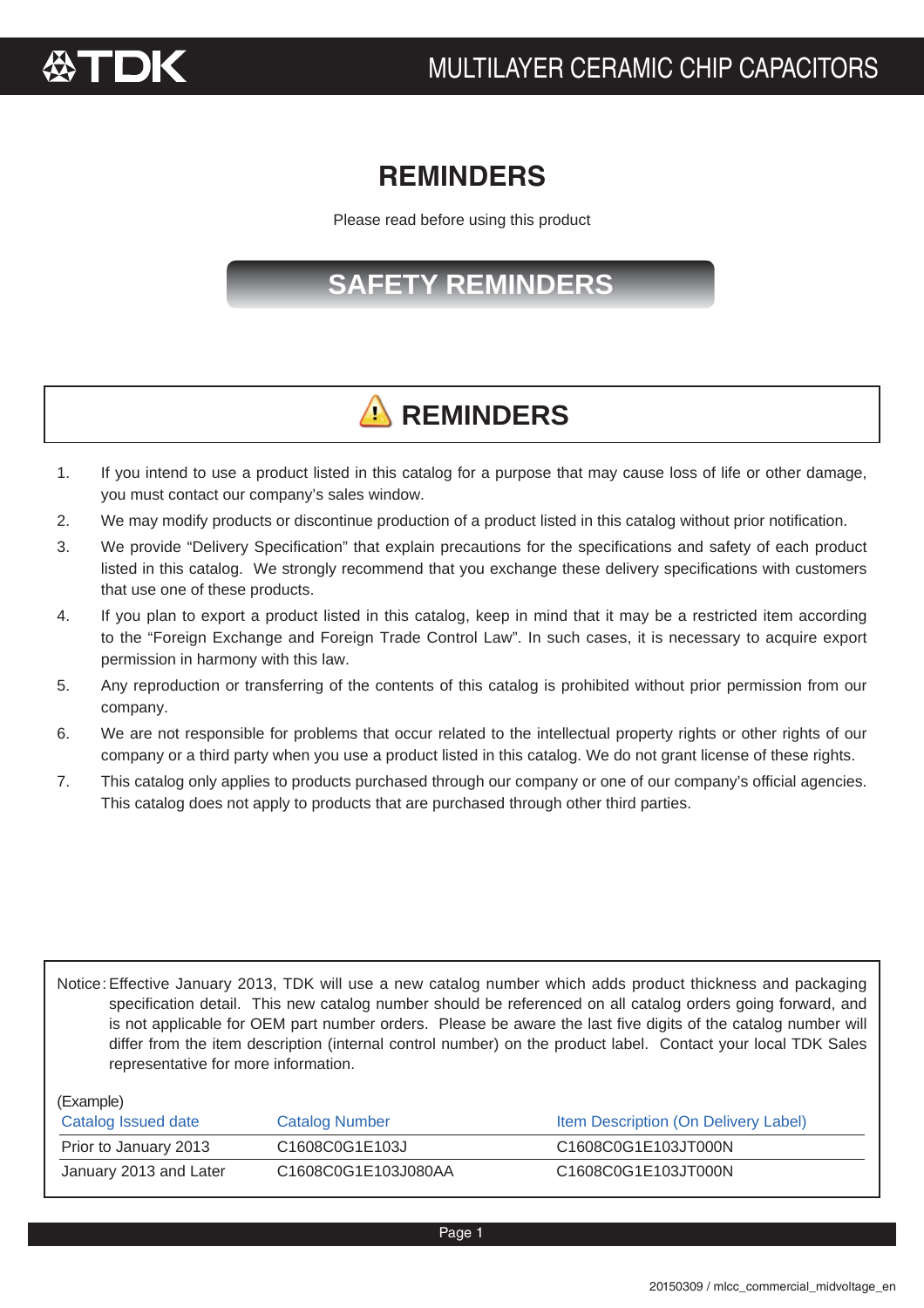### MULTILAYER CERAMIC CHIP CAPACITORS

 $\mathbf{b}$ 



**C Series** Lead<br>Free Mid Voltage (100 to 630V)

Type: C1005 [EIA CC0402], C1608 [EIA CC0603], C2012 [EIA CC0805], C3216 [EIA CC1206], C3225 [EIA CC1210], C4532 [EIA CC1812], C5750 [EIA CC2220]



**Features** • Voltage rating of 100V to 630V with capacitance range up to 15µF. **Applications** • High capacitance has been achieved through precision technologies that enable the use of multiple thinner ceramic dielectric layers. Low residual inductance assures superior frequency characteristics. Excellent DC Bias properties. • A lineup with wide-ranging rated voltages that enables selections that are suitable for needs.



**Shape & Dimensions**

- Snubber in power supply
- Electric flash circuits in digital still camera

RoHS<br>COMPLIANT

Ecological

- Power factor improvement
- Input-output filter in power supply
- Driver circuit in plasma display
- Noise bypass
- 

|   | Body Length             |
|---|-------------------------|
| W | <b>Body Width</b>       |
| т | Body Height             |
| в | <b>Terminal Width</b>   |
| G | <b>Terminal Spacing</b> |

| Series Name<br>Dimensions L x W (mm)<br>Code<br>Width<br><b>Terminal</b><br>Length<br>C1005<br>0.10 min.<br>$1.00 \pm 0.05$<br>$0.50 \pm 0.05$<br>C1608<br>0.20 min.<br>$1.60 \pm 0.10$<br>$0.80 \pm 0.10$<br>C2012<br>$2.00 \pm 0.20$<br>$1.25 \pm 0.20$<br>$0.20$ min.<br>C3216<br>0.20 min.<br>$3.20 \pm 0.20$<br>$1.60 \pm 0.20$<br>C3225<br>0.20 min.<br>$3.20 \pm 0.40$<br>$2.50 \pm 0.30$<br>C4532<br>$3.20 \pm 0.40$<br>$0.20$ min.<br>$4.50 \pm 0.40$<br>$0.20$ min.<br>C5750<br>$5.00 \pm 0.40$<br>$5.70 \pm 0.40$<br>*Dimension tolerance are typical values<br><b>Temperature Characteristics</b><br><b>Temperature Coefficient or Temperature</b><br><b>Temperature</b><br><b>Characteristics Capacitance Change</b><br>Rated Voltage (DC)<br>Range<br><b>CH</b><br>$0\pm 60$ ppm/ $\degree$ C<br>-25 to $+85^{\circ}$ C<br>Code<br>Voltage (DC)<br>COG<br>$0\pm30$ ppm/ $\degree$ C<br>$-55$ to $+125^{\circ}$ C<br>2A<br>100V<br>JB<br>±10%<br>-25 to $+85^{\circ}$ C<br>2E<br>250V<br>X <sub>5</sub> R<br>±15%<br>-55 to $+85^{\circ}$ C<br>2V<br>350V<br>X6S<br>±22%<br>$-55$ to $+105^{\circ}$ C<br>2W<br>450V<br>X7R<br>±15%<br>$-55$ to $+125^{\circ}$ C<br>2J<br>630V<br>X7S<br>±22%<br>$-55$ to $+125^{\circ}$ C<br>X7T<br>$+22/-33%$<br>$-55$ to $+125^{\circ}$ C<br><b>Nominal Capacitance (pF)</b><br>The capacitance is expressed in three digit codes and in units of pico Farads (pF).<br>The first and second digits identify the first and second significant figures of the<br>capacitance. The third digit identifies the multiplier. R designates a decimal point.<br>Ex. $0R2 = 0.2pF$ ; $103 = 10,000pF$ ; $105 = 1,000,000pF = 100nF$<br><b>Capacitance Tolerance</b><br>Nominal Thickness<br>Code<br><b>Tolerance</b><br><b>Packaging Style</b><br><b>Thickness</b><br>Code<br><b>Thickness</b><br>Code<br>± 0.25pF<br>C<br>Code<br>Style<br>D<br>± 0.50pF<br>1.30 mm<br>050<br>$0.50$ mm<br>130<br>178 mm Reel, 4 mm Pitch<br>Α<br>$\mathsf F$<br>± 1%<br>060<br>$0.60$ mm<br>160<br>1.60 mm<br>178 mm Reel, 2 mm Pitch<br>В<br>G<br>± 2%<br>080<br>$0.80$ mm<br>200<br>2.00 mm<br>K<br>178 mm Reel, 8 mm Pitch<br>J<br>± 5%<br>085<br>$0.85$ mm<br>230<br>2.30 mm | <b>Catalog Number</b><br><b>Construction</b> |  |  | $3225 \cdot X7R \cdot 2A \cdot 105$ |  |  |  |
|----------------------------------------------------------------------------------------------------------------------------------------------------------------------------------------------------------------------------------------------------------------------------------------------------------------------------------------------------------------------------------------------------------------------------------------------------------------------------------------------------------------------------------------------------------------------------------------------------------------------------------------------------------------------------------------------------------------------------------------------------------------------------------------------------------------------------------------------------------------------------------------------------------------------------------------------------------------------------------------------------------------------------------------------------------------------------------------------------------------------------------------------------------------------------------------------------------------------------------------------------------------------------------------------------------------------------------------------------------------------------------------------------------------------------------------------------------------------------------------------------------------------------------------------------------------------------------------------------------------------------------------------------------------------------------------------------------------------------------------------------------------------------------------------------------------------------------------------------------------------------------------------------------------------------------------------------------------------------------------------------------------------------------------------------------------------------------------------------------------------------------------------------------------------------------------------------------|----------------------------------------------|--|--|-------------------------------------|--|--|--|
|                                                                                                                                                                                                                                                                                                                                                                                                                                                                                                                                                                                                                                                                                                                                                                                                                                                                                                                                                                                                                                                                                                                                                                                                                                                                                                                                                                                                                                                                                                                                                                                                                                                                                                                                                                                                                                                                                                                                                                                                                                                                                                                                                                                                          |                                              |  |  |                                     |  |  |  |
|                                                                                                                                                                                                                                                                                                                                                                                                                                                                                                                                                                                                                                                                                                                                                                                                                                                                                                                                                                                                                                                                                                                                                                                                                                                                                                                                                                                                                                                                                                                                                                                                                                                                                                                                                                                                                                                                                                                                                                                                                                                                                                                                                                                                          |                                              |  |  |                                     |  |  |  |
|                                                                                                                                                                                                                                                                                                                                                                                                                                                                                                                                                                                                                                                                                                                                                                                                                                                                                                                                                                                                                                                                                                                                                                                                                                                                                                                                                                                                                                                                                                                                                                                                                                                                                                                                                                                                                                                                                                                                                                                                                                                                                                                                                                                                          |                                              |  |  |                                     |  |  |  |
|                                                                                                                                                                                                                                                                                                                                                                                                                                                                                                                                                                                                                                                                                                                                                                                                                                                                                                                                                                                                                                                                                                                                                                                                                                                                                                                                                                                                                                                                                                                                                                                                                                                                                                                                                                                                                                                                                                                                                                                                                                                                                                                                                                                                          |                                              |  |  |                                     |  |  |  |
|                                                                                                                                                                                                                                                                                                                                                                                                                                                                                                                                                                                                                                                                                                                                                                                                                                                                                                                                                                                                                                                                                                                                                                                                                                                                                                                                                                                                                                                                                                                                                                                                                                                                                                                                                                                                                                                                                                                                                                                                                                                                                                                                                                                                          |                                              |  |  |                                     |  |  |  |
|                                                                                                                                                                                                                                                                                                                                                                                                                                                                                                                                                                                                                                                                                                                                                                                                                                                                                                                                                                                                                                                                                                                                                                                                                                                                                                                                                                                                                                                                                                                                                                                                                                                                                                                                                                                                                                                                                                                                                                                                                                                                                                                                                                                                          |                                              |  |  |                                     |  |  |  |
|                                                                                                                                                                                                                                                                                                                                                                                                                                                                                                                                                                                                                                                                                                                                                                                                                                                                                                                                                                                                                                                                                                                                                                                                                                                                                                                                                                                                                                                                                                                                                                                                                                                                                                                                                                                                                                                                                                                                                                                                                                                                                                                                                                                                          |                                              |  |  |                                     |  |  |  |
|                                                                                                                                                                                                                                                                                                                                                                                                                                                                                                                                                                                                                                                                                                                                                                                                                                                                                                                                                                                                                                                                                                                                                                                                                                                                                                                                                                                                                                                                                                                                                                                                                                                                                                                                                                                                                                                                                                                                                                                                                                                                                                                                                                                                          |                                              |  |  |                                     |  |  |  |
|                                                                                                                                                                                                                                                                                                                                                                                                                                                                                                                                                                                                                                                                                                                                                                                                                                                                                                                                                                                                                                                                                                                                                                                                                                                                                                                                                                                                                                                                                                                                                                                                                                                                                                                                                                                                                                                                                                                                                                                                                                                                                                                                                                                                          |                                              |  |  |                                     |  |  |  |
|                                                                                                                                                                                                                                                                                                                                                                                                                                                                                                                                                                                                                                                                                                                                                                                                                                                                                                                                                                                                                                                                                                                                                                                                                                                                                                                                                                                                                                                                                                                                                                                                                                                                                                                                                                                                                                                                                                                                                                                                                                                                                                                                                                                                          |                                              |  |  |                                     |  |  |  |
|                                                                                                                                                                                                                                                                                                                                                                                                                                                                                                                                                                                                                                                                                                                                                                                                                                                                                                                                                                                                                                                                                                                                                                                                                                                                                                                                                                                                                                                                                                                                                                                                                                                                                                                                                                                                                                                                                                                                                                                                                                                                                                                                                                                                          |                                              |  |  |                                     |  |  |  |
|                                                                                                                                                                                                                                                                                                                                                                                                                                                                                                                                                                                                                                                                                                                                                                                                                                                                                                                                                                                                                                                                                                                                                                                                                                                                                                                                                                                                                                                                                                                                                                                                                                                                                                                                                                                                                                                                                                                                                                                                                                                                                                                                                                                                          |                                              |  |  |                                     |  |  |  |
|                                                                                                                                                                                                                                                                                                                                                                                                                                                                                                                                                                                                                                                                                                                                                                                                                                                                                                                                                                                                                                                                                                                                                                                                                                                                                                                                                                                                                                                                                                                                                                                                                                                                                                                                                                                                                                                                                                                                                                                                                                                                                                                                                                                                          |                                              |  |  |                                     |  |  |  |
|                                                                                                                                                                                                                                                                                                                                                                                                                                                                                                                                                                                                                                                                                                                                                                                                                                                                                                                                                                                                                                                                                                                                                                                                                                                                                                                                                                                                                                                                                                                                                                                                                                                                                                                                                                                                                                                                                                                                                                                                                                                                                                                                                                                                          |                                              |  |  |                                     |  |  |  |
|                                                                                                                                                                                                                                                                                                                                                                                                                                                                                                                                                                                                                                                                                                                                                                                                                                                                                                                                                                                                                                                                                                                                                                                                                                                                                                                                                                                                                                                                                                                                                                                                                                                                                                                                                                                                                                                                                                                                                                                                                                                                                                                                                                                                          |                                              |  |  |                                     |  |  |  |
|                                                                                                                                                                                                                                                                                                                                                                                                                                                                                                                                                                                                                                                                                                                                                                                                                                                                                                                                                                                                                                                                                                                                                                                                                                                                                                                                                                                                                                                                                                                                                                                                                                                                                                                                                                                                                                                                                                                                                                                                                                                                                                                                                                                                          |                                              |  |  |                                     |  |  |  |
|                                                                                                                                                                                                                                                                                                                                                                                                                                                                                                                                                                                                                                                                                                                                                                                                                                                                                                                                                                                                                                                                                                                                                                                                                                                                                                                                                                                                                                                                                                                                                                                                                                                                                                                                                                                                                                                                                                                                                                                                                                                                                                                                                                                                          |                                              |  |  |                                     |  |  |  |
|                                                                                                                                                                                                                                                                                                                                                                                                                                                                                                                                                                                                                                                                                                                                                                                                                                                                                                                                                                                                                                                                                                                                                                                                                                                                                                                                                                                                                                                                                                                                                                                                                                                                                                                                                                                                                                                                                                                                                                                                                                                                                                                                                                                                          |                                              |  |  |                                     |  |  |  |
|                                                                                                                                                                                                                                                                                                                                                                                                                                                                                                                                                                                                                                                                                                                                                                                                                                                                                                                                                                                                                                                                                                                                                                                                                                                                                                                                                                                                                                                                                                                                                                                                                                                                                                                                                                                                                                                                                                                                                                                                                                                                                                                                                                                                          |                                              |  |  |                                     |  |  |  |
|                                                                                                                                                                                                                                                                                                                                                                                                                                                                                                                                                                                                                                                                                                                                                                                                                                                                                                                                                                                                                                                                                                                                                                                                                                                                                                                                                                                                                                                                                                                                                                                                                                                                                                                                                                                                                                                                                                                                                                                                                                                                                                                                                                                                          |                                              |  |  |                                     |  |  |  |
|                                                                                                                                                                                                                                                                                                                                                                                                                                                                                                                                                                                                                                                                                                                                                                                                                                                                                                                                                                                                                                                                                                                                                                                                                                                                                                                                                                                                                                                                                                                                                                                                                                                                                                                                                                                                                                                                                                                                                                                                                                                                                                                                                                                                          |                                              |  |  |                                     |  |  |  |
|                                                                                                                                                                                                                                                                                                                                                                                                                                                                                                                                                                                                                                                                                                                                                                                                                                                                                                                                                                                                                                                                                                                                                                                                                                                                                                                                                                                                                                                                                                                                                                                                                                                                                                                                                                                                                                                                                                                                                                                                                                                                                                                                                                                                          |                                              |  |  |                                     |  |  |  |
|                                                                                                                                                                                                                                                                                                                                                                                                                                                                                                                                                                                                                                                                                                                                                                                                                                                                                                                                                                                                                                                                                                                                                                                                                                                                                                                                                                                                                                                                                                                                                                                                                                                                                                                                                                                                                                                                                                                                                                                                                                                                                                                                                                                                          |                                              |  |  |                                     |  |  |  |
|                                                                                                                                                                                                                                                                                                                                                                                                                                                                                                                                                                                                                                                                                                                                                                                                                                                                                                                                                                                                                                                                                                                                                                                                                                                                                                                                                                                                                                                                                                                                                                                                                                                                                                                                                                                                                                                                                                                                                                                                                                                                                                                                                                                                          |                                              |  |  |                                     |  |  |  |
|                                                                                                                                                                                                                                                                                                                                                                                                                                                                                                                                                                                                                                                                                                                                                                                                                                                                                                                                                                                                                                                                                                                                                                                                                                                                                                                                                                                                                                                                                                                                                                                                                                                                                                                                                                                                                                                                                                                                                                                                                                                                                                                                                                                                          |                                              |  |  |                                     |  |  |  |
|                                                                                                                                                                                                                                                                                                                                                                                                                                                                                                                                                                                                                                                                                                                                                                                                                                                                                                                                                                                                                                                                                                                                                                                                                                                                                                                                                                                                                                                                                                                                                                                                                                                                                                                                                                                                                                                                                                                                                                                                                                                                                                                                                                                                          |                                              |  |  |                                     |  |  |  |
|                                                                                                                                                                                                                                                                                                                                                                                                                                                                                                                                                                                                                                                                                                                                                                                                                                                                                                                                                                                                                                                                                                                                                                                                                                                                                                                                                                                                                                                                                                                                                                                                                                                                                                                                                                                                                                                                                                                                                                                                                                                                                                                                                                                                          |                                              |  |  |                                     |  |  |  |
|                                                                                                                                                                                                                                                                                                                                                                                                                                                                                                                                                                                                                                                                                                                                                                                                                                                                                                                                                                                                                                                                                                                                                                                                                                                                                                                                                                                                                                                                                                                                                                                                                                                                                                                                                                                                                                                                                                                                                                                                                                                                                                                                                                                                          |                                              |  |  |                                     |  |  |  |
|                                                                                                                                                                                                                                                                                                                                                                                                                                                                                                                                                                                                                                                                                                                                                                                                                                                                                                                                                                                                                                                                                                                                                                                                                                                                                                                                                                                                                                                                                                                                                                                                                                                                                                                                                                                                                                                                                                                                                                                                                                                                                                                                                                                                          |                                              |  |  |                                     |  |  |  |
|                                                                                                                                                                                                                                                                                                                                                                                                                                                                                                                                                                                                                                                                                                                                                                                                                                                                                                                                                                                                                                                                                                                                                                                                                                                                                                                                                                                                                                                                                                                                                                                                                                                                                                                                                                                                                                                                                                                                                                                                                                                                                                                                                                                                          |                                              |  |  |                                     |  |  |  |
|                                                                                                                                                                                                                                                                                                                                                                                                                                                                                                                                                                                                                                                                                                                                                                                                                                                                                                                                                                                                                                                                                                                                                                                                                                                                                                                                                                                                                                                                                                                                                                                                                                                                                                                                                                                                                                                                                                                                                                                                                                                                                                                                                                                                          |                                              |  |  |                                     |  |  |  |
|                                                                                                                                                                                                                                                                                                                                                                                                                                                                                                                                                                                                                                                                                                                                                                                                                                                                                                                                                                                                                                                                                                                                                                                                                                                                                                                                                                                                                                                                                                                                                                                                                                                                                                                                                                                                                                                                                                                                                                                                                                                                                                                                                                                                          | ±10%                                         |  |  |                                     |  |  |  |
| Κ<br>115<br>250<br>$1.15$ mm<br>2.50 mm<br><b>Special Reserved Code</b><br>M<br>± 20%<br>125<br>1.25 mm<br>280<br>2.80 mm                                                                                                                                                                                                                                                                                                                                                                                                                                                                                                                                                                                                                                                                                                                                                                                                                                                                                                                                                                                                                                                                                                                                                                                                                                                                                                                                                                                                                                                                                                                                                                                                                                                                                                                                                                                                                                                                                                                                                                                                                                                                                |                                              |  |  |                                     |  |  |  |

#### **Code Description**

A, B, C TDK Internal Code

• All specifications are subject to change without notice.

320 3.20 mm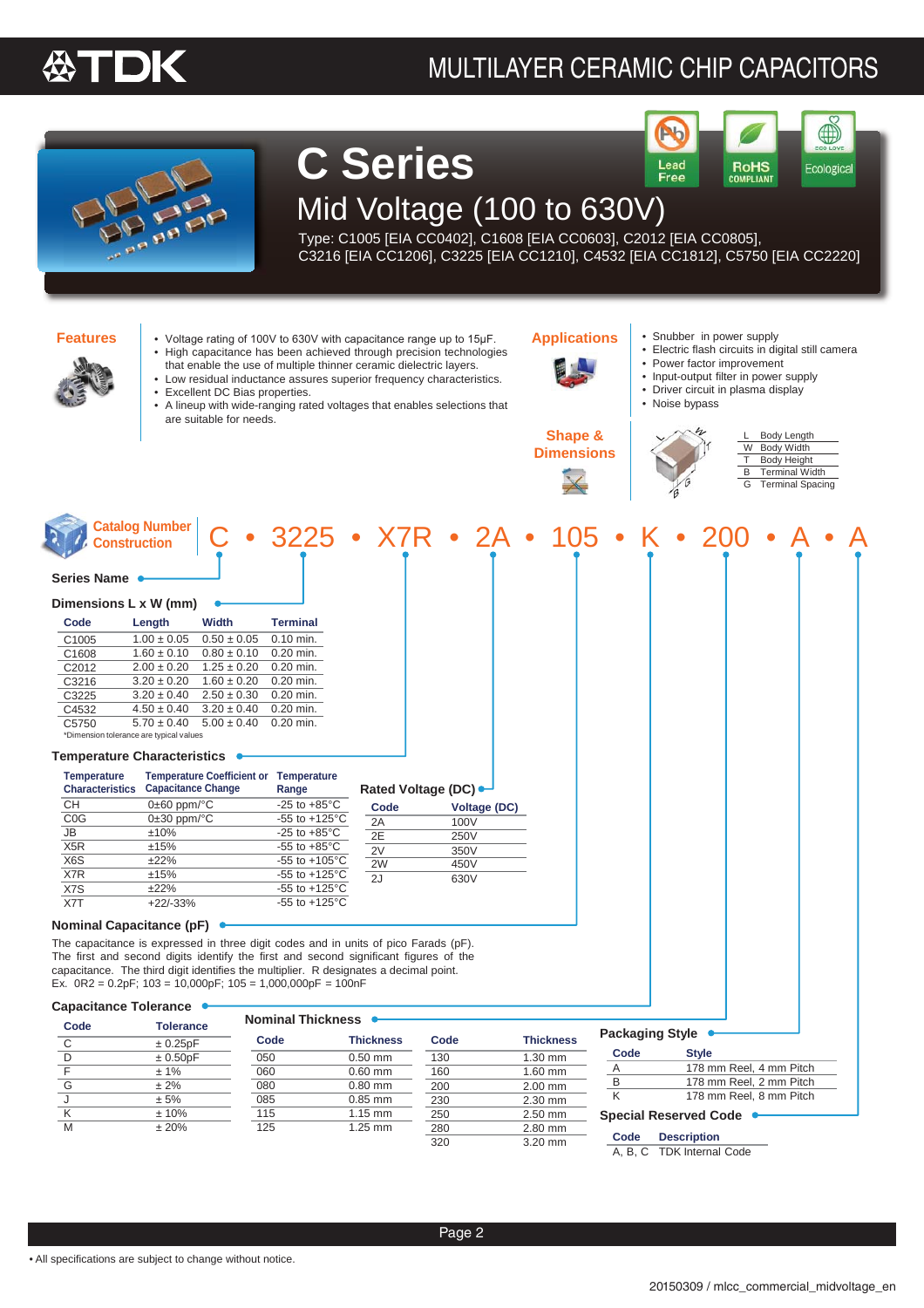



## EIA CC0402 [C1005] **Capacitance**

### **Capacitance Range Chart**

Temperature Characteristics: C0G (0 ± 30ppm/ºC), CH (0 ± 60ppm/ºC), X7S Rated Voltage: 100V (2A)

|                            |             |                  | <b>C<sub>0</sub>G</b> | <b>CH</b>    | <b>X7S</b>   |                           |
|----------------------------|-------------|------------------|-----------------------|--------------|--------------|---------------------------|
| <b>Capacitance</b><br>(pF) | <b>Code</b> | <b>Tolerance</b> | 2A<br>(100V)          | 2A<br>(100V) | 2A<br>(100V) |                           |
| 100                        | 101         | $J: \pm 5\%$     |                       |              |              |                           |
| 120                        | 121         | $K: \pm 10\%$    |                       |              |              |                           |
| 150                        | 151         | $M: \pm 20\%$    |                       |              |              |                           |
| 180                        | 181         |                  |                       |              |              |                           |
| 220                        | 221         |                  |                       |              |              |                           |
| 270                        | 271         |                  |                       |              |              |                           |
| 330                        | 331         |                  |                       |              |              |                           |
| 390                        | 391         |                  |                       |              |              |                           |
| 470                        | 471         |                  |                       |              |              |                           |
| 560                        | 561         |                  |                       |              |              |                           |
| 680                        | 681         |                  |                       |              |              |                           |
| 820                        | 821         |                  |                       |              |              |                           |
| 1,000                      | 102         |                  |                       |              |              |                           |
| 1,500                      | 152         |                  |                       |              |              |                           |
| 2,200                      | 222         |                  |                       |              |              |                           |
| 3,300                      | 332         |                  |                       |              |              |                           |
| 4,700                      | 472         |                  |                       |              |              | <b>Standard Thickness</b> |
| 6,800                      | 682         |                  |                       |              |              |                           |
| 10,000                     | 103         |                  |                       |              |              | 0.50 mm                   |

• All specifications are subject to change without notice.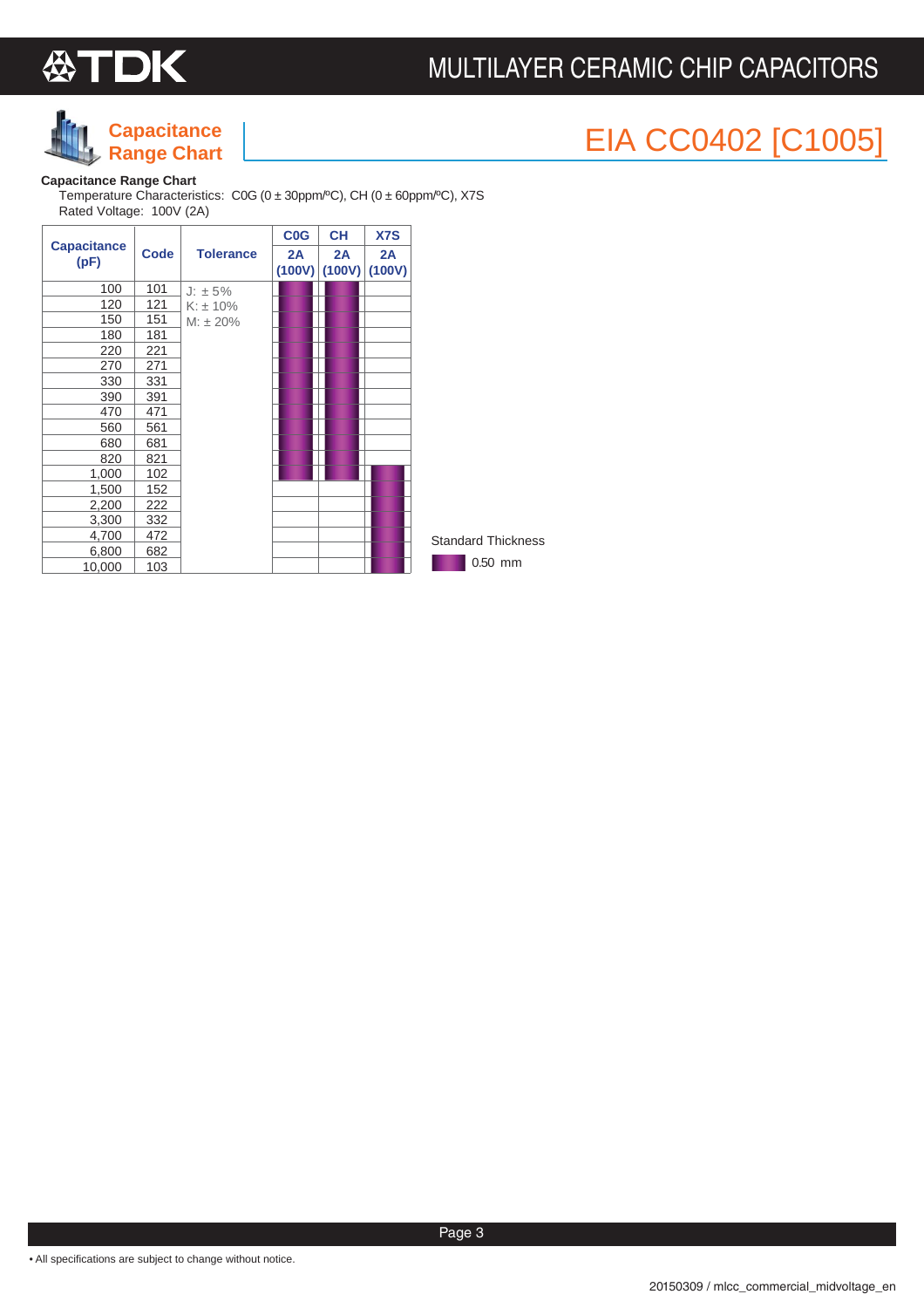



## EIA CC0603 [C1608]

#### **Capacitance Range Chart**

Temperature Characteristics: C0G (0 ± 30ppm/ºC), CH (0 ± 60ppm/ºC), JB ( ±10%), X5R (±15%), X7R (±15%), X7S (±22%) Rated Voltage: 250V (2E), 100V (2A)

|                            |                 |                  | CO <sub>G</sub> |    |                                                             | <b>CH</b> | JB | X <sub>5</sub> R | X7R | <b>X7S</b> |
|----------------------------|-----------------|------------------|-----------------|----|-------------------------------------------------------------|-----------|----|------------------|-----|------------|
| <b>Capacitance</b><br>(pF) | <b>Code</b>     | <b>Tolerance</b> | 2E              | 2A | 2E                                                          | 2A        | 2A | 2A               | 2A  | 2A         |
|                            |                 |                  |                 |    | $(250V)$ (100V) $(250V)$ (100V) (100V) (100V) (100V) (100V) |           |    |                  |     |            |
| 1                          | 010             | $C: \pm 0.25pF$  |                 |    |                                                             |           |    |                  |     |            |
| 1.5                        | 1R5             | $D : \pm 0.50pF$ |                 |    |                                                             |           |    |                  |     |            |
| $\overline{2}$             | 020             | F : ± 1%         |                 |    |                                                             |           |    |                  |     |            |
| 2.2                        | 2R2             | $G: \pm 2\%$     |                 |    |                                                             |           |    |                  |     |            |
| 3                          | 030             | $J : \pm 5\%$    |                 |    |                                                             |           |    |                  |     |            |
| 3.3                        | 3R <sub>3</sub> | K : ±10%         |                 |    |                                                             |           |    |                  |     |            |
| 4                          | 040             | $M: \pm 20\%$    |                 |    |                                                             |           |    |                  |     |            |
| 4.7<br>5                   | 4R7<br>050      |                  |                 |    |                                                             |           |    |                  |     |            |
| 6                          | 060             |                  |                 |    |                                                             |           |    |                  |     |            |
| 6.8                        | 6R8             |                  |                 |    |                                                             |           |    |                  |     |            |
| 7                          | 070             |                  |                 |    |                                                             |           |    |                  |     |            |
| 8                          | 080             |                  |                 |    |                                                             |           |    |                  |     |            |
| $\boldsymbol{9}$           | 090             |                  |                 |    |                                                             |           |    |                  |     |            |
| 10                         | 100             |                  |                 |    |                                                             |           |    |                  |     |            |
| 12                         | 120             |                  |                 |    |                                                             |           |    |                  |     |            |
| 15                         | 150             |                  |                 |    |                                                             |           |    |                  |     |            |
| 18                         | 180             |                  |                 |    |                                                             |           |    |                  |     |            |
| $\overline{22}$            | 220             |                  |                 |    |                                                             |           |    |                  |     |            |
| 27                         | 270             |                  |                 |    |                                                             |           |    |                  |     |            |
| 33                         | 330             |                  |                 |    |                                                             |           |    |                  |     |            |
| 39                         | 390             |                  |                 |    |                                                             |           |    |                  |     |            |
| 47                         | 470             |                  |                 |    |                                                             |           |    |                  |     |            |
| 56                         | 560             |                  |                 |    |                                                             |           |    |                  |     |            |
| 68                         | 680             |                  |                 |    |                                                             |           |    |                  |     |            |
| 82                         | 820             |                  |                 |    |                                                             |           |    |                  |     |            |
| 100                        | 101             |                  |                 |    |                                                             |           |    |                  |     |            |
| 120                        | 121             |                  |                 |    |                                                             |           |    |                  |     |            |
| 150                        | 151             |                  |                 |    |                                                             |           |    |                  |     |            |
| 180                        | 181             |                  |                 |    |                                                             |           |    |                  |     |            |
| 220                        | 221             |                  |                 |    |                                                             |           |    |                  |     |            |
| 270                        | 271             |                  |                 |    |                                                             |           |    |                  |     |            |
| 330                        | 331             |                  |                 |    |                                                             |           |    |                  |     |            |
| 390                        | 391             |                  |                 |    |                                                             |           |    |                  |     |            |
| 470                        | 471             |                  |                 |    |                                                             |           |    |                  |     |            |
| 560                        | 561             |                  |                 |    |                                                             |           |    |                  |     |            |
| 680                        | 681             |                  |                 |    |                                                             |           |    |                  |     |            |
| 820                        | 821             |                  |                 |    |                                                             |           |    |                  |     |            |
| 1,000                      | 102             |                  |                 |    |                                                             |           |    |                  |     |            |
| 1,200                      | 122             |                  |                 |    |                                                             |           |    |                  |     |            |
| 1,500                      | 152             |                  |                 |    |                                                             |           |    |                  |     |            |
| 1,800                      | 182             |                  |                 |    |                                                             |           |    |                  |     |            |
| 2,200                      | 222             |                  |                 |    |                                                             |           |    |                  |     |            |
| 2,700                      | 272             |                  |                 |    |                                                             |           |    |                  |     |            |
| 3,300                      | 332             |                  |                 |    |                                                             |           |    |                  |     |            |
| 3,900                      | 392             |                  |                 |    |                                                             |           |    |                  |     |            |
| 4,700                      | 472             |                  |                 |    |                                                             |           |    |                  |     |            |
| 5,600                      | 562             |                  |                 |    |                                                             |           |    |                  |     |            |
| 6,800                      | 682             |                  |                 |    |                                                             |           |    |                  |     |            |
| 8,200                      | 822             |                  |                 |    |                                                             |           |    |                  |     |            |
| 10,000                     | 103             |                  |                 |    |                                                             |           |    |                  |     |            |
| 15,000                     | 153             |                  |                 |    |                                                             |           |    |                  |     |            |
| 22,000                     | 223             |                  |                 |    |                                                             |           |    |                  |     |            |
| 33,000                     | 333             |                  |                 |    |                                                             |           |    |                  |     |            |
| 47,000                     | 473             |                  |                 |    |                                                             |           |    |                  |     |            |
| 68,000                     | 683             |                  |                 |    |                                                             |           |    |                  |     |            |
| 100,000                    | 104             |                  |                 |    |                                                             |           |    |                  |     |            |

**10.80 mm** Standard Thickness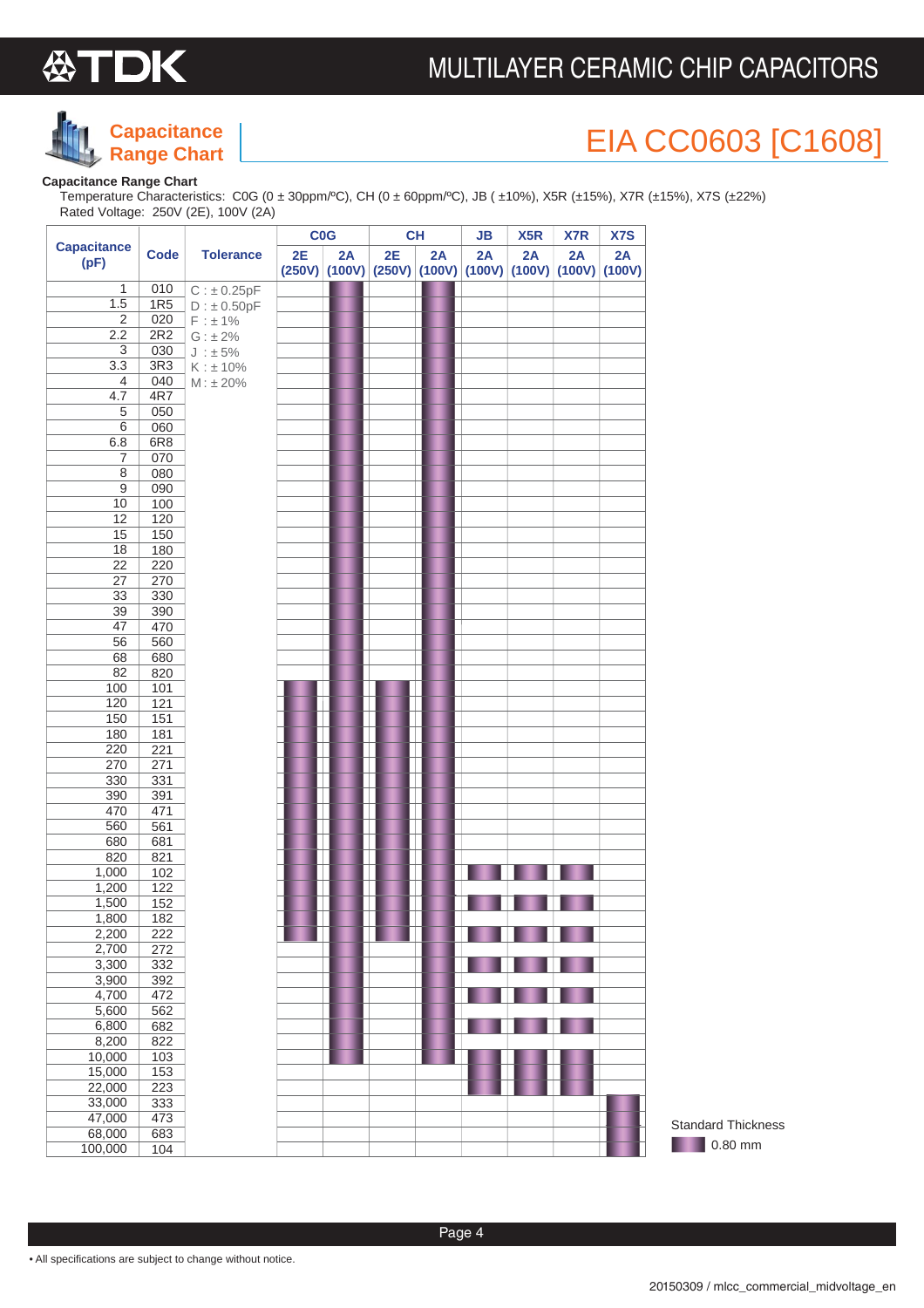



## EIA CC0805 [C2012]

#### **Capacitance Range Chart**

Temperature Characteristics: C0G (0 ± 30ppm/ºC), CH (0 ± 60ppm/ºC) Rated Voltage: 450V (2W), 250V (2E), 100V (2A)

|                            |             |                  | <b>C<sub>0</sub>G</b> |              |              |              | <b>CH</b>    |              |                           |
|----------------------------|-------------|------------------|-----------------------|--------------|--------------|--------------|--------------|--------------|---------------------------|
| <b>Capacitance</b><br>(pF) | <b>Code</b> | <b>Tolerance</b> | 2W<br>(450V)          | 2E<br>(250V) | 2A<br>(100V) | 2W<br>(450V) | 2E<br>(250V) | 2A<br>(100V) |                           |
| 100                        | 101         | $J : \pm 5\%$    |                       |              |              |              |              |              |                           |
| 120                        | 121         | K : ±10%         |                       |              |              |              |              |              |                           |
| 150                        | 151         | $M: \pm 20\%$    |                       |              |              |              |              |              |                           |
| 180                        | 181         |                  |                       |              |              |              |              |              |                           |
| 220                        | 221         |                  |                       |              |              |              |              |              |                           |
| 270                        | 271         |                  |                       |              |              |              |              |              |                           |
| 330                        | 331         |                  |                       |              |              |              |              |              |                           |
| 390                        | 391         |                  |                       |              |              |              |              |              |                           |
| 470                        | 471         |                  |                       |              |              |              |              |              |                           |
| 560                        | 561         |                  |                       |              |              |              |              |              |                           |
| 680                        | 681         |                  |                       |              |              |              |              |              |                           |
| 820                        | 821         |                  |                       |              |              |              |              |              |                           |
| 1,000                      | 102         |                  |                       |              |              |              |              |              |                           |
| 1,200                      | 122         |                  |                       |              |              |              |              |              |                           |
| 1,500                      | 152         |                  |                       |              |              |              |              |              |                           |
| 1,800                      | 182         |                  |                       |              |              |              |              |              |                           |
| 2,200                      | 222         |                  |                       |              |              |              |              |              |                           |
| 2,700                      | 272         |                  |                       |              |              |              |              |              |                           |
| 3,300                      | 332         |                  |                       |              |              |              |              |              |                           |
| 3,900                      | 392         |                  |                       |              |              |              |              |              |                           |
| 4,700                      | 472         |                  |                       |              |              |              |              |              |                           |
| 5,600                      | 562         |                  |                       |              |              |              |              |              |                           |
| 6,800                      | 682         |                  |                       |              |              |              |              |              |                           |
| 8,200                      | 822         |                  |                       |              |              |              |              |              | <b>Standard Thickness</b> |
| 10,000                     | 103         |                  |                       |              |              |              |              |              | $0.60$ mm                 |
| 15,000                     | 153         |                  |                       |              |              |              |              |              | $0.85$ mm                 |
| 22,000                     | 223         |                  |                       |              |              |              |              |              |                           |
| 33,000                     | 333         |                  |                       |              |              |              |              |              | 1.25 mm                   |

#### **Capacitance Range Chart**

Temperature Characteristics: JB (±10%), X5R (±15%), X7R (±15%), X7S (±22%), X7T (+22/-33%) Rated Voltage: 450V (2W), 350V (2V), 250V (2E),100V (2A)

|                            |             |                  |    | JВ |    | X <sub>5</sub> R                                                |    | X7R | <b>X7S</b> |    | X7T |                       |
|----------------------------|-------------|------------------|----|----|----|-----------------------------------------------------------------|----|-----|------------|----|-----|-----------------------|
| <b>Capacitance</b><br>(pF) | <b>Code</b> | <b>Tolerance</b> | 2E | 2A | 2E | 2A<br>$(250V)$ (100V) (250V) (100V) (250V) (100V) (100V) (450V) | 2E | 2A  | 2A         | 2W | 2V  | 2E<br>$(350V)$ (250V) |
| 1,000                      | 102         | $J: \pm 5\%$     |    |    |    |                                                                 |    |     |            |    |     |                       |
| 1,500                      | 152         | $K: \pm 10\%$    |    |    |    |                                                                 |    |     |            |    |     |                       |
| 2,200                      | 222         | $M: \pm 20\%$    |    |    |    |                                                                 |    |     |            |    |     |                       |
| 3,300                      | 332         |                  |    |    |    |                                                                 |    |     |            |    |     |                       |
| 4,700                      | 472         |                  |    |    |    |                                                                 |    |     |            |    |     |                       |
| 6,800                      | 682         |                  |    |    |    |                                                                 |    |     |            |    |     |                       |
| 10,000                     | 103         |                  |    |    |    |                                                                 |    |     |            |    |     |                       |
| 15,000                     | 153         |                  |    |    |    |                                                                 |    |     |            |    |     |                       |
| 22,000                     | 223         |                  |    |    |    |                                                                 |    |     |            |    |     |                       |
| 33,000                     | 333         |                  |    |    |    |                                                                 |    |     |            |    |     |                       |
| 47,000                     | 473         |                  |    |    |    |                                                                 |    |     |            |    |     |                       |
| 68,000                     | 683         |                  |    |    |    |                                                                 |    |     |            |    |     |                       |
| 100,000                    | 104         |                  |    |    |    |                                                                 |    |     |            |    |     |                       |
| 150,000                    | 154         |                  |    |    |    |                                                                 |    |     |            |    |     |                       |
| 220,000                    | 224         |                  |    |    |    |                                                                 |    |     |            |    |     |                       |
| 330,000                    | 334         |                  |    |    |    |                                                                 |    |     |            |    |     |                       |
| 470,000                    | 474         |                  |    |    |    |                                                                 |    |     |            |    |     |                       |
| 680,000                    | 684         |                  |    |    |    |                                                                 |    |     |            |    |     |                       |
| 1,000,000                  | 105         |                  |    |    |    |                                                                 |    |     |            |    |     |                       |

0.85 mm  $1.25$  mm ndard Thickness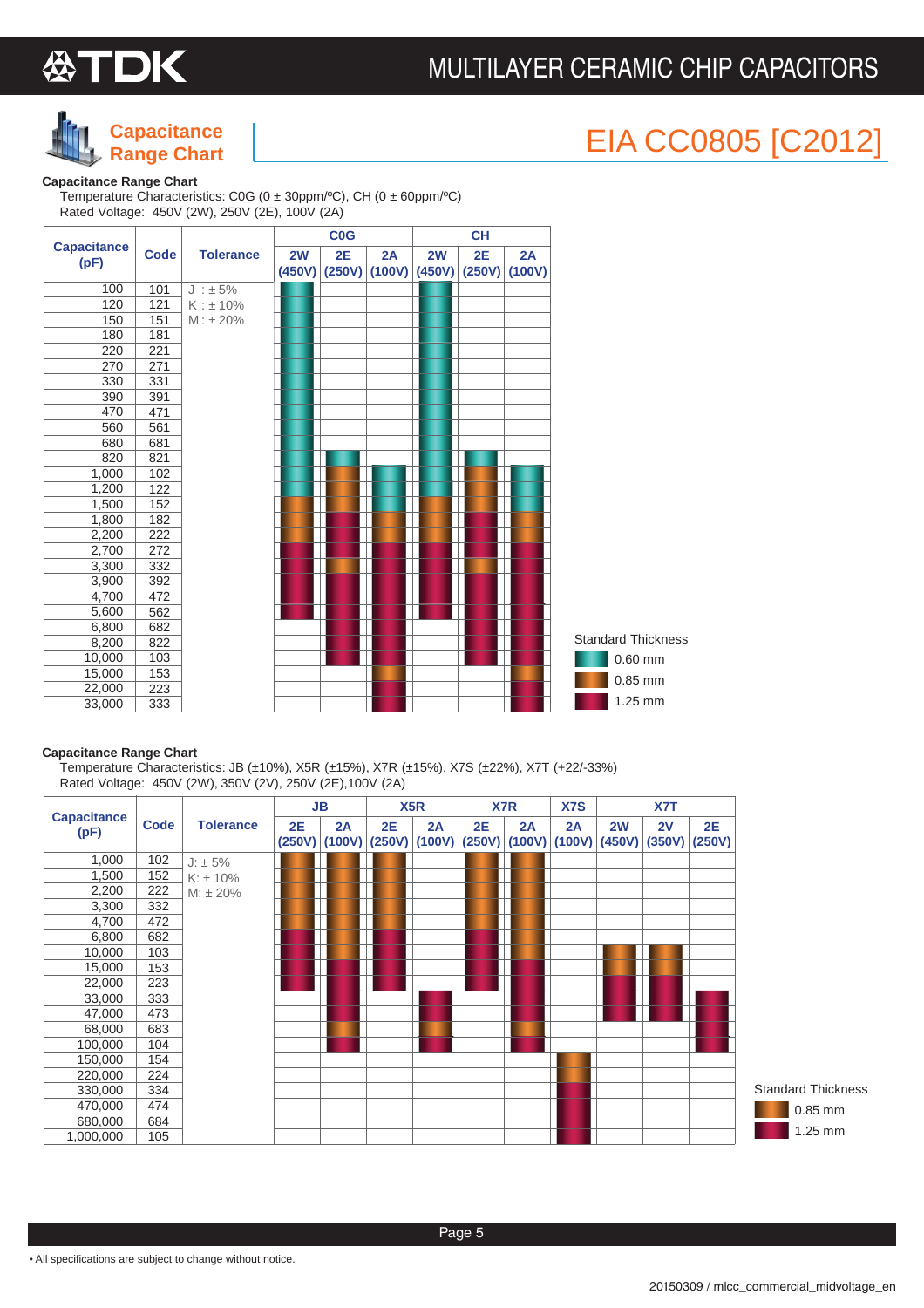



## EIA CC1206 [C3216]

### **Capacitance Range Chart**

 Temperature Characteristics: C0G (0 ± 30ppm/ºC), CH (0 ± 60ppm/ºC), JB (±10%), X5R (±15%), X7S (±22%) Rated Voltage: 630V (2J), 450V (2W), 250V (2E), 100V (2A)

| <b>Capacitance</b><br>2E<br>2E<br>2W<br>2E<br>2W<br>2E<br>2J<br>2A<br>2J<br>2A<br>2J<br>2A<br>2J<br>2A<br><b>Tolerance</b><br><b>Code</b><br>(pF)<br>(630V) (450V) (250V) (100V) (630V) (450V) (250V) (100V) (630V) (250V) (100V) (630V) (250V) (100V) (100V) (100V)<br>100<br>101<br>$J : \pm 5\%$<br>120<br>121<br>$K : \pm 10\%$<br>150<br>151<br>M : ±20%<br>180<br>181<br>220<br>221<br>271<br>270<br>330<br>331<br>390<br>391<br>470<br>471<br>560<br>561<br>681<br>680<br>820<br>821<br>1,000<br>102<br>1,200<br>$\overline{122}$<br>1,500<br>152<br>1,800<br>182<br>222<br>2,200<br>272<br>2,700<br>3,300<br>332<br>3,900<br>392<br>4,700<br>472<br>5,600<br>562<br>682<br>6,800<br>8,200<br>822<br>103<br>10,000<br>15,000<br>153<br>22,000<br>223<br>33,000<br>333<br>47,000<br>473<br>683<br>68,000<br>100,000<br>104<br>150,000<br>154<br>220,000<br>224<br>330,000<br>334<br>470,000<br>474<br>680,000<br>684<br>1,000,000<br>105<br>1,500,000<br>155<br>2,200,000<br>225<br>$\frac{1}{335}$<br>3,300,000 |  |  | COG |  |  | <b>CH</b> | JB |  |  | X <sub>5</sub> R |  |  | X7S |
|------------------------------------------------------------------------------------------------------------------------------------------------------------------------------------------------------------------------------------------------------------------------------------------------------------------------------------------------------------------------------------------------------------------------------------------------------------------------------------------------------------------------------------------------------------------------------------------------------------------------------------------------------------------------------------------------------------------------------------------------------------------------------------------------------------------------------------------------------------------------------------------------------------------------------------------------------------------------------------------------------------------------|--|--|-----|--|--|-----------|----|--|--|------------------|--|--|-----|
|                                                                                                                                                                                                                                                                                                                                                                                                                                                                                                                                                                                                                                                                                                                                                                                                                                                                                                                                                                                                                        |  |  |     |  |  |           |    |  |  |                  |  |  | 2A  |
|                                                                                                                                                                                                                                                                                                                                                                                                                                                                                                                                                                                                                                                                                                                                                                                                                                                                                                                                                                                                                        |  |  |     |  |  |           |    |  |  |                  |  |  |     |
|                                                                                                                                                                                                                                                                                                                                                                                                                                                                                                                                                                                                                                                                                                                                                                                                                                                                                                                                                                                                                        |  |  |     |  |  |           |    |  |  |                  |  |  |     |
|                                                                                                                                                                                                                                                                                                                                                                                                                                                                                                                                                                                                                                                                                                                                                                                                                                                                                                                                                                                                                        |  |  |     |  |  |           |    |  |  |                  |  |  |     |
|                                                                                                                                                                                                                                                                                                                                                                                                                                                                                                                                                                                                                                                                                                                                                                                                                                                                                                                                                                                                                        |  |  |     |  |  |           |    |  |  |                  |  |  |     |
|                                                                                                                                                                                                                                                                                                                                                                                                                                                                                                                                                                                                                                                                                                                                                                                                                                                                                                                                                                                                                        |  |  |     |  |  |           |    |  |  |                  |  |  |     |
|                                                                                                                                                                                                                                                                                                                                                                                                                                                                                                                                                                                                                                                                                                                                                                                                                                                                                                                                                                                                                        |  |  |     |  |  |           |    |  |  |                  |  |  |     |
|                                                                                                                                                                                                                                                                                                                                                                                                                                                                                                                                                                                                                                                                                                                                                                                                                                                                                                                                                                                                                        |  |  |     |  |  |           |    |  |  |                  |  |  |     |
|                                                                                                                                                                                                                                                                                                                                                                                                                                                                                                                                                                                                                                                                                                                                                                                                                                                                                                                                                                                                                        |  |  |     |  |  |           |    |  |  |                  |  |  |     |
|                                                                                                                                                                                                                                                                                                                                                                                                                                                                                                                                                                                                                                                                                                                                                                                                                                                                                                                                                                                                                        |  |  |     |  |  |           |    |  |  |                  |  |  |     |
|                                                                                                                                                                                                                                                                                                                                                                                                                                                                                                                                                                                                                                                                                                                                                                                                                                                                                                                                                                                                                        |  |  |     |  |  |           |    |  |  |                  |  |  |     |
|                                                                                                                                                                                                                                                                                                                                                                                                                                                                                                                                                                                                                                                                                                                                                                                                                                                                                                                                                                                                                        |  |  |     |  |  |           |    |  |  |                  |  |  |     |
|                                                                                                                                                                                                                                                                                                                                                                                                                                                                                                                                                                                                                                                                                                                                                                                                                                                                                                                                                                                                                        |  |  |     |  |  |           |    |  |  |                  |  |  |     |
|                                                                                                                                                                                                                                                                                                                                                                                                                                                                                                                                                                                                                                                                                                                                                                                                                                                                                                                                                                                                                        |  |  |     |  |  |           |    |  |  |                  |  |  |     |
|                                                                                                                                                                                                                                                                                                                                                                                                                                                                                                                                                                                                                                                                                                                                                                                                                                                                                                                                                                                                                        |  |  |     |  |  |           |    |  |  |                  |  |  |     |
|                                                                                                                                                                                                                                                                                                                                                                                                                                                                                                                                                                                                                                                                                                                                                                                                                                                                                                                                                                                                                        |  |  |     |  |  |           |    |  |  |                  |  |  |     |
|                                                                                                                                                                                                                                                                                                                                                                                                                                                                                                                                                                                                                                                                                                                                                                                                                                                                                                                                                                                                                        |  |  |     |  |  |           |    |  |  |                  |  |  |     |
|                                                                                                                                                                                                                                                                                                                                                                                                                                                                                                                                                                                                                                                                                                                                                                                                                                                                                                                                                                                                                        |  |  |     |  |  |           |    |  |  |                  |  |  |     |
|                                                                                                                                                                                                                                                                                                                                                                                                                                                                                                                                                                                                                                                                                                                                                                                                                                                                                                                                                                                                                        |  |  |     |  |  |           |    |  |  |                  |  |  |     |
|                                                                                                                                                                                                                                                                                                                                                                                                                                                                                                                                                                                                                                                                                                                                                                                                                                                                                                                                                                                                                        |  |  |     |  |  |           |    |  |  |                  |  |  |     |
|                                                                                                                                                                                                                                                                                                                                                                                                                                                                                                                                                                                                                                                                                                                                                                                                                                                                                                                                                                                                                        |  |  |     |  |  |           |    |  |  |                  |  |  |     |
|                                                                                                                                                                                                                                                                                                                                                                                                                                                                                                                                                                                                                                                                                                                                                                                                                                                                                                                                                                                                                        |  |  |     |  |  |           |    |  |  |                  |  |  |     |
|                                                                                                                                                                                                                                                                                                                                                                                                                                                                                                                                                                                                                                                                                                                                                                                                                                                                                                                                                                                                                        |  |  |     |  |  |           |    |  |  |                  |  |  |     |
|                                                                                                                                                                                                                                                                                                                                                                                                                                                                                                                                                                                                                                                                                                                                                                                                                                                                                                                                                                                                                        |  |  |     |  |  |           |    |  |  |                  |  |  |     |
|                                                                                                                                                                                                                                                                                                                                                                                                                                                                                                                                                                                                                                                                                                                                                                                                                                                                                                                                                                                                                        |  |  |     |  |  |           |    |  |  |                  |  |  |     |
|                                                                                                                                                                                                                                                                                                                                                                                                                                                                                                                                                                                                                                                                                                                                                                                                                                                                                                                                                                                                                        |  |  |     |  |  |           |    |  |  |                  |  |  |     |
|                                                                                                                                                                                                                                                                                                                                                                                                                                                                                                                                                                                                                                                                                                                                                                                                                                                                                                                                                                                                                        |  |  |     |  |  |           |    |  |  |                  |  |  |     |
|                                                                                                                                                                                                                                                                                                                                                                                                                                                                                                                                                                                                                                                                                                                                                                                                                                                                                                                                                                                                                        |  |  |     |  |  |           |    |  |  |                  |  |  |     |
|                                                                                                                                                                                                                                                                                                                                                                                                                                                                                                                                                                                                                                                                                                                                                                                                                                                                                                                                                                                                                        |  |  |     |  |  |           |    |  |  |                  |  |  |     |
|                                                                                                                                                                                                                                                                                                                                                                                                                                                                                                                                                                                                                                                                                                                                                                                                                                                                                                                                                                                                                        |  |  |     |  |  |           |    |  |  |                  |  |  |     |
|                                                                                                                                                                                                                                                                                                                                                                                                                                                                                                                                                                                                                                                                                                                                                                                                                                                                                                                                                                                                                        |  |  |     |  |  |           |    |  |  |                  |  |  |     |
|                                                                                                                                                                                                                                                                                                                                                                                                                                                                                                                                                                                                                                                                                                                                                                                                                                                                                                                                                                                                                        |  |  |     |  |  |           |    |  |  |                  |  |  |     |
|                                                                                                                                                                                                                                                                                                                                                                                                                                                                                                                                                                                                                                                                                                                                                                                                                                                                                                                                                                                                                        |  |  |     |  |  |           |    |  |  |                  |  |  |     |
|                                                                                                                                                                                                                                                                                                                                                                                                                                                                                                                                                                                                                                                                                                                                                                                                                                                                                                                                                                                                                        |  |  |     |  |  |           |    |  |  |                  |  |  |     |
|                                                                                                                                                                                                                                                                                                                                                                                                                                                                                                                                                                                                                                                                                                                                                                                                                                                                                                                                                                                                                        |  |  |     |  |  |           |    |  |  |                  |  |  |     |
|                                                                                                                                                                                                                                                                                                                                                                                                                                                                                                                                                                                                                                                                                                                                                                                                                                                                                                                                                                                                                        |  |  |     |  |  |           |    |  |  |                  |  |  |     |
|                                                                                                                                                                                                                                                                                                                                                                                                                                                                                                                                                                                                                                                                                                                                                                                                                                                                                                                                                                                                                        |  |  |     |  |  |           |    |  |  |                  |  |  |     |
|                                                                                                                                                                                                                                                                                                                                                                                                                                                                                                                                                                                                                                                                                                                                                                                                                                                                                                                                                                                                                        |  |  |     |  |  |           |    |  |  |                  |  |  |     |
|                                                                                                                                                                                                                                                                                                                                                                                                                                                                                                                                                                                                                                                                                                                                                                                                                                                                                                                                                                                                                        |  |  |     |  |  |           |    |  |  |                  |  |  |     |
|                                                                                                                                                                                                                                                                                                                                                                                                                                                                                                                                                                                                                                                                                                                                                                                                                                                                                                                                                                                                                        |  |  |     |  |  |           |    |  |  |                  |  |  |     |
|                                                                                                                                                                                                                                                                                                                                                                                                                                                                                                                                                                                                                                                                                                                                                                                                                                                                                                                                                                                                                        |  |  |     |  |  |           |    |  |  |                  |  |  |     |
| <b>Standard Thickness</b><br>$0.60$ mm<br>$0.85$ mm $\blacksquare$<br>1.15 mm 1.30 mm 1.60 mm                                                                                                                                                                                                                                                                                                                                                                                                                                                                                                                                                                                                                                                                                                                                                                                                                                                                                                                          |  |  |     |  |  |           |    |  |  |                  |  |  |     |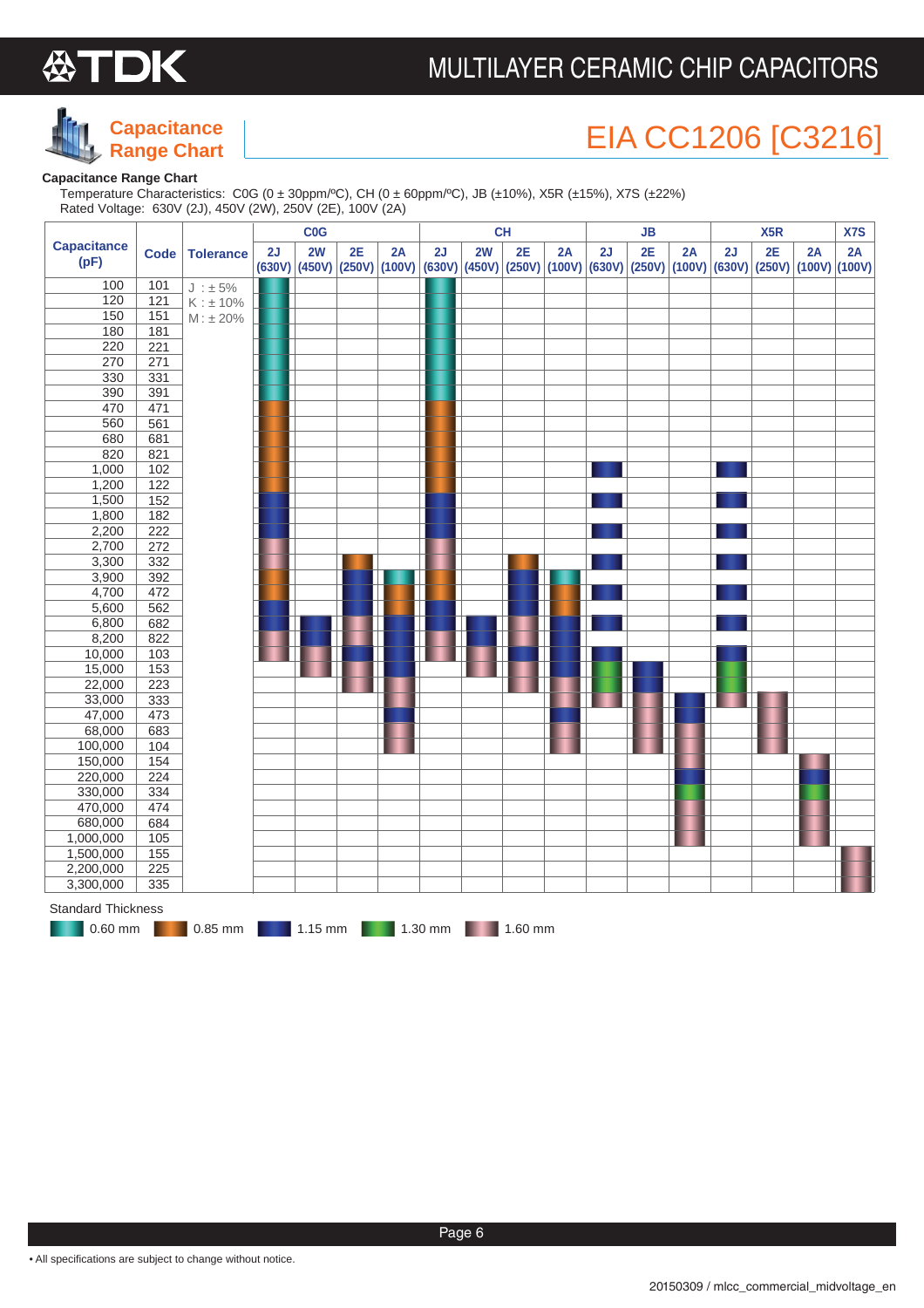



## EIA CC1206 [C3216]

### **Capacitance Range Chart**

 Temperature Characteristics: X7R (±15%), X7S (±22%), X7T (+22/-33%) Rated Voltage: 630V (2J), 450V (2W), 350V (2V), 250V (2E), 100V (2A)

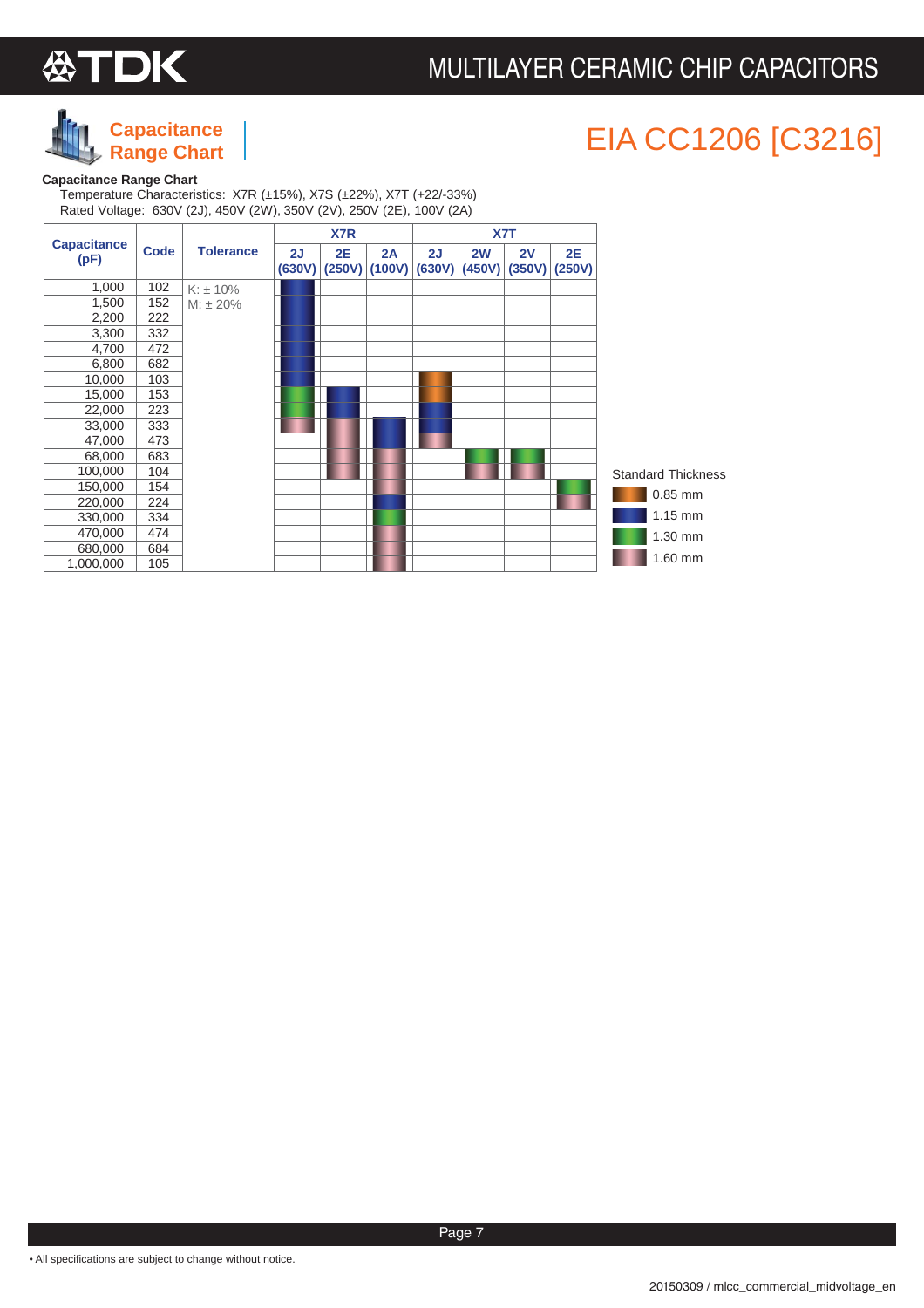



## EIA CC1210 [C3225]

#### **Capacitance Range Chart**

Temperature Characteristics: C0G (0 ± 30ppm/ºC), CH (0 ± 60ppm/ºC), JB (±10%) Rated Voltage: 630V (2J), 450V (2W), 250V (2E), 100V (2A)



#### **Capacitance Range Chart**

Temperature Characteristics: : X5R (±15%), X7R (±15%), X7S (±22%), X7T (+22/-33%) Rated Voltage: 630V (2J), 450V (2W), 250V (2E), 100V (2A)

|                            |      |                  |              | X5R          |                       |    | X7 <sub>R</sub> |              | X7S          |              | X7T          |                     |                           |
|----------------------------|------|------------------|--------------|--------------|-----------------------|----|-----------------|--------------|--------------|--------------|--------------|---------------------|---------------------------|
| <b>Capacitance</b><br>(pF) | Code | <b>Tolerance</b> | 2J<br>(630V) | 2E<br>(250V) | 2A<br>$(100V)$ (630V) | 2J | 2E<br>(250V)    | 2A<br>(100V) | 2A<br>(100V) | 2J<br>(630V) | 2W<br>(450V) | <b>2E</b><br>(250V) |                           |
| 47,000                     | 473  | $K: \pm 10\%$    |              |              |                       |    |                 |              |              |              |              |                     |                           |
| 68,000                     | 683  | $M: \pm 20\%$    |              |              |                       |    |                 |              |              |              |              |                     |                           |
| 100,000                    | 104  |                  |              |              |                       |    |                 |              |              |              |              |                     |                           |
| 150,000                    | 154  |                  |              |              |                       |    |                 |              |              |              |              |                     |                           |
| 220,000                    | 224  |                  |              |              |                       |    |                 |              |              |              |              |                     |                           |
| 330,000                    | 334  |                  |              |              |                       |    |                 |              |              |              |              |                     |                           |
| 470,000                    | 474  |                  |              |              |                       |    |                 |              |              |              |              |                     |                           |
| 680,000                    | 684  |                  |              |              |                       |    |                 |              |              |              |              |                     | <b>Standard Thickness</b> |
| 1,000,000                  | 105  |                  |              |              |                       |    |                 |              |              |              |              |                     |                           |
| 1,500,000                  | 155  |                  |              |              |                       |    |                 |              |              |              |              |                     | 1.60 mm                   |
| 2,200,000                  | 225  |                  |              |              |                       |    |                 |              |              |              |              |                     | 2.00 mm                   |
| 3,300,000                  | 335  |                  |              |              |                       |    |                 |              |              |              |              |                     |                           |
| 4,700,000                  | 475  |                  |              |              |                       |    |                 |              |              |              |              |                     | 2.30 mm                   |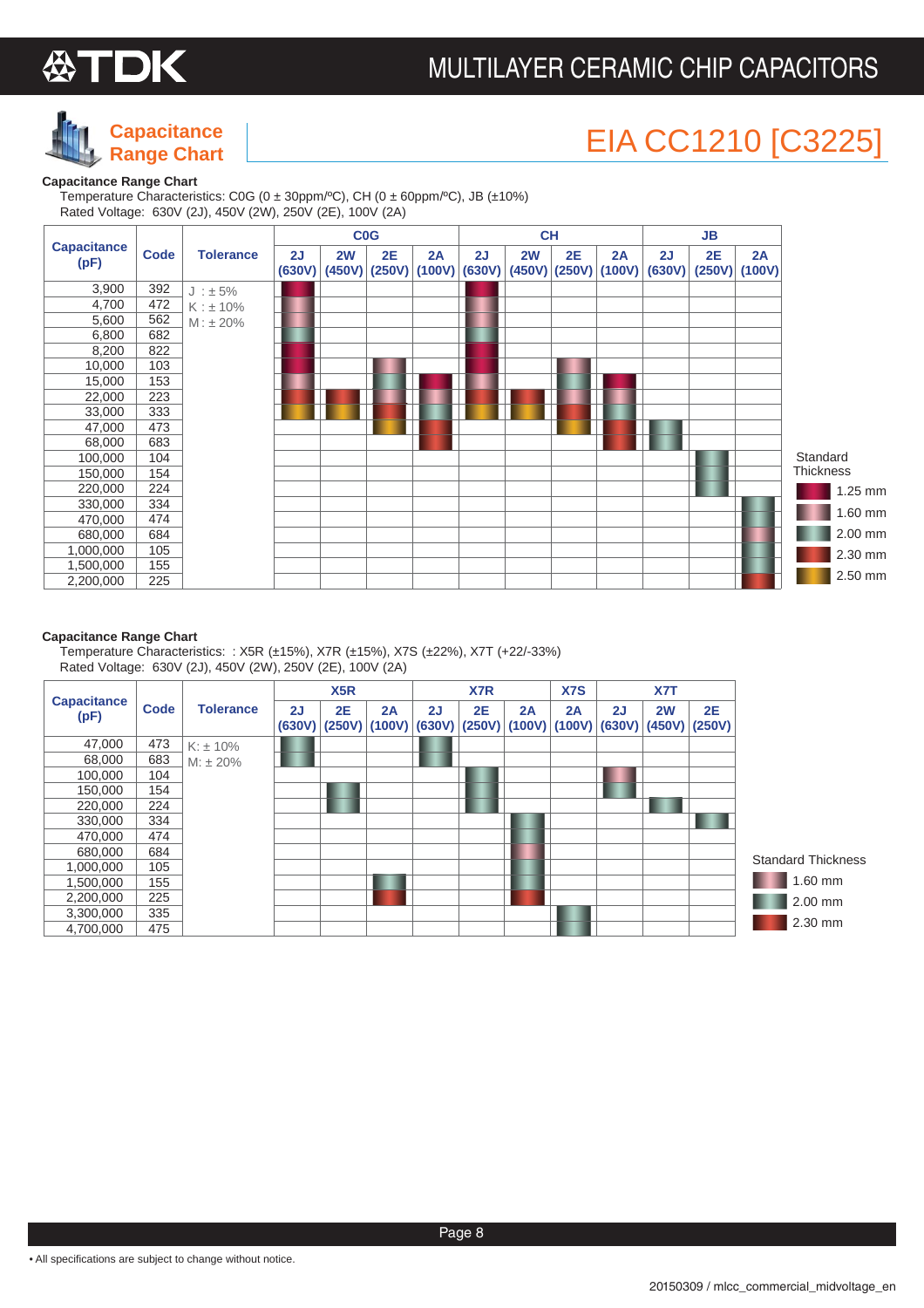



## EIA CC1812 [C4532]

#### **Capacitance Range Chart**

 Temperature Characteristics: C0G (0 ± 30ppm/ºC), CH (0 ± 60ppm/ºC), JB (±10%) Rated Voltage: 630V (2J), 450V (2W), 250V (2E), 100V (2A)



#### **Capacitance Range Chart**

 Temperature Characteristics: X5R (±15%), X7R (±15%), X7S (±22%), X7T(+22%/-33%) Rated Voltage: 630V (2J), 450V (2W), 250V (2E), 100V (2A)

|                            |      |                  |              | X <sub>5</sub> R    |              | X7 <sub>R</sub> |              | X7S |                       | X7T          |                     |                           |
|----------------------------|------|------------------|--------------|---------------------|--------------|-----------------|--------------|-----|-----------------------|--------------|---------------------|---------------------------|
| <b>Capacitance</b><br>(pF) | Code | <b>Tolerance</b> | 2J<br>(630V) | <b>2E</b><br>(250V) | 2J<br>(630V) | 2E<br>(250V)    | 2A<br>(100V) | 2A  | 2J<br>$(100V)$ (630V) | 2W<br>(450V) | <b>2E</b><br>(250V) |                           |
| 68,000                     | 683  | $K: \pm 10\%$    |              |                     |              |                 |              |     |                       |              |                     |                           |
| 100,000                    | 104  | $M: \pm 20\%$    |              |                     |              |                 |              |     |                       |              |                     |                           |
| 150,000                    | 154  |                  |              |                     |              |                 |              |     |                       |              |                     |                           |
| 220,000                    | 224  |                  |              |                     |              |                 |              |     |                       |              |                     |                           |
| 300,000                    | 304  |                  |              |                     |              |                 |              |     |                       |              |                     |                           |
| 330,000                    | 334  |                  |              |                     |              |                 |              |     |                       |              |                     |                           |
| 470.000                    | 474  |                  |              |                     |              |                 |              |     |                       |              |                     | <b>Standard Thickness</b> |
| 680.000                    | 684  |                  |              |                     |              |                 |              |     |                       |              |                     | 1.60 mm                   |
| 1,000,000                  | 105  |                  |              |                     |              |                 |              |     |                       |              |                     |                           |
| 1,500,000                  | 155  |                  |              |                     |              |                 |              |     |                       |              |                     | 2.00 mm                   |
| 2,200,000                  | 225  |                  |              |                     |              |                 |              |     |                       |              |                     | 2.30 mm                   |
| 3,300,000                  | 335  |                  |              |                     |              |                 |              |     |                       |              |                     |                           |
| 4,700,000                  | 475  |                  |              |                     |              |                 |              |     |                       |              |                     | 2.50 mm                   |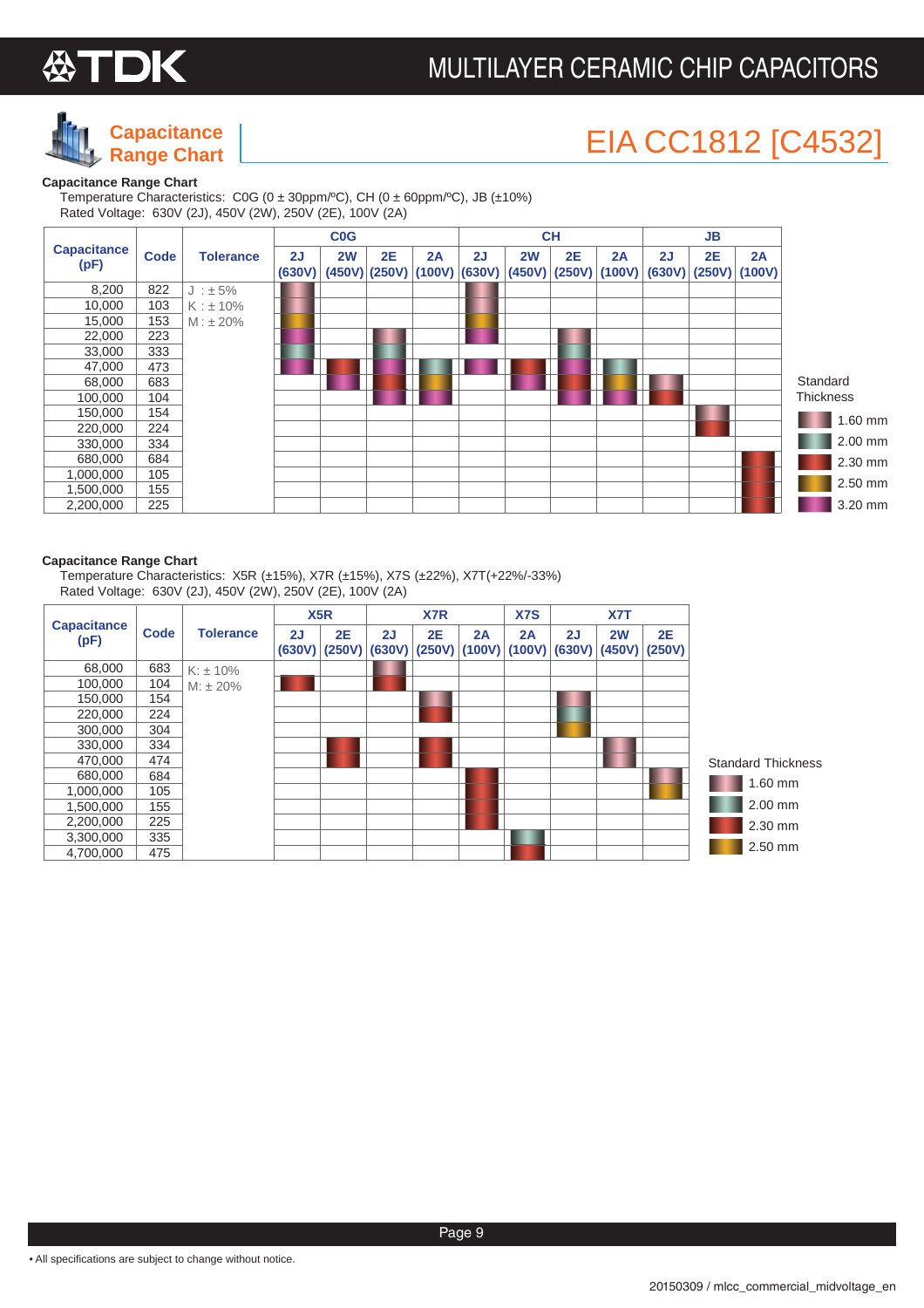

### **Capacitance Range Chart**

## **EIA CC2220 [C5750**

#### **Capacitance Range Chart**

Temperature Characteristics: C0G (0 ±30ppm/ºC), CH (0 ±60ppm/ºC) Rated Voltage: 630V (2J), 450V (2W), 250V (2E), 100V (2A)

|                            |      |                  |    |    | <b>C<sub>0</sub>G</b> |                                                               |    |    | CН        |    |                           |
|----------------------------|------|------------------|----|----|-----------------------|---------------------------------------------------------------|----|----|-----------|----|---------------------------|
| <b>Capacitance</b><br>(pF) | Code | <b>Tolerance</b> | 2J | 2W | 2E                    | 2A<br>(630V) (450V) (250V) (100V) (630V) (450V) (250V) (100V) | 2J | 2W | <b>2E</b> | 2A | <b>Standard Thickness</b> |
| 68,000                     | 683  | $K : \pm 10\%$   |    |    |                       |                                                               |    |    |           |    | $2.30$ mm                 |
| 100.000                    | 104  | $J : \pm 5\%$    |    |    |                       |                                                               |    |    |           |    | $2.80$ mm                 |
| 150.000                    | 154  |                  |    |    |                       |                                                               |    |    |           |    |                           |

#### **Capacitance Range Chart**

Temperature Characteristics: JB (±10%), X5R (±15%), X6S (±22%) Rated Voltage: 630V (2J), 250V (2E), 100V (2A)

|                            |      |                  |              | <b>JB</b> |                       |              | X <sub>5</sub> R             |    | X <sub>6</sub> S |                           |
|----------------------------|------|------------------|--------------|-----------|-----------------------|--------------|------------------------------|----|------------------|---------------------------|
| <b>Capacitance</b><br>(pF) | Code | <b>Tolerance</b> | 2J<br>(630V) | 2E        | 2A<br>$(250V)$ (100V) | 2J<br>(630V) | <b>2E</b><br>$(250V)$ (100V) | 2A | 2W<br>(450V)     |                           |
| 150,000                    | 154  | $K: \pm 10\%$    |              |           |                       |              |                              |    |                  |                           |
| 220,000                    | 224  | $M: \pm 20\%$    |              |           |                       |              |                              |    |                  |                           |
| 330,000                    | 334  |                  |              |           |                       |              |                              |    |                  |                           |
| 470.000                    | 474  |                  |              |           |                       |              |                              |    |                  |                           |
| 680,000                    | 684  |                  |              |           |                       |              |                              |    |                  |                           |
| 1.000.000                  | 105  |                  |              |           |                       |              |                              |    |                  | <b>Standard Thickness</b> |
| 1.500.000                  | 155  |                  |              |           |                       |              |                              |    |                  | 1.60 mm                   |
| 2,200,000                  | 225  |                  |              |           |                       |              |                              |    |                  | 2.30 mm                   |
| 3.300.000                  | 335  |                  |              |           |                       |              |                              |    |                  |                           |
| 4.700.000                  | 475  |                  |              |           |                       |              |                              |    |                  | $2.50$ mm                 |

#### **Capacitance Range Chart**

Temperature Characteristics: X7R (±15%), X7S (±22%), X7T (+22/-33%) Rated Voltage: 630V (2J), 450V (2W), 250V (2E), 100V (2A)

|                            |             |                  |              | X7 <sub>R</sub> |                       | X7S          |              | X7T          |                     |                           |
|----------------------------|-------------|------------------|--------------|-----------------|-----------------------|--------------|--------------|--------------|---------------------|---------------------------|
| <b>Capacitance</b><br>(pF) | <b>Code</b> | <b>Tolerance</b> | 2J<br>(630V) | <b>2E</b>       | 2A<br>$(250V)$ (100V) | 2A<br>(100V) | 2J<br>(630V) | 2W<br>(450V) | <b>2E</b><br>(250V) |                           |
| 150,000                    | 154         | $K: \pm 10\%$    |              |                 |                       |              |              |              |                     |                           |
| 220,000                    | 224         | $M: \pm 20\%$    |              |                 |                       |              |              |              |                     |                           |
| 330,000                    | 334         |                  |              |                 |                       |              |              |              |                     |                           |
| 470,000                    | 474         |                  |              |                 |                       |              |              |              |                     |                           |
| 680,000                    | 684         |                  |              |                 |                       |              |              |              |                     |                           |
| 1,000,000                  | 105         |                  |              |                 |                       |              |              |              |                     |                           |
| 1,500,000                  | 155         |                  |              |                 |                       |              |              |              |                     | <b>Standard Thickness</b> |
| 2,200,000                  | 225         |                  |              |                 |                       |              |              |              |                     | 1.60 mm                   |
| 3,300,000                  | 335         |                  |              |                 |                       |              |              |              |                     |                           |
| 4,700,000                  | 475         |                  |              |                 |                       |              |              |              |                     | 2.00 mm                   |
| 6,800,000                  | 685         |                  |              |                 |                       |              |              |              |                     | 2.30 mm                   |
| 10,000,000                 | 106         |                  |              |                 |                       |              |              |              |                     |                           |
| 15,000,000                 | 156         |                  |              |                 |                       |              |              |              |                     | 2.50 mm                   |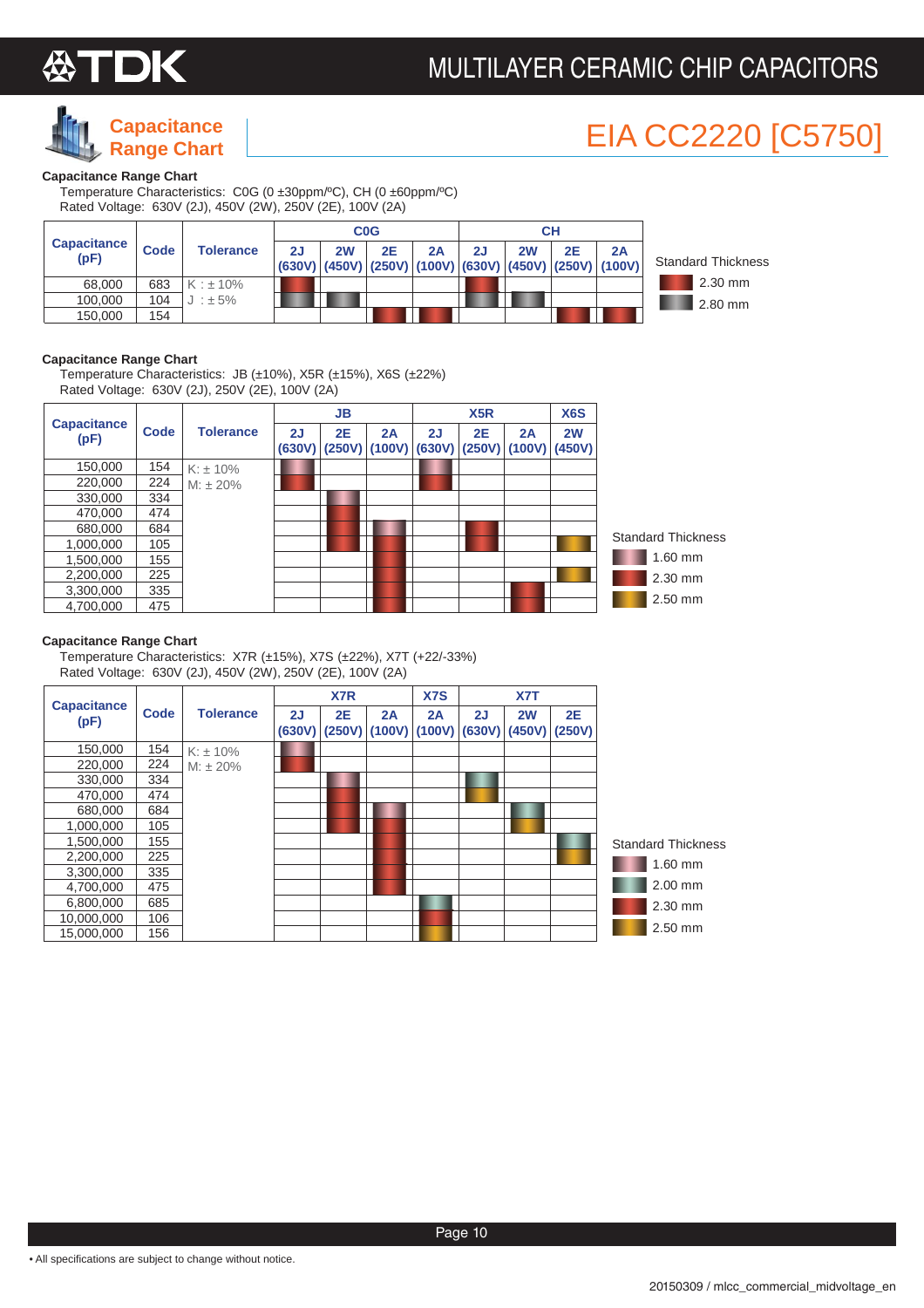

### **Class 1 (Temperature Compensating)**

| Capacitance | Size | Thickness       | Capacitance | <b>Catalog Number</b>   |                         |                         |                         |
|-------------|------|-----------------|-------------|-------------------------|-------------------------|-------------------------|-------------------------|
|             |      | (mm)            | Tolerance   | Rated Voltage Edc: 630V | Rated Voltage Edc: 450V | Rated Voltage Edc: 250V | Rated Voltage Edc: 100V |
| 1pF         | 1608 | $0.80 \pm 0.10$ | ± 0.25pF    |                         |                         |                         | C1608C0G2A010C080AA     |
| $1.5$ pF    | 1608 | $0.80 \pm 0.10$ | ± 0.25pF    |                         |                         |                         | C1608C0G2A1R5C080AA     |
| 2 pF        | 1608 | $0.80 \pm 0.10$ | ± 0.25pF    |                         |                         |                         | C1608C0G2A020C080AA     |
| 2.2 pF      | 1608 | $0.80 \pm 0.10$ | ± 0.25pF    |                         |                         |                         | C1608C0G2A2R2C080AA     |
| 3 pF        | 1608 | $0.80 \pm 0.10$ | ± 0.25pF    |                         |                         |                         | C1608C0G2A030C080AA     |
| 3.3 pF      | 1608 | $0.80 \pm 0.10$ | ± 0.25pF    |                         |                         |                         | C1608C0G2A3R3C080AA     |
| 4 pF        | 1608 | $0.80 \pm 0.10$ | ± 0.25pF    |                         |                         |                         | C1608C0G2A040C080AA     |
| 4.7 pF      | 1608 | $0.80 \pm 0.10$ | ± 0.25pF    |                         |                         |                         | C1608C0G2A4R7C080AA     |
| 5 pF        | 1608 | $0.80 \pm 0.10$ | ± 0.25pF    |                         |                         |                         | C1608C0G2A050C080AA     |
| 6 pF        | 1608 | $0.80 \pm 0.10$ | ± 0.50pF    |                         |                         |                         | C1608C0G2A060D080AA     |
| 6.8 pF      | 1608 | $0.80 \pm 0.10$ | ± 0.50pF    |                         |                         |                         | C1608C0G2A6R8D080AA     |
| 7 pF        | 1608 | $0.80 \pm 0.10$ | ± 0.50pF    |                         |                         |                         | C1608C0G2A070D080AA     |
| 8 pF        | 1608 | $0.80 \pm 0.10$ | ± 0.50pF    |                         |                         |                         | C1608C0G2A080D080AA     |
| 9 pF        | 1608 | $0.80 \pm 0.10$ | ± 0.50pF    |                         |                         |                         | C1608C0G2A090D080AA     |
| 10 pF       | 1608 | $0.80 \pm 0.10$ | ± 0.50pF    |                         |                         |                         | C1608C0G2A100D080AA     |
| 12 pF       | 1608 | $0.80 \pm 0.10$ | $\pm 5\%$   |                         |                         |                         | C1608C0G2A120J080AA     |
| 15 pF       | 1608 | $0.80 \pm 0.10$ | $\pm 5\%$   |                         |                         |                         | C1608C0G2A150J080AA     |
| 18 pF       | 1608 | $0.80 \pm 0.10$ | $\pm$ 5%    |                         |                         |                         | C1608C0G2A180J080AA     |
| 22 pF       | 1608 | $0.80 \pm 0.10$ | $\pm$ 5%    |                         |                         |                         | C1608C0G2A220J080AA     |
| 27 pF       | 1608 | $0.80 \pm 0.10$ | $\pm$ 5%    |                         |                         |                         | C1608C0G2A270J080AA     |
| 33 pF       | 1608 | $0.80 \pm 0.10$ | $\pm 5\%$   |                         |                         |                         | C1608C0G2A330J080AA     |
| 39 pF       | 1608 | $0.80 \pm 0.10$ | ± 5%        |                         |                         |                         | C1608C0G2A390J080AA     |
| 47 pF       | 1608 | $0.80 \pm 0.10$ | $\pm 5\%$   |                         |                         |                         | C1608C0G2A470J080AA     |
| 56 pF       | 1608 | $0.80 \pm 0.10$ | ± 5%        |                         |                         |                         | C1608C0G2A560J080AA     |
| 68 pF       | 1608 | $0.80 \pm 0.10$ | $\pm 5\%$   |                         |                         |                         | C1608C0G2A680J080AA     |
| 82 pF       | 1608 | $0.80 \pm 0.10$ | ± 5%        |                         |                         |                         | C1608C0G2A820J080AA     |
|             | 1005 | $0.50 \pm 0.05$ | ±10%        |                         |                         |                         | C1005C0G2A101K050BA     |
|             |      |                 | $\pm 5\%$   |                         |                         |                         | C1005C0G2A101J050BA     |
|             |      |                 | ±10%        |                         |                         | C1608C0G2E101K080AA     | C1608C0G2A101K080AA     |
|             | 1608 | $0.80 \pm 0.10$ | ± 5%        |                         |                         | C1608C0G2E101J080AA     | C1608C0G2A101J080AA     |
| 100 pF      |      |                 | ± 2%        |                         |                         |                         | C1608C0G2A101G080AA     |
|             |      |                 | ±1%         |                         |                         |                         | C1608C0G2A101F080AA     |
|             | 2012 | $0.60 \pm 0.15$ | ±10%        |                         | C2012C0G2W101K060AA     |                         |                         |
|             |      |                 | $\pm 5\%$   |                         | C2012C0G2W101J060AA     |                         |                         |
|             | 3216 | $0.60 \pm 0.15$ | ±10%        | C3216C0G2J101K060AA     |                         |                         |                         |
|             |      |                 | $\pm 5\%$   | C3216C0G2J101J060AA     |                         |                         |                         |
|             | 1005 | $0.50 \pm 0.05$ | ±10%        |                         |                         |                         | C1005C0G2A121K050BA     |
|             |      |                 | ± 5%        |                         |                         |                         | C1005C0G2A121J050BA     |
|             | 1608 | $0.80 \pm 0.10$ | ±10%        |                         |                         | C1608C0G2E121K080AA     | C1608C0G2A121K080AA     |
| 120 pF      |      |                 | ± 5%        |                         |                         | C1608C0G2E121J080AA     | C1608C0G2A121J080AA     |
|             | 2012 | $0.60 \pm 0.15$ | ±10%        |                         | C2012C0G2W121K060AA     |                         |                         |
|             |      |                 | $\pm 5\%$   |                         | C2012C0G2W121J060AA     |                         |                         |
|             | 3216 | $0.60 \pm 0.15$ | ±10%        | C3216C0G2J121K060AA     |                         |                         |                         |
|             |      |                 | ± 5%        | C3216C0G2J121J060AA     |                         |                         |                         |
|             | 1005 | $0.50 \pm 0.05$ | ±10%        |                         |                         |                         | C1005C0G2A151K050BA     |
|             |      |                 | ± 5%        |                         |                         |                         | C1005C0G2A151J050BA     |
|             | 1608 | $0.80 \pm 0.10$ | ±10%        |                         |                         | C1608C0G2E151K080AA     | C1608C0G2A151K080AA     |
| 150 pF      |      |                 | ± 5%        |                         |                         | C1608C0G2E151J080AA     | C1608C0G2A151J080AA     |
|             | 2012 | $0.60 \pm 0.15$ | ±10%        |                         | C2012C0G2W151K060AA     |                         |                         |
|             |      |                 | $\pm$ 5%    |                         | C2012C0G2W151J060AA     |                         |                         |
|             | 3216 | $0.60 \pm 0.15$ | ±10%        | C3216C0G2J151K060AA     |                         |                         |                         |
|             |      |                 | $\pm 5\%$   | C3216C0G2J151J060AA     |                         |                         |                         |
|             | 1005 | $0.50 \pm 0.05$ | ±10%        |                         |                         |                         | C1005C0G2A181K050BA     |
|             |      |                 | $\pm$ 5%    |                         |                         |                         | C1005C0G2A181J050BA     |
|             | 1608 | $0.80 \pm 0.10$ | $\pm$ 10%   |                         |                         | C1608C0G2E181K080AA     | C1608C0G2A181K080AA     |
| 180 pF      |      |                 | $\pm$ 5%    |                         |                         | C1608C0G2E181J080AA     | C1608C0G2A181J080AA     |
|             | 2012 | $0.60 \pm 0.15$ | ±10%        |                         | C2012C0G2W181K060AA     |                         |                         |
|             |      |                 | $\pm$ 5%    |                         | C2012C0G2W181J060AA     |                         |                         |
|             | 3216 | $0.60 \pm 0.15$ | $\pm$ 10%   | C3216C0G2J181K060AA     |                         |                         |                         |
|             |      |                 | $\pm$ 5%    | C3216C0G2J181J060AA     |                         |                         |                         |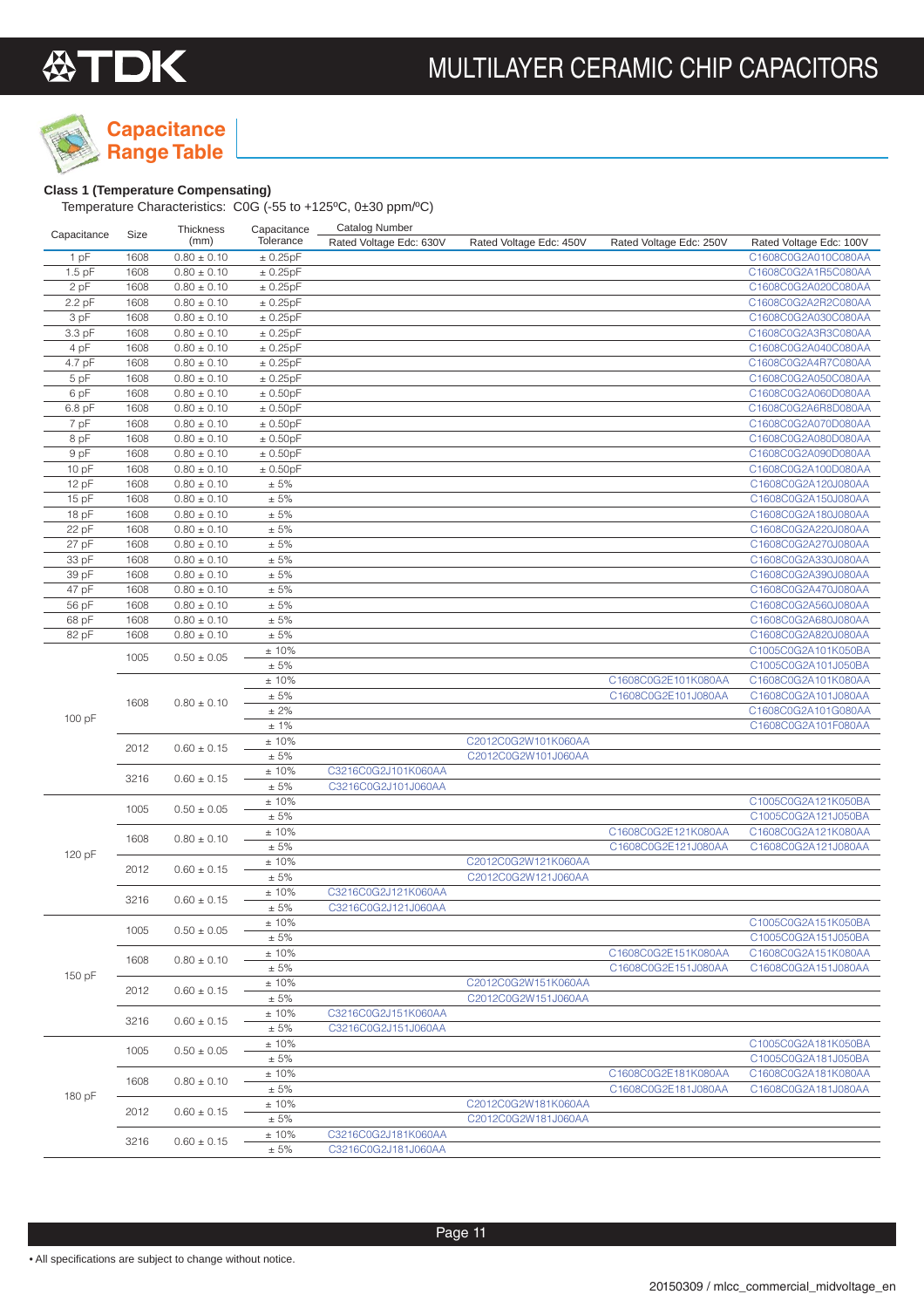

## **Capacitance**

### **Range Table Class 1 (Temperature Compensating)**

Temperature Characteristics: C0G (-55 to +125ºC, 0±30 ppm/ºC)

| Capacitance | Size | Thickness<br>(mm) | Capacitance<br>Tolerance | <b>Catalog Number</b><br>Rated Voltage Edc: 630V | Rated Voltage Edc: 450V                    | Rated Voltage Edc: 250V                    | Rated Voltage Edc: 100V                    |
|-------------|------|-------------------|--------------------------|--------------------------------------------------|--------------------------------------------|--------------------------------------------|--------------------------------------------|
|             | 1005 | $0.50 \pm 0.05$   | ±10%                     |                                                  |                                            |                                            | C1005C0G2A221K050BA                        |
|             |      |                   | ± 5%                     |                                                  |                                            |                                            | C1005C0G2A221J050BA                        |
|             | 1608 | $0.80 \pm 0.10$   | ± 10%<br>$\pm$ 5%        |                                                  |                                            | C1608C0G2E221K080AA<br>C1608C0G2E221J080AA | C1608C0G2A221K080AA<br>C1608C0G2A221J080AA |
| 220 pF      |      |                   | ±10%                     |                                                  | C2012C0G2W221K060AA                        |                                            |                                            |
|             | 2012 | $0.60 \pm 0.15$   | ± 5%                     |                                                  | C2012C0G2W221J060AA                        |                                            |                                            |
|             | 3216 | $0.60 \pm 0.15$   | $\pm$ 10%                | C3216C0G2J221K060AA                              |                                            |                                            |                                            |
|             |      |                   | $\pm$ 5%<br>±10%         | C3216C0G2J221J060AA                              |                                            |                                            | C1005C0G2A271K050BA                        |
|             | 1005 | $0.50 \pm 0.05$   | $\pm$ 5%                 |                                                  |                                            |                                            | C1005C0G2A271J050BA                        |
|             |      |                   | ±10%                     |                                                  |                                            | C1608C0G2E271K080AA                        | C1608C0G2A271K080AA                        |
| 270 pF      | 1608 | $0.80 \pm 0.10$   | ± 5%                     |                                                  |                                            | C1608C0G2E271J080AA                        | C1608C0G2A271J080AA                        |
|             | 2012 | $0.60 \pm 0.15$   | ± 10%                    |                                                  | C2012C0G2W271K060AA                        |                                            |                                            |
|             |      |                   | ± 5%<br>±10%             | C3216C0G2J271K060AA                              | C2012C0G2W271J060AA                        |                                            |                                            |
|             | 3216 | $0.60 \pm 0.15$   | ± 5%                     | C3216C0G2J271J060AA                              |                                            |                                            |                                            |
|             |      |                   | ±10%                     |                                                  |                                            |                                            | C1005C0G2A331K050BA                        |
|             | 1005 | $0.50 \pm 0.05$   | $\pm$ 5%                 |                                                  |                                            |                                            | C1005C0G2A331J050BA                        |
|             | 1608 | $0.80 \pm 0.10$   | ±10%                     |                                                  |                                            | C1608C0G2E331K080AA<br>C1608C0G2E331J080AA | C1608C0G2A331K080AA                        |
| 330 pF      |      |                   | $\pm$ 5%<br>±10%         |                                                  | C2012C0G2W331K060AA                        |                                            | C1608C0G2A331J080AA                        |
|             | 2012 | $0.60 \pm 0.15$   | $\pm 5\%$                |                                                  | C2012C0G2W331J060AA                        |                                            |                                            |
|             | 3216 | $0.60 \pm 0.15$   | $\pm$ 10%                | C3216C0G2J331K060AA                              |                                            |                                            |                                            |
|             |      |                   | ± 5%                     | C3216C0G2J331J060AA                              |                                            |                                            |                                            |
|             | 1005 | $0.50 \pm 0.05$   | ±10%<br>± 5%             |                                                  |                                            |                                            | C1005C0G2A391K050BA<br>C1005C0G2A391J050BA |
|             |      |                   | ±10%                     |                                                  |                                            | C1608C0G2E391K080AA                        | C1608C0G2A391K080AA                        |
|             | 1608 | $0.80 \pm 0.10$   | ± 5%                     |                                                  |                                            | C1608C0G2E391J080AA                        | C1608C0G2A391J080AA                        |
| 390 pF      | 2012 | $0.60 \pm 0.15$   | ±10%                     |                                                  | C2012C0G2W391K060AA                        |                                            |                                            |
|             |      |                   | $\pm$ 5%                 |                                                  | C2012C0G2W391J060AA                        |                                            |                                            |
|             | 3216 | $0.60 \pm 0.15$   | $\pm$ 10%<br>$\pm$ 5%    | C3216C0G2J391K060AA<br>C3216C0G2J391J060AA       |                                            |                                            |                                            |
|             |      |                   | ±10%                     |                                                  |                                            |                                            | C1005C0G2A471K050BA                        |
|             | 1005 | $0.50 \pm 0.05$   | $\pm$ 5%                 |                                                  |                                            |                                            | C1005C0G2A471J050BA                        |
|             | 1608 | $0.80 \pm 0.10$   | ±10%                     |                                                  |                                            | C1608C0G2E471K080AA                        | C1608C0G2A471K080AA                        |
| 470 pF      |      |                   | $\pm$ 5%                 |                                                  | C2012C0G2W471K060AA                        | C1608C0G2E471J080AA                        | C1608C0G2A471J080AA                        |
|             | 2012 | $0.60 \pm 0.15$   | ±10%<br>$\pm$ 5%         |                                                  | C2012C0G2W471J060AA                        |                                            |                                            |
|             |      |                   | $\pm$ 10%                | C3216C0G2J471K085AA                              |                                            |                                            |                                            |
|             | 3216 | $0.85 \pm 0.15$   | $\pm$ 5%                 | C3216C0G2J471J085AA                              |                                            |                                            |                                            |
|             | 1005 | $0.50 \pm 0.05$   | ±10%                     |                                                  |                                            |                                            | C1005C0G2A561K050BC                        |
|             |      |                   | $\pm$ 5%<br>± 10%        |                                                  |                                            | C1608C0G2E561K080AA                        | C1005C0G2A561J050BC<br>C1608C0G2A561K080AA |
|             | 1608 | $0.80 \pm 0.10$   | $\pm$ 5%                 |                                                  |                                            | C1608C0G2E561J080AA                        | C1608C0G2A561J080AA                        |
| 560 pF      | 2012 | $0.60 \pm 0.15$   | ±10%                     |                                                  | C2012C0G2W561K060AA                        |                                            |                                            |
|             |      |                   | ± 5%                     |                                                  | C2012C0G2W561J060AA                        |                                            |                                            |
|             | 3216 | $0.85\pm0.15$     | ±10%<br>$\pm 5\%$        | C3216C0G2J561K085AA<br>C3216C0G2J561J085AA       |                                            |                                            |                                            |
|             |      |                   | ±10%                     |                                                  |                                            |                                            | C1005C0G2A681K050BC                        |
|             | 1005 | $0.50 \pm 0.05$   | $\pm 5\%$                |                                                  |                                            |                                            | C1005C0G2A681J050BC                        |
|             | 1608 | $0.80 \pm 0.10$   | ±10%                     |                                                  |                                            | C1608C0G2E681K080AA                        | C1608C0G2A681K080AA                        |
| 680 pF      |      |                   | $\pm 5\%$                |                                                  |                                            | C1608C0G2E681J080AA                        | C1608C0G2A681J080AA                        |
|             | 2012 | $0.60 \pm 0.15$   | ±10%<br>$\pm 5\%$        |                                                  | C2012C0G2W681K060AA<br>C2012C0G2W681J060AA |                                            |                                            |
|             |      |                   | ± 10%                    | C3216C0G2J681K085AA                              |                                            |                                            |                                            |
|             | 3216 | $0.85 \pm 0.15$   | $\pm 5\%$                | C3216C0G2J681J085AA                              |                                            |                                            |                                            |
|             | 1005 | $0.50 \pm 0.05$   | ±10%                     |                                                  |                                            |                                            | C1005C0G2A821K050BC                        |
|             |      |                   | $\pm$ 5%<br>±10%         |                                                  |                                            | C1608C0G2E821K080AA                        | C1005C0G2A821J050BC<br>C1608C0G2A821K080AA |
|             | 1608 | $0.80 \pm 0.10$   | $\pm$ 5%                 |                                                  |                                            | C1608C0G2E821J080AA                        | C1608C0G2A821J080AA                        |
| 820 pF      |      |                   | $\pm$ 10%                |                                                  | C2012C0G2W821K060AA                        | C2012C0G2E821K060AA                        |                                            |
|             | 2012 | $0.60 \pm 0.15$   | $\pm 5\%$                |                                                  | C2012C0G2W821J060AA                        | C2012C0G2E821J060AA                        |                                            |
|             | 3216 | $0.85 \pm 0.15$   | ±10%                     | C3216C0G2J821K085AA                              |                                            |                                            |                                            |
|             |      |                   | $\pm 5\%$                | C3216C0G2J821J085AA                              |                                            |                                            |                                            |

Page 12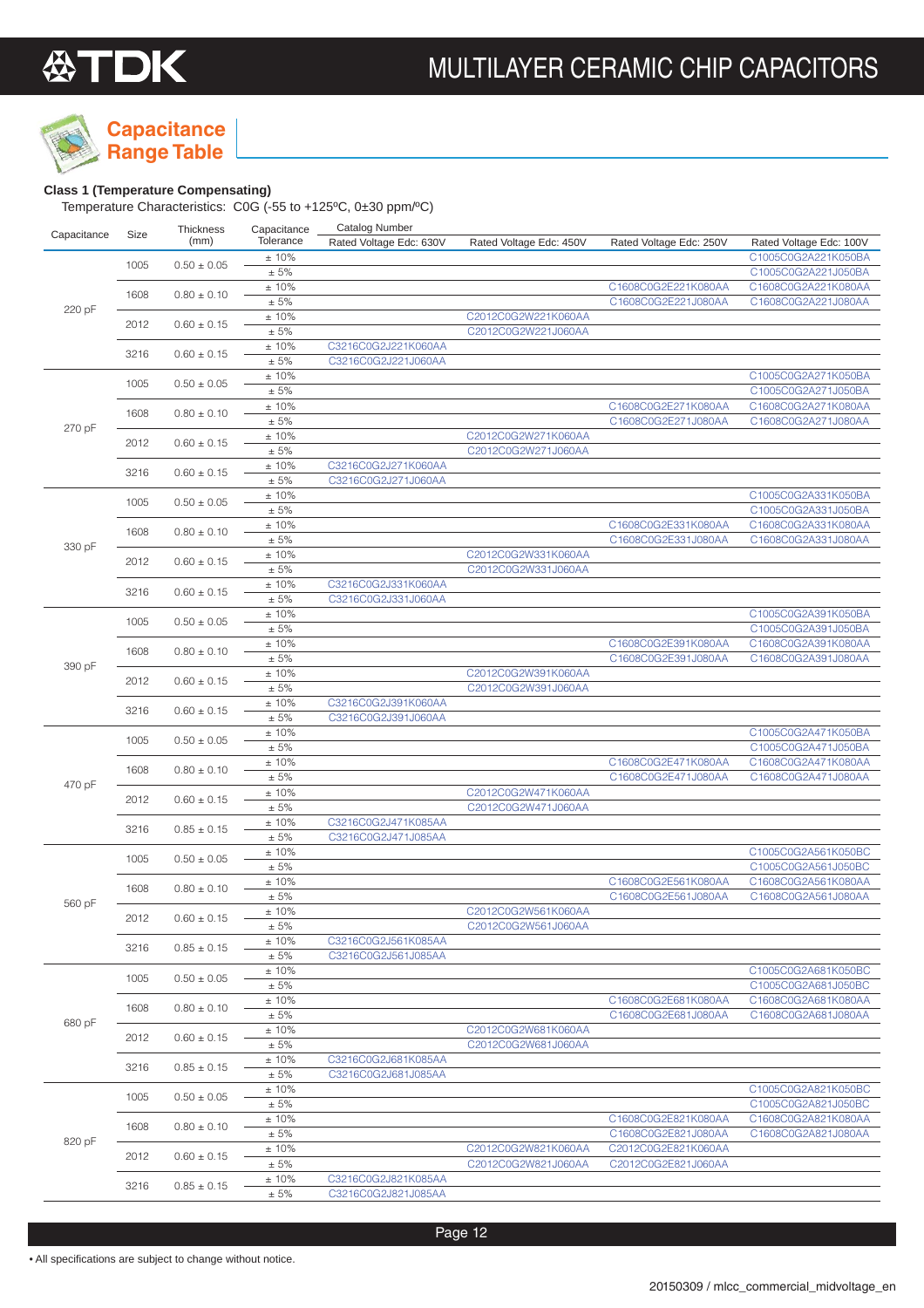

## **Capacitance**

### **Class 1 (Temperature Compensating)**

| Capacitance       | Size     | Thickness          | Capacitance         | <b>Catalog Number</b>   |                         |                                            |                         |
|-------------------|----------|--------------------|---------------------|-------------------------|-------------------------|--------------------------------------------|-------------------------|
|                   |          | (mm)               | Tolerance           | Rated Voltage Edc: 630V | Rated Voltage Edc: 450V | Rated Voltage Edc: 250V                    | Rated Voltage Edc: 100V |
|                   | 1005     | $0.50 \pm 0.05$    | ±10%                |                         |                         |                                            | C1005C0G2A102K050BC     |
|                   |          |                    | $\pm$ 5%            |                         |                         |                                            | C1005C0G2A102J050BC     |
|                   |          |                    | ±10%                |                         |                         | C1608C0G2E102K080AA                        | C1608C0G2A102K080AA     |
|                   | 1608     | $0.80 \pm 0.10$    | $\pm$ 5%            |                         |                         | C1608C0G2E102J080AA                        | C1608C0G2A102J080AA     |
|                   |          |                    | $\pm$ 2%            |                         |                         |                                            | C1608C0G2A102G080AA     |
| 1 nF              |          |                    | ± 1%                |                         |                         |                                            | C1608C0G2A102F080AA     |
|                   |          | $0.60 \pm 0.15$    | ±10%<br>$\pm$ 5%    |                         | C2012C0G2W102K060AA     |                                            |                         |
|                   | $2012 -$ |                    | ±10%                |                         | C2012C0G2W102J060AA     | C2012C0G2E102K085AA                        | C2012C0G2A102J060AA     |
|                   |          | $0.85 \pm 0.15$    | $\pm$ 5%            |                         |                         | C2012C0G2E102J085AA                        |                         |
|                   |          |                    | ±10%                | C3216C0G2J102K085AA     |                         |                                            |                         |
|                   | 3216     | $0.85 \pm 0.15$    | ± 5%                | C3216C0G2J102J085AA     |                         |                                            |                         |
|                   |          |                    | ±10%                |                         |                         | C1608C0G2E122K080AA                        | C1608C0G2A122K080AA     |
|                   | 1608     | $0.80 \pm 0.10$    | $\pm$ 5%            |                         |                         | C1608C0G2E122J080AA                        | C1608C0G2A122J080AA     |
|                   |          |                    | ±10%                |                         | C2012C0G2W122K060AA     |                                            |                         |
|                   |          | $0.60 \pm 0.15$    | $\pm$ 5%            |                         | C2012C0G2W122J060AA     |                                            | C2012C0G2A122J060AA     |
| $1.2$ nF          | $2012 -$ |                    | ±10%                |                         |                         | C2012C0G2E122K085AA                        |                         |
|                   |          | $0.85 \pm 0.15$    | $\pm$ 5%            |                         |                         | C2012C0G2E122J085AA                        |                         |
|                   |          |                    | ±10%                | C3216C0G2J122K085AA     |                         |                                            |                         |
|                   | 3216     | $0.85 \pm 0.15$    | $\pm$ 5%            | C3216C0G2J122J085AA     |                         |                                            |                         |
|                   |          |                    | ±10%                |                         |                         | C1608C0G2E152K080AA                        | C1608C0G2A152K080AA     |
|                   | 1608     | $0.80 \pm 0.10$    | $\pm$ 5%            |                         |                         | C1608C0G2E152J080AA                        | C1608C0G2A152J080AA     |
|                   |          | $0.60 \pm 0.15$    | ±10%                |                         |                         |                                            | C2012C0G2A152K060AA     |
| $1.5$ nF          | $2012 -$ |                    | $\pm$ 5%            |                         |                         |                                            | C2012C0G2A152J060AA     |
|                   |          | $0.85 \pm 0.15$    | $\pm$ 10%           |                         | C2012C0G2W152K085AA     | C2012C0G2E152K085AA                        |                         |
|                   |          |                    | $\pm 5\%$           |                         | C2012C0G2W152J085AA     | C2012C0G2E152J085AA                        |                         |
|                   | 3216     | $1.15 \pm 0.15$    | ±10%                | C3216C0G2J152K115AA     |                         |                                            |                         |
|                   |          |                    | $\pm$ 5%            | C3216C0G2J152J115AA     |                         |                                            |                         |
|                   | 1608     | $0.80 \pm 0.10$    | ±10%                |                         |                         | C1608C0G2E182K080AA                        | C1608C0G2A182K080AA     |
|                   |          |                    | $\pm$ 5%            |                         |                         | C1608C0G2E182J080AA                        | C1608C0G2A182J080AA     |
|                   | $2012 -$ | $0.85 \pm 0.15$    | ±10%                |                         | C2012C0G2W182K085AA     |                                            | C2012C0G2A182K085AA     |
| 1.8 <sub>nF</sub> |          |                    | ± 5%                |                         | C2012C0G2W182J085AA     |                                            | C2012C0G2A182J085AA     |
|                   |          | $1.25 \pm 0.20$    | ±10%                |                         |                         | C2012C0G2E182K125AA                        |                         |
|                   |          |                    | $\pm$ 5%            |                         |                         | C2012C0G2E182J125AA                        |                         |
|                   | 3216     | $1.15 \pm 0.15$    | ±10%                | C3216C0G2J182K115AA     |                         |                                            |                         |
|                   |          |                    | $\pm$ 5%<br>±10%    | C3216C0G2J182J115AA     |                         |                                            | C1608C0G2A222K080AA     |
|                   |          | $0.80 \pm 0.10$    | ± 5%                |                         |                         |                                            | C1608C0G2A222J080AA     |
|                   | 1608     |                    | ±10%                |                         |                         | C1608C0G2E222K080AA                        |                         |
|                   |          | $0.80 + 0.15/-0.1$ | $\pm$ 5%            |                         |                         | C1608C0G2E222J080AA                        |                         |
|                   |          |                    | ±10%                |                         | C2012C0G2W222K085AA     |                                            | C2012C0G2A222K085AA     |
| $2.2$ nF          |          | $0.85 \pm 0.15$    | $\pm$ 5%            |                         | C2012C0G2W222J085AA     |                                            | C2012C0G2A222J085AA     |
|                   | 2012 -   |                    | ±10%                |                         |                         | C2012C0G2E222K125AA                        |                         |
|                   |          | $1.25 \pm 0.20$    | $\pm$ 5%            |                         |                         | C2012C0G2E222J125AA                        |                         |
|                   |          |                    | ± 10%               | C3216C0G2J222K115AA     |                         |                                            |                         |
|                   | 3216     | $1.15 \pm 0.15$    | ± 5%                | C3216C0G2J222J115AA     |                         |                                            |                         |
|                   | 1608     | $0.80 + 0.15/-0.1$ | ±10%                |                         |                         |                                            | C1608C0G2A272K080AA     |
|                   |          |                    | ± 5%                |                         |                         |                                            | C1608C0G2A272J080AA     |
| 2.7 <sub>nf</sub> | 2012     | $1.25 \pm 0.20$    | $±10\%$             |                         | C2012C0G2W272K125AA     | C2012C0G2E272K125AA                        | C2012C0G2A272K125AA     |
|                   |          |                    | $\pm$ 5%            |                         | C2012C0G2W272J125AA     | C2012C0G2E272J125AA                        | C2012C0G2A272J125AA     |
|                   | 3216     | $1.60 \pm 0.20$    | $±10\%$             | C3216C0G2J272K160AA     |                         |                                            |                         |
|                   |          |                    | $\pm$ 5%            | C3216C0G2J272J160AA     |                         |                                            |                         |
|                   | 1608     | $0.80 + 0.15/-0.1$ | ±10%                |                         |                         |                                            | C1608C0G2A332K080AA     |
|                   |          |                    | $\pm$ 5%            |                         |                         |                                            | C1608C0G2A332J080AA     |
|                   |          | $0.85 \pm 0.15$    | ±10%                |                         |                         | C2012C0G2E332K085AA                        |                         |
|                   | $2012 -$ |                    | ± 5%                |                         |                         | C2012C0G2E332J085AA                        |                         |
| $3.3$ nF          |          | $1.25 \pm 0.20$    | ±10%                |                         | C2012C0G2W332K125AA     |                                            | C2012C0G2A332K125AA     |
|                   |          |                    | $\pm$ 5%            |                         | C2012C0G2W332J125AA     |                                            | C2012C0G2A332J125AA     |
|                   |          | $0.85 \pm 0.15$    | $±10\%$<br>$\pm$ 5% |                         |                         | C3216C0G2E332K085AA<br>C3216C0G2E332J085AA |                         |
|                   | $3216 -$ |                    | ±10%                | C3216C0G2J332K160AA     |                         |                                            |                         |
|                   |          | $1.60 \pm 0.20$    | ± 5%                | C3216C0G2J332J160AA     |                         |                                            |                         |
|                   |          |                    |                     |                         |                         |                                            |                         |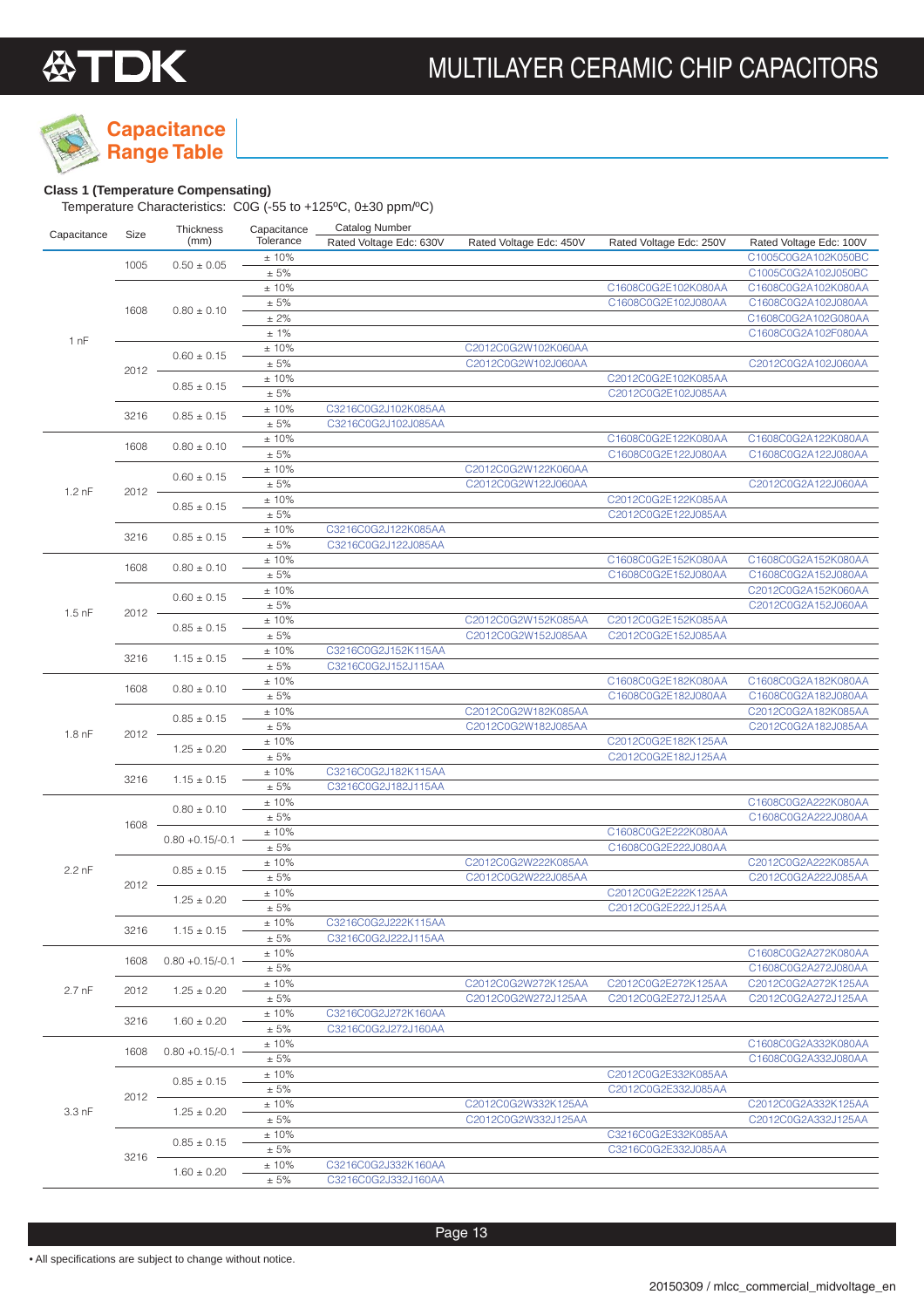**Capacitance Range Table**

### **Class 1 (Temperature Compensating)**

| Capacitance | Size     | Thickness       | Capacitance | <b>Catalog Number</b>   |                         |                         |                         |
|-------------|----------|-----------------|-------------|-------------------------|-------------------------|-------------------------|-------------------------|
|             |          | (mm)            | Tolerance   | Rated Voltage Edc: 630V | Rated Voltage Edc: 450V | Rated Voltage Edc: 250V | Rated Voltage Edc: 100V |
|             | 1608     | $0.80 \pm 0.10$ | ±10%        |                         |                         |                         | C1608C0G2A392K080AC     |
|             |          |                 | $\pm 5\%$   |                         |                         |                         | C1608C0G2A392J080AC     |
|             | 2012     | $1.25 \pm 0.20$ | ±10%        |                         | C2012C0G2W392K125AA     | C2012C0G2E392K125AA     | C2012C0G2A392K125AA     |
|             |          |                 | $\pm 5\%$   |                         | C2012C0G2W392J125AA     | C2012C0G2E392J125AA     | C2012C0G2A392J125AA     |
|             |          | $0.60 \pm 0.15$ | $\pm$ 10%   |                         |                         |                         | C3216C0G2A392K060AA     |
| 3.9 nF      |          |                 | $\pm$ 5%    |                         |                         |                         | C3216C0G2A392J060AA     |
|             | 3216     | $0.85 \pm 0.15$ | ±10%        | C3216C0G2J392K085AA     |                         |                         |                         |
|             |          |                 | $\pm 5\%$   | C3216C0G2J392J085AA     |                         |                         |                         |
|             |          | $1.15 \pm 0.15$ | ±10%        |                         |                         | C3216C0G2E392K115AA     |                         |
|             |          |                 | $\pm$ 5%    |                         |                         | C3216C0G2E392J115AA     |                         |
|             | 3225     | $1.25 \pm 0.20$ | ±10%        | C3225C0G2J392K125AA     |                         |                         |                         |
|             |          |                 | ± 5%        | C3225C0G2J392J125AA     |                         |                         |                         |
|             | 1608     | $0.80 \pm 0.10$ | ±10%        |                         |                         |                         | C1608C0G2A472K080AC     |
|             |          |                 | ± 5%        |                         |                         |                         | C1608C0G2A472J080AC     |
|             | 2012     | $1.25 \pm 0.20$ | ±10%        |                         | C2012C0G2W472K125AA     | C2012C0G2E472K125AA     | C2012C0G2A472K125AA     |
|             |          |                 | ± 5%        |                         | C2012C0G2W472J125AA     | C2012C0G2E472J125AA     | C2012C0G2A472J125AA     |
| 4.7 nF      |          | $0.85 \pm 0.15$ | ±10%        | C3216C0G2J472K085AA     |                         |                         | C3216C0G2A472K085AA     |
|             | 3216     |                 | $\pm 5\%$   | C3216C0G2J472J085AA     |                         |                         | C3216C0G2A472J085AA     |
|             |          | $1.15 \pm 0.15$ | ±10%        |                         |                         | C3216C0G2E472K115AA     |                         |
|             |          |                 | ± 5%        |                         |                         | C3216C0G2E472J115AA     |                         |
|             | 3225     | $1.60 \pm 0.20$ | ±10%        | C3225C0G2J472K160AA     |                         |                         |                         |
|             |          |                 | $\pm 5\%$   | C3225C0G2J472J160AA     |                         |                         |                         |
|             | 1608     | $0.80 \pm 0.10$ | ±10%        |                         |                         |                         | C1608C0G2A562K080AC     |
|             |          |                 | $\pm 5\%$   |                         |                         |                         | C1608C0G2A562J080AC     |
|             | 2012     | $1.25 \pm 0.20$ | ±10%        |                         | C2012C0G2W562K125AA     | C2012C0G2E562K125AA     | C2012C0G2A562K125AA     |
|             |          |                 | $\pm 5\%$   |                         | C2012C0G2W562J125AA     | C2012C0G2E562J125AA     | C2012C0G2A562J125AA     |
| 5.6 nF      |          | $0.85 \pm 0.15$ | ±10%        |                         |                         |                         | C3216C0G2A562K085AA     |
|             | 3216     |                 | ± 5%        |                         |                         |                         | C3216C0G2A562J085AA     |
|             |          | $1.15 \pm 0.15$ | ±10%        | C3216C0G2J562K115AA     |                         | C3216C0G2E562K115AA     |                         |
|             |          |                 | $\pm 5\%$   | C3216C0G2J562J115AA     |                         | C3216C0G2E562J115AA     |                         |
|             | 3225     | $1.60 \pm 0.20$ | ±10%        | C3225C0G2J562K160AA     |                         |                         |                         |
|             |          |                 | ± 5%        | C3225C0G2J562J160AA     |                         |                         |                         |
|             | 1608     | $0.80 \pm 0.10$ | ±10%        |                         |                         |                         | C1608C0G2A682K080AC     |
|             |          |                 | $\pm 5\%$   |                         |                         |                         | C1608C0G2A682J080AC     |
|             | 2012     | $1.25 \pm 0.20$ | ±10%        |                         |                         | C2012C0G2E682K125AA     | C2012C0G2A682K125AA     |
|             |          |                 | ± 5%        |                         |                         | C2012C0G2E682J125AA     | C2012C0G2A682J125AA     |
| $6.8$ nF    |          | $1.15 \pm 0.15$ | ±10%        | C3216C0G2J682K115AA     | C3216C0G2W682K115AA     |                         | C3216C0G2A682K115AA     |
|             | $3216 -$ | $1.60 \pm 0.20$ | $\pm 5\%$   | C3216C0G2J682J115AA     | C3216C0G2W682J115AA     |                         | C3216C0G2A682J115AA     |
|             |          |                 | ±10%        |                         |                         | C3216C0G2E682K160AA     |                         |
|             |          |                 | $\pm 5\%$   |                         |                         | C3216C0G2E682J160AA     |                         |
|             | 3225     | $2.00 \pm 0.20$ | ±10%        | C3225C0G2J682K200AA     |                         |                         |                         |
|             |          |                 | $\pm 5\%$   | C3225C0G2J682J200AA     |                         |                         |                         |
|             | 1608     | $0.80 \pm 0.10$ | ±10%        |                         |                         |                         | C1608C0G2A822K080AC     |
|             |          |                 | $\pm 5\%$   |                         |                         |                         | C1608C0G2A822J080AC     |
|             | 2012     | $1.25 \pm 0.20$ | ±10%        |                         |                         | C2012C0G2E822K125AA     | C2012C0G2A822K125AA     |
|             |          |                 | ± 5%        |                         |                         | C2012C0G2E822J125AA     | C2012C0G2A822J125AA     |
|             |          | $1.15 \pm 0.15$ | ±10%        |                         | C3216C0G2W822K115AA     |                         | C3216C0G2A822K115AA     |
| 8.2 nF      | 3216     |                 | $\pm$ 5%    |                         | C3216C0G2W822J115AA     |                         | C3216C0G2A822J115AA     |
|             |          | $1.60 \pm 0.20$ | ±10%        | C3216C0G2J822K160AA     |                         | C3216C0G2E822K160AA     |                         |
|             |          |                 | $\pm$ 5%    | C3216C0G2J822J160AA     |                         | C3216C0G2E822J160AA     |                         |
|             | 3225     | $1.25 \pm 0.20$ | ±10%        | C3225C0G2J822K125AA     |                         |                         |                         |
|             |          |                 | ± 5%        | C3225C0G2J822J125AA     |                         |                         |                         |
|             | 4532     | $1.60 \pm 0.20$ | ±10%        | C4532C0G2J822K160KA     |                         |                         |                         |
|             |          |                 | ± 5%        | C4532C0G2J822J160KA     |                         |                         |                         |
|             | 1608     | $0.80 \pm 0.10$ | ±10%        |                         |                         |                         | C1608C0G2A103K080AC     |
|             |          |                 | ± 5%        |                         |                         |                         | C1608C0G2A103J080AC     |
|             | 2012     | $1.25 \pm 0.20$ | ±10%        |                         |                         | C2012C0G2E103K125AA     | C2012C0G2A103K125AA     |
| 10 nF       |          |                 | $\pm$ 5%    |                         |                         | C2012C0G2E103J125AA     | C2012C0G2A103J125AA     |
|             |          | $1.15 \pm 0.15$ | ±10%        |                         |                         | C3216C0G2E103K115AA     | C3216C0G2A103K115AA     |
|             | 3216     |                 | ± 5%        |                         |                         | C3216C0G2E103J115AA     | C3216C0G2A103J115AA     |
|             |          | $1.60 \pm 0.20$ | ±10%        | C3216C0G2J103K160AA     | C3216C0G2W103K160AA     |                         |                         |
|             |          |                 | ± 5%        | C3216C0G2J103J160AA     | C3216C0G2W103J160AA     |                         |                         |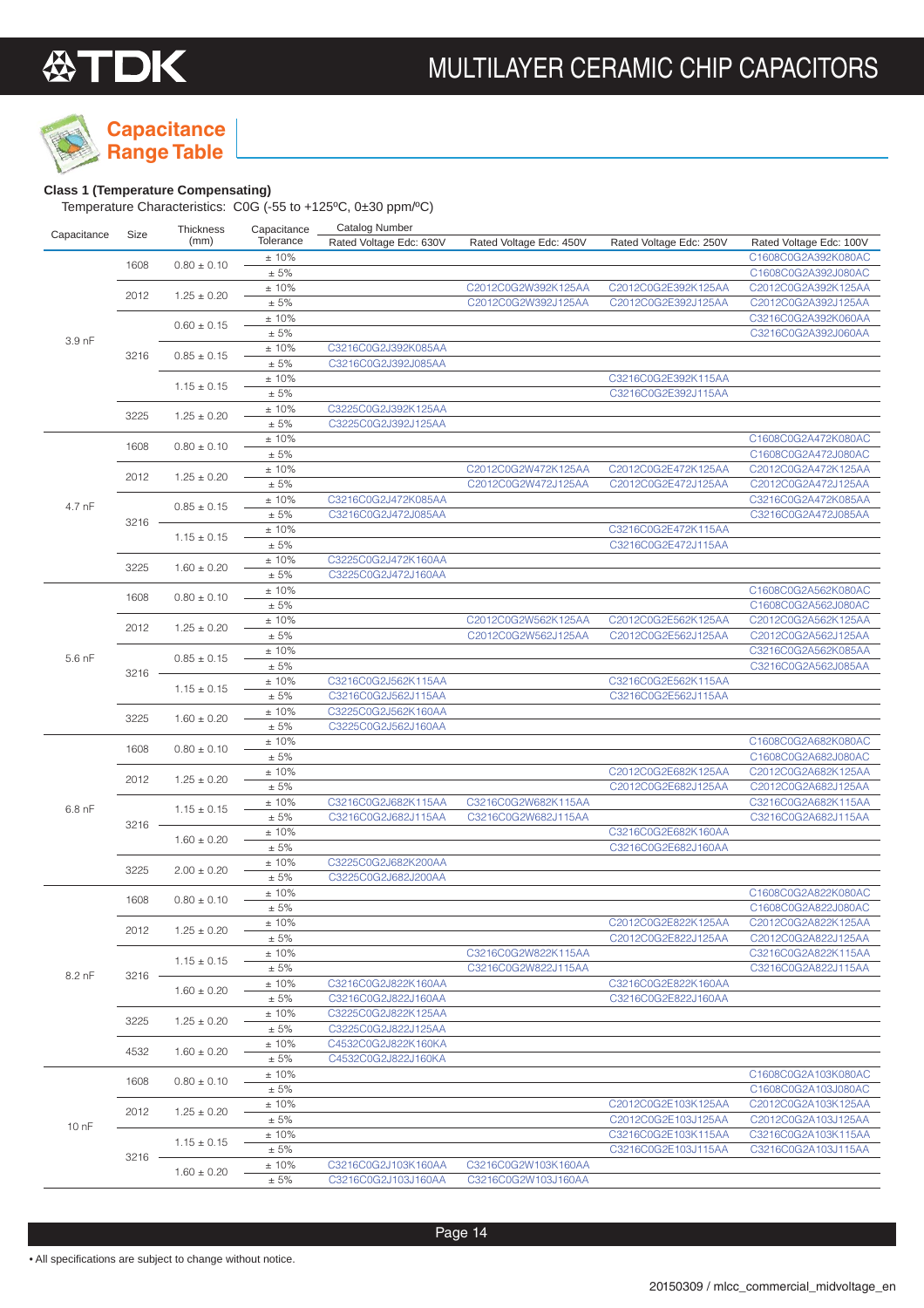**Capacitance Range Table**

### **Class 1 (Temperature Compensating)**

|             |          | Thickness         | Capacitance       | <b>Catalog Number</b>   |                                            |                         |                                            |
|-------------|----------|-------------------|-------------------|-------------------------|--------------------------------------------|-------------------------|--------------------------------------------|
| Capacitance | Size     | (mm)              | Tolerance         | Rated Voltage Edc: 630V | Rated Voltage Edc: 450V                    | Rated Voltage Edc: 250V | Rated Voltage Edc: 100V                    |
|             |          | $1.25 \pm 0.20$   | $\pm$ 10%         | C3225C0G2J103K125AA     |                                            |                         |                                            |
|             | 3225     |                   | $\pm 5\%$         | C3225C0G2J103J125AA     |                                            |                         |                                            |
| 10 nF       |          | $1.60 \pm 0.20$   | ±10%              |                         |                                            | C3225C0G2E103K160AA     |                                            |
|             |          |                   | $\pm 5\%$         |                         |                                            | C3225C0G2E103J160AA     |                                            |
|             | 4532     | $1.60 \pm 0.20$   | ±10%              | C4532C0G2J103K160KA     |                                            |                         |                                            |
|             |          |                   | ± 5%              | C4532C0G2J103J160KA     |                                            |                         |                                            |
|             | 2012     | $0.85 \pm 0.15$   | ±10%              |                         |                                            |                         | C2012C0G2A153K085AC                        |
|             |          |                   | $\pm$ 5%          |                         |                                            |                         | C2012C0G2A153J085AC                        |
|             |          | $1.15 \pm 0.15$   | ±10%              |                         |                                            |                         | C3216C0G2A153K115AA                        |
|             |          |                   | $\pm 5\%$         |                         |                                            |                         | C3216C0G2A153J115AA                        |
|             | 3216     | $1.60 \pm 0.20$   | ±10%              |                         |                                            | C3216C0G2E153K160AA     |                                            |
|             |          |                   | $\pm 5\%$         |                         |                                            | C3216C0G2E153J160AA     |                                            |
|             |          | $1.60 + 0.3/-0.1$ | ±10%<br>$\pm 5\%$ |                         | C3216C0G2W153K160AA<br>C3216C0G2W153J160AA |                         |                                            |
| 15 nF       |          |                   | ±10%              |                         |                                            |                         |                                            |
|             |          | $1.25 \pm 0.20$   | $\pm$ 5%          |                         |                                            |                         | C3225C0G2A153K125AA<br>C3225C0G2A153J125AA |
|             |          |                   | ±10%              | C3225C0G2J153K160AA     |                                            |                         |                                            |
|             | 3225     | $1.60 \pm 0.20$   | $\pm 5\%$         | C3225C0G2J153J160AA     |                                            |                         |                                            |
|             |          |                   | ±10%              |                         |                                            | C3225C0G2E153K200AA     |                                            |
|             |          | $2.00 \pm 0.20$   | $\pm 5\%$         |                         |                                            | C3225C0G2E153J200AA     |                                            |
|             |          |                   | ±10%              | C4532C0G2J153K250KA     |                                            |                         |                                            |
|             | 4532     | $2.50 \pm 0.30$   | $\pm 5\%$         | C4532C0G2J153J250KA     |                                            |                         |                                            |
|             |          |                   | ±10%              |                         |                                            |                         | C2012C0G2A223K125AC                        |
|             | 2012     | $1.25 \pm 0.20$   | $\pm 5\%$         |                         |                                            |                         | C2012C0G2A223J125AC                        |
|             |          |                   | ±10%              |                         |                                            |                         | C3216C0G2A223K160AA                        |
|             |          | $1.60 \pm 0.20$   | $\pm 5\%$         |                         |                                            |                         | C3216C0G2A223J160AA                        |
|             | $3216 -$ |                   | ±10%              |                         |                                            | C3216C0G2E223K160AA     |                                            |
|             |          | $1.60 + 0.3/-0.1$ | $\pm 5\%$         |                         |                                            | C3216C0G2E223J160AA     |                                            |
|             |          |                   | ±10%              |                         |                                            | C3225C0G2E223K160AA     | C3225C0G2A223K160AA                        |
| 22 nF       | $3225 -$ | $1.60 \pm 0.20$   | $\pm 5\%$         |                         |                                            | C3225C0G2E223J160AA     | C3225C0G2A223J160AA                        |
|             |          |                   | ±10%              | C3225C0G2J223K230AA     | C3225C0G2W223K230AA                        |                         |                                            |
|             |          | $2.30 \pm 0.20$   | $\pm 5\%$         | C3225C0G2J223J230AA     | C3225C0G2W223J230AA                        |                         |                                            |
|             |          |                   | ±10%              |                         |                                            | C4532C0G2E223K160KA     |                                            |
|             |          | $1.60 \pm 0.20$   | $\pm 5\%$         |                         |                                            | C4532C0G2E223J160KA     |                                            |
|             | 4532     |                   | ±10%              | C4532C0G2J223K320KA     |                                            |                         |                                            |
|             |          | $3.20 \pm 0.30$   | $\pm 5\%$         | C4532C0G2J223J320KA     |                                            |                         |                                            |
|             | 2012     | $1.25 \pm 0.20$   | ±10%              |                         |                                            |                         | C2012C0G2A333K125AC                        |
|             |          |                   | $\pm 5\%$         |                         |                                            |                         | C2012C0G2A333J125AC                        |
|             | 3216     | $1.60 + 0.3/-0.1$ | ±10%              |                         |                                            |                         | C3216C0G2A333K160AA                        |
|             |          |                   | $\pm$ 5%          |                         |                                            |                         | C3216C0G2A333J160AA                        |
|             |          | $2.00 \pm 0.20$   | ±10%              |                         |                                            |                         | C3225C0G2A333K200AA                        |
| 33 nF       |          |                   | ± 5%              |                         |                                            |                         | C3225C0G2A333J200AA                        |
|             | 3225     | $2.30 \pm 0.20$   | ±10%              |                         |                                            | C3225C0G2E333K230AA     |                                            |
|             |          |                   | ± 5%              |                         |                                            | C3225C0G2E333J230AA     |                                            |
|             |          | $2.50 \pm 0.30$   | ± 10%             | C3225C0G2J333K250AA     | C3225C0G2W333K250AA                        |                         |                                            |
|             |          |                   | ± 5%              | C3225C0G2J333J250AA     | C3225C0G2W333J250AA                        |                         |                                            |
|             | 4532     | $2.00 \pm 0.20$   | ±10%              | C4532C0G2J333K200KA     |                                            | C4532C0G2E333K200KA     |                                            |
|             |          |                   | ± 5%              | C4532C0G2J333J200KA     |                                            | C4532C0G2E333J200KA     |                                            |
|             | 3216     | $1.15 \pm 0.15$   | ±10%              |                         |                                            |                         | C3216C0G2A473K115AC                        |
|             |          |                   | $\pm 5\%$         |                         |                                            |                         | C3216C0G2A473J115AC                        |
|             |          | $2.30 \pm 0.20$   | $±10\%$           |                         |                                            |                         | C3225C0G2A473K230AA                        |
|             | 3225     |                   | ± 5%              |                         |                                            |                         | C3225C0G2A473J230AA                        |
|             |          | $2.50 \pm 0.30$   | ±10%              |                         |                                            | C3225C0G2E473K250AA     |                                            |
| 47 nF       |          |                   | ± 5%              |                         |                                            | C3225C0G2E473J250AA     |                                            |
|             |          | $2.00 \pm 0.20$   | ±10%              |                         |                                            |                         | C4532C0G2A473K200KA                        |
|             |          |                   | ± 5%              |                         |                                            |                         | C4532C0G2A473J200KA                        |
|             | 4532     | $2.30 \pm 0.20$   | ±10%              |                         | C4532C0G2W473K230KA                        |                         |                                            |
|             |          |                   | ± 5%              |                         | C4532C0G2W473J230KA                        |                         |                                            |
|             |          |                   | $3.20 \pm 0.30$   | ±10%                    | C4532C0G2J473K320KA                        |                         | C4532C0G2E473K320KA                        |
|             |          |                   | ± 5%              | C4532C0G2J473J320KA     |                                            | C4532C0G2E473J320KA     |                                            |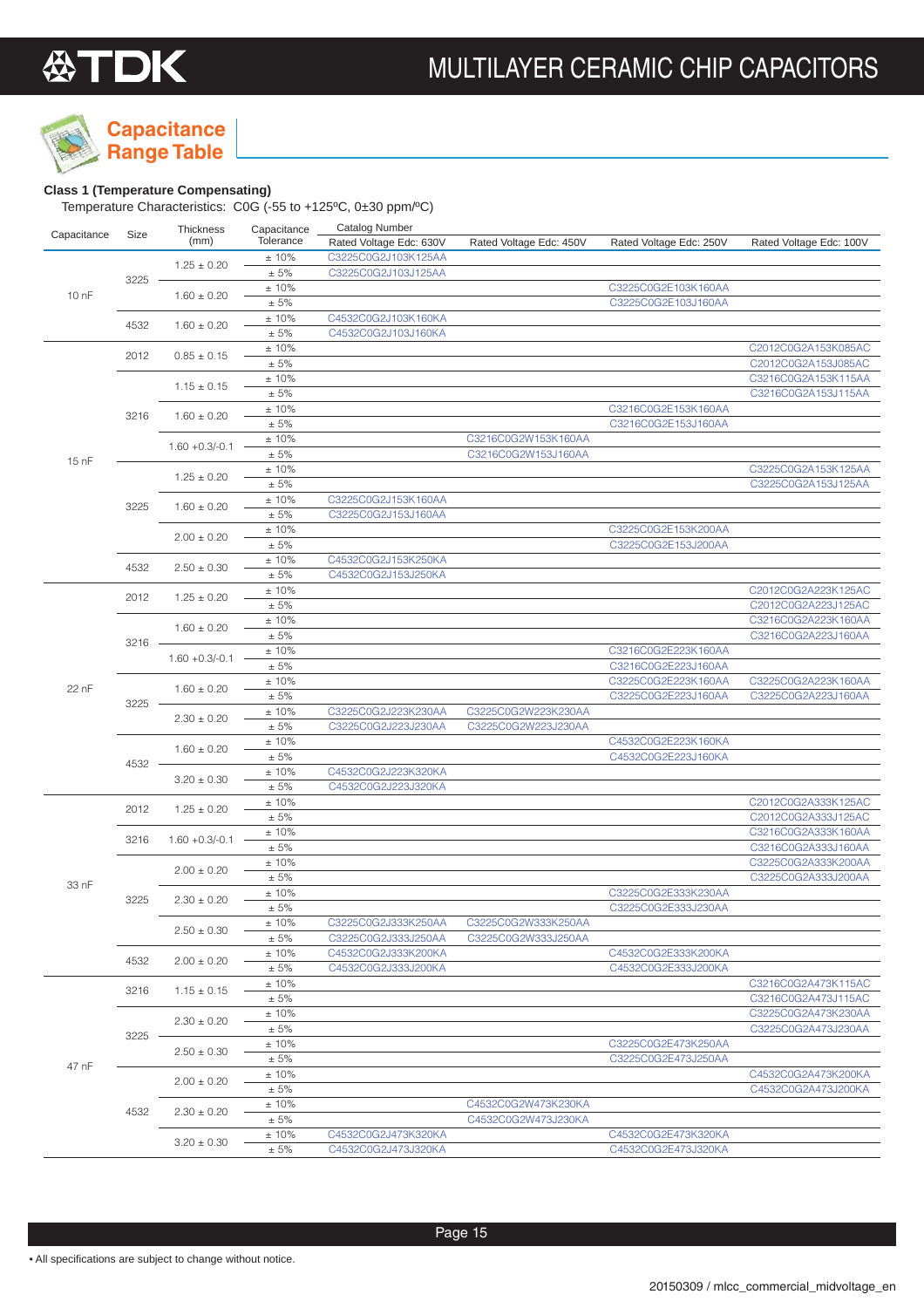

### **Class 1 (Temperature Compensating)**

| Capacitance |      | <b>Thickness</b> | Capacitance | Catalog Number          |                         |                         |                         |
|-------------|------|------------------|-------------|-------------------------|-------------------------|-------------------------|-------------------------|
|             | Size | (mm)             | Tolerance   | Rated Voltage Edc: 630V | Rated Voltage Edc: 450V | Rated Voltage Edc: 250V | Rated Voltage Edc: 100V |
|             | 3216 | $1.60 \pm 0.20$  | ±10%        |                         |                         |                         | C3216C0G2A683K160AC     |
|             |      |                  | ± 5%        |                         |                         |                         | C3216C0G2A683J160AC     |
|             | 3225 | $2.30 \pm 0.20$  | ±10%        |                         |                         |                         | C3225C0G2A683K230AA     |
|             |      |                  | ± 5%        |                         |                         |                         | C3225C0G2A683J230AA     |
|             | 4532 | $2.30 \pm 0.20$  | ±10%        |                         |                         | C4532C0G2E683K230KN     |                         |
| 68 nF       |      |                  | ± 5%        |                         |                         | C4532C0G2E683J230KN     |                         |
|             |      | $2.50 \pm 0.30$  | ±10%        |                         |                         |                         | C4532C0G2A683K250KA     |
|             |      |                  | ± 5%        |                         |                         |                         | C4532C0G2A683J250KA     |
|             |      | $3.20 \pm 0.30$  | ±10%        |                         | C4532C0G2W683K320KA     |                         |                         |
|             |      |                  | ± 5%        |                         | C4532C0G2W683J320KA     |                         |                         |
|             | 5750 | $2.30 \pm 0.20$  | ±10%        | C5750C0G2J683K230KC     |                         |                         |                         |
|             |      |                  | ± 5%        | C5750C0G2J683J230KC     |                         |                         |                         |
|             | 3216 | $1.60 \pm 0.20$  | ±10%        |                         |                         |                         | C3216C0G2A104K160AC     |
|             |      |                  | ± 5%        |                         |                         |                         | C3216C0G2A104J160AC     |
| 100 nF      | 4532 | $3.20 \pm 0.30$  | ±10%        |                         |                         | C4532C0G2E104K320KN     | C4532C0G2A104K320KA     |
|             |      |                  | ± 5%        |                         |                         | C4532C0G2E104J320KN     | C4532C0G2A104J320KA     |
|             | 5750 | $2.80 \pm 0.30$  | ±10%        | C5750C0G2J104K280KC     | C5750C0G2W104J280KA     |                         |                         |
|             |      |                  | ± 5%        | C5750C0G2J104J280KC     | C5750C0G2W104K280KA     |                         |                         |
| 150 nF      |      | $2.30 \pm 0.20$  | ±10%        |                         |                         | C5750C0G2E154K230KN     | C5750C0G2A154K230KA     |
|             | 5750 |                  | ± 5%        |                         |                         | C5750C0G2E154J230KN     | C5750C0G2A154J230KA     |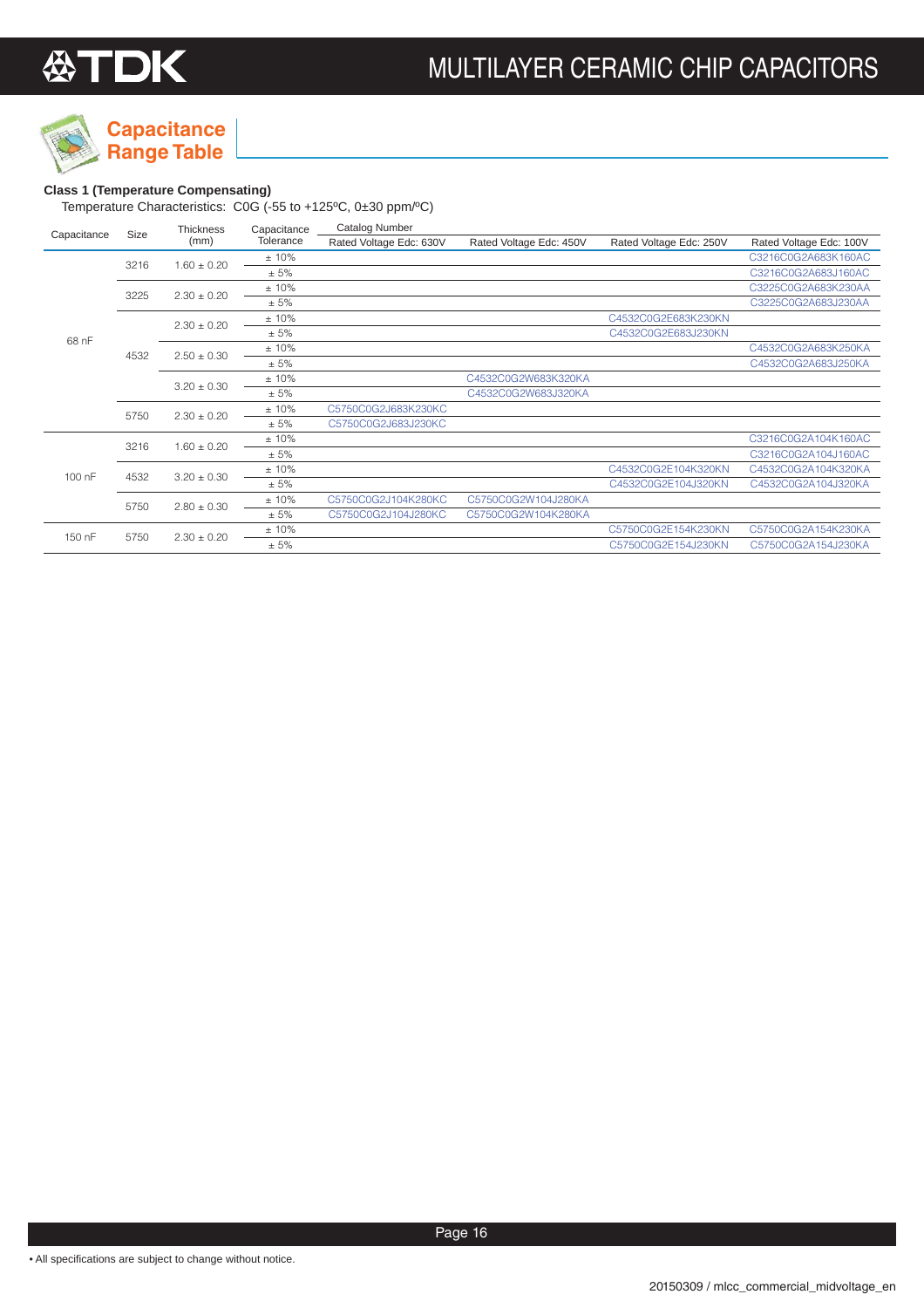



### **Class 1 (Temperature Compensating)**

| Capacitance | Size | <b>Thickness</b> | Capacitance       | <b>Catalog Number</b>   |                         |                                          |                         |
|-------------|------|------------------|-------------------|-------------------------|-------------------------|------------------------------------------|-------------------------|
|             |      | (mm)             | Tolerance         | Rated Voltage Edc: 630V | Rated Voltage Edc: 450V | Rated Voltage Edc: 250V                  | Rated Voltage Edc: 100V |
| 1 pF        | 1608 | $0.80 \pm 0.10$  | ± 0.25pF          |                         |                         |                                          | C1608CH2A010C080AA      |
| $1.5$ pF    | 1608 | $0.80 \pm 0.10$  | ± 0.25pF          |                         |                         |                                          | C1608CH2A1R5C080AA      |
| 2 pF        | 1608 | $0.80 \pm 0.10$  | ± 0.25pF          |                         |                         |                                          | C1608CH2A020C080AA      |
| 2.2 pF      | 1608 | $0.80 \pm 0.10$  | ± 0.25pF          |                         |                         |                                          | C1608CH2A2R2C080AA      |
| 3 pF        | 1608 | $0.80 \pm 0.10$  | ± 0.25pF          |                         |                         |                                          | C1608CH2A030C080AA      |
| 3.3 pF      | 1608 | $0.80 \pm 0.10$  | $\pm$ 0.25pF      |                         |                         |                                          | C1608CH2A3R3C080AA      |
| 4 pF        | 1608 | $0.80 \pm 0.10$  | ± 0.25pF          |                         |                         |                                          | C1608CH2A040C080AA      |
| 4.7 pF      | 1608 | $0.80 \pm 0.10$  | ± 0.25pF          |                         |                         |                                          | C1608CH2A4R7C080AA      |
| 5 pF        | 1608 | $0.80 \pm 0.10$  | ± 0.25pF          |                         |                         |                                          | C1608CH2A050C080AA      |
| 6 pF        | 1608 | $0.80 \pm 0.10$  | ± 0.50pF          |                         |                         |                                          | C1608CH2A060D080AA      |
| 6.8 pF      | 1608 | $0.80 \pm 0.10$  | ± 0.50pF          |                         |                         |                                          | C1608CH2A6R8D080AA      |
| 7 pF        | 1608 | $0.80 \pm 0.10$  | ± 0.50pF          |                         |                         |                                          | C1608CH2A070D080AA      |
| 8 pF        | 1608 | $0.80 \pm 0.10$  | ± 0.50pF          |                         |                         |                                          | C1608CH2A080D080AA      |
| 9 pF        | 1608 | $0.80 \pm 0.10$  | ± 0.50pF          |                         |                         |                                          | C1608CH2A090D080AA      |
| 10pF        | 1608 | $0.80 \pm 0.10$  | ± 0.50pF          |                         |                         |                                          | C1608CH2A100D080AA      |
| 12 pF       | 1608 | $0.80 \pm 0.10$  | ± 5%              |                         |                         |                                          | C1608CH2A120J080AA      |
| 15 pF       | 1608 | $0.80 \pm 0.10$  | $\pm 5\%$         |                         |                         |                                          | C1608CH2A150J080AA      |
| 18 pF       | 1608 | $0.80 \pm 0.10$  | $\pm 5\%$         |                         |                         |                                          | C1608CH2A180J080AA      |
| 22 pF       | 1608 | $0.80 \pm 0.10$  | $\pm 5\%$         |                         |                         |                                          | C1608CH2A220J080AA      |
| 27 pF       | 1608 | $0.80 \pm 0.10$  | $\pm 5\%$         |                         |                         |                                          | C1608CH2A270J080AA      |
| 33 pF       | 1608 | $0.80 \pm 0.10$  | $\pm 5\%$         |                         |                         |                                          | C1608CH2A330J080AA      |
| 39 pF       | 1608 | $0.80 \pm 0.10$  | $\pm 5\%$         |                         |                         |                                          | C1608CH2A390J080AA      |
| 47 pF       | 1608 | $0.80 \pm 0.10$  | $\pm 5\%$         |                         |                         |                                          | C1608CH2A470J080AA      |
| 56 pF       | 1608 | $0.80 \pm 0.10$  | $\pm 5\%$         |                         |                         |                                          | C1608CH2A560J080AA      |
| 68 pF       | 1608 | $0.80 \pm 0.10$  | $\pm 5\%$         |                         |                         |                                          | C1608CH2A680J080AA      |
| 82 pF       | 1608 | $0.80 \pm 0.10$  | $\pm$ 5%          |                         |                         |                                          | C1608CH2A820J080AA      |
|             | 1005 | $0.50 \pm 0.05$  | ±10%              |                         |                         |                                          | C1005CH2A101K050BA      |
|             |      |                  | $\pm$ 5%          |                         |                         |                                          | C1005CH2A101J050BA      |
|             | 1608 | $0.80 \pm 0.10$  | ±10%              |                         |                         | C1608CH2E101K080AA                       | C1608CH2A101K080AA      |
| 100 pF      |      |                  | $\pm$ 5%          |                         |                         | C1608CH2E101J080AA                       | C1608CH2A101J080AA      |
|             | 2012 | $0.60 \pm 0.15$  | ±10%              |                         | C2012CH2W101K060AA      |                                          |                         |
|             |      |                  | $\pm 5\%$         |                         | C2012CH2W101J060AA      |                                          |                         |
|             | 3216 | $0.60 \pm 0.15$  | ±10%              | C3216CH2J101K060AA      |                         |                                          |                         |
|             |      |                  | $\pm 5\%$         | C3216CH2J101J060AA      |                         |                                          |                         |
|             | 1005 | $0.50 \pm 0.05$  | ±10%              |                         |                         |                                          | C1005CH2A121K050BA      |
|             |      |                  | $\pm 5\%$         |                         |                         |                                          | C1005CH2A121J050BA      |
|             | 1608 | $0.80 \pm 0.10$  | ±10%              |                         |                         | C1608CH2E121K080AA                       | C1608CH2A121K080AA      |
| 120 pF      |      |                  | ± 5%<br>±10%      |                         | C2012CH2W121K060AA      | C1608CH2E121J080AA                       | C1608CH2A121J080AA      |
|             | 2012 | $0.60 \pm 0.15$  | $\pm$ 5%          |                         | C2012CH2W121J060AA      |                                          |                         |
|             |      |                  |                   | C3216CH2J121K060AA      |                         |                                          |                         |
|             | 3216 | $0.60 \pm 0.15$  | ±10%<br>$\pm 5\%$ | C3216CH2J121J060AA      |                         |                                          |                         |
|             |      |                  | ±10%              |                         |                         |                                          | C1005CH2A151K050BA      |
|             | 1005 | $0.50 \pm 0.05$  | ± 5%              |                         |                         |                                          | C1005CH2A151J050BA      |
|             |      |                  |                   |                         |                         |                                          | C1608CH2A151K080AA      |
|             | 1608 | $0.80 \pm 0.10$  | ±10%<br>$\pm$ 5%  |                         |                         | C1608CH2E151K080AA<br>C1608CH2E151J080AA | C1608CH2A151J080AA      |
| 150 pF      |      |                  | $\pm$ 10%         |                         | C2012CH2W151K060AA      |                                          |                         |
|             | 2012 | $0.60 \pm 0.15$  | $\pm$ 5%          |                         | C2012CH2W151J060AA      |                                          |                         |
|             |      |                  | ±10%              | C3216CH2J151K060AA      |                         |                                          |                         |
|             | 3216 | $0.60 \pm 0.15$  | $\pm 5\%$         | C3216CH2J151J060AA      |                         |                                          |                         |
|             |      |                  | ±10%              |                         |                         |                                          | C1005CH2A181K050BA      |
|             | 1005 | $0.50 \pm 0.05$  | ± 5%              |                         |                         |                                          | C1005CH2A181J050BA      |
|             |      |                  | ±10%              |                         |                         | C1608CH2E181K080AA                       | C1608CH2A181K080AA      |
|             | 1608 | $0.80 \pm 0.10$  | $\pm 5\%$         |                         |                         | C1608CH2E181J080AA                       | C1608CH2A181J080AA      |
| 180 pF      |      |                  | ±10%              |                         | C2012CH2W181K060AA      |                                          |                         |
|             | 2012 | $0.60 \pm 0.15$  | ± 5%              |                         | C2012CH2W181J060AA      |                                          |                         |
|             |      |                  | ±10%              | C3216CH2J181K060AA      |                         |                                          |                         |
|             | 3216 | $0.60 \pm 0.15$  | $\pm 5\%$         | C3216CH2J181J060AA      |                         |                                          |                         |
|             |      |                  | ±10%              |                         |                         |                                          | C1005CH2A221K050BA      |
|             | 1005 | $0.50 \pm 0.05$  | $\pm 5\%$         |                         |                         |                                          | C1005CH2A221J050BA      |
| 220 pF      |      |                  | ±10%              |                         |                         | C1608CH2E221K080AA                       | C1608CH2A221K080AA      |
|             | 1608 | $0.80 \pm 0.10$  | $\pm$ 5%          |                         |                         | C1608CH2E221J080AA                       | C1608CH2A221J080AA      |
|             |      |                  |                   |                         |                         |                                          |                         |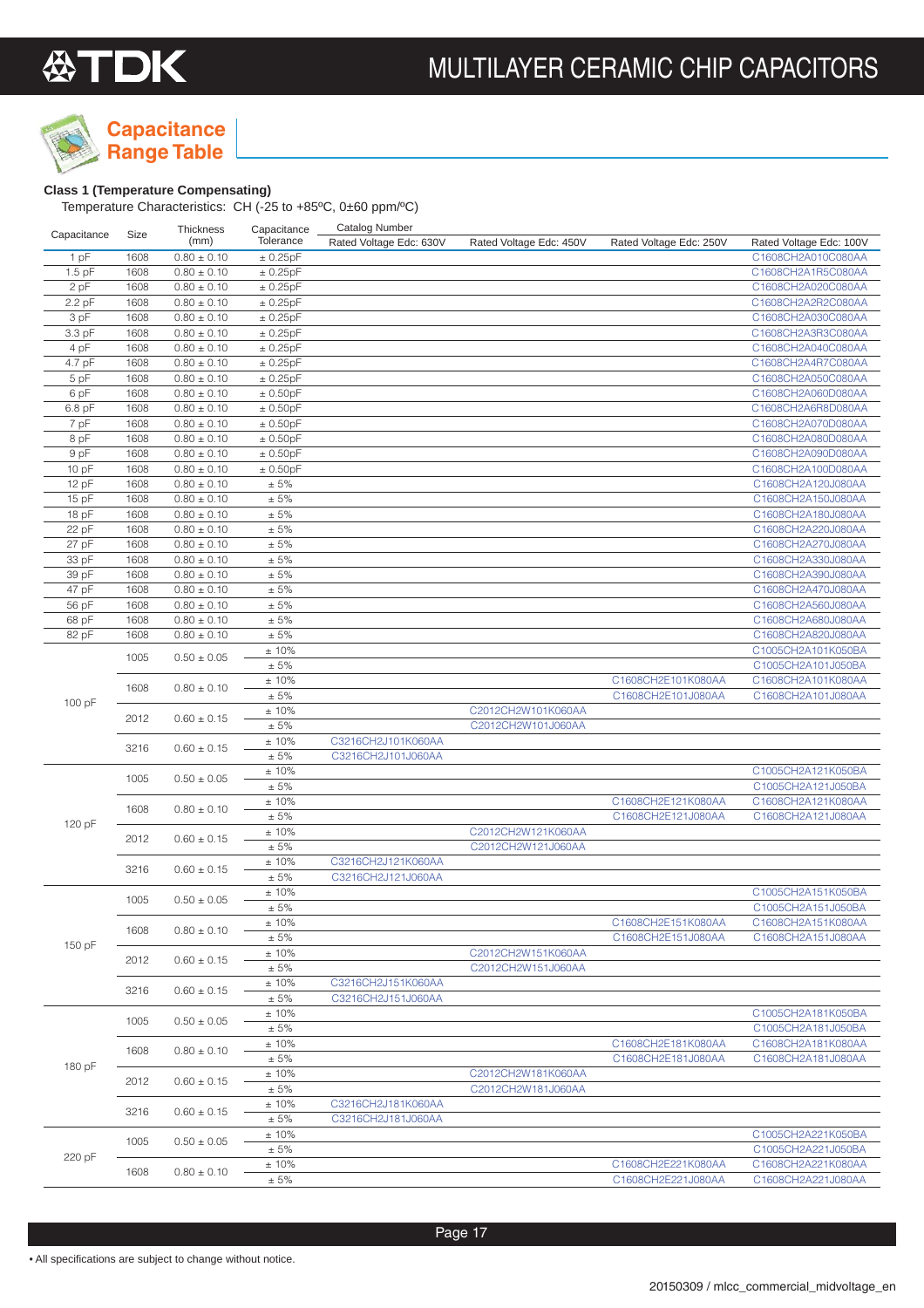

## **Capacitance**

### **Range Table Class 1 (Temperature Compensating)**

| Capacitance | Size                    | <b>Thickness</b> | Capacitance        | <b>Catalog Number</b>   |                                          |                         |                         |
|-------------|-------------------------|------------------|--------------------|-------------------------|------------------------------------------|-------------------------|-------------------------|
|             |                         | (mm)             | Tolerance          | Rated Voltage Edc: 630V | Rated Voltage Edc: 450V                  | Rated Voltage Edc: 250V | Rated Voltage Edc: 100V |
|             |                         |                  | ±10%               |                         | C2012CH2W221K060AA                       |                         |                         |
|             | 2012                    | $0.60 \pm 0.15$  | $\pm$ 5%           |                         | C2012CH2W221J060AA                       |                         |                         |
| 220 pF      |                         |                  | ±10%               | C3216CH2J221K060AA      |                                          |                         |                         |
|             | 3216                    | $0.60 \pm 0.15$  | $\pm 5\%$          | C3216CH2J221J060AA      |                                          |                         |                         |
|             |                         |                  | ±10%               |                         |                                          |                         | C1005CH2A271K050BA      |
|             | 1005                    | $0.50 \pm 0.05$  | $\pm$ 5%           |                         |                                          |                         | C1005CH2A271J050BA      |
|             |                         |                  | ±10%               |                         |                                          | C1608CH2E271K080AA      | C1608CH2A271K080AA      |
|             | 1608                    | $0.80 \pm 0.10$  | $\pm$ 5%           |                         |                                          | C1608CH2E271J080AA      | C1608CH2A271J080AA      |
| 270 pF      |                         |                  | ±10%               |                         | C2012CH2W271K060AA                       |                         |                         |
|             | 2012                    | $0.60 \pm 0.15$  | ± 5%               |                         | C2012CH2W271J060AA                       |                         |                         |
|             |                         |                  | ±10%               | C3216CH2J271K060AA      |                                          |                         |                         |
|             | 3216                    | $0.60 \pm 0.15$  | $\pm 5\%$          | C3216CH2J271J060AA      |                                          |                         |                         |
|             |                         |                  | ±10%               |                         |                                          |                         | C1005CH2A331K050BA      |
|             | 1005                    | $0.50 \pm 0.05$  | $\pm 5\%$          |                         |                                          |                         | C1005CH2A331J050BA      |
|             |                         |                  | ±10%               |                         |                                          | C1608CH2E331K080AA      | C1608CH2A331K080AA      |
|             | 1608                    | $0.80 \pm 0.10$  | $\pm 5\%$          |                         |                                          | C1608CH2E331J080AA      | C1608CH2A331J080AA      |
| 330 pF      |                         |                  |                    |                         |                                          |                         |                         |
|             | 2012                    | $0.60 \pm 0.15$  | ±10%<br>$\pm$ 5%   |                         | C2012CH2W331K060AA<br>C2012CH2W331J060AA |                         |                         |
|             |                         |                  |                    |                         |                                          |                         |                         |
|             | 3216                    | $0.60 \pm 0.15$  | ±10%               | C3216CH2J331K060AA      |                                          |                         |                         |
|             |                         |                  | ± 5%               | C3216CH2J331J060AA      |                                          |                         |                         |
|             | 1005                    | $0.50 \pm 0.05$  | ±10%               |                         |                                          |                         | C1005CH2A391K050BA      |
|             |                         |                  | $\pm 5\%$          |                         |                                          |                         | C1005CH2A391J050BA      |
|             | 1608                    | $0.80 \pm 0.10$  | ±10%               |                         |                                          | C1608CH2E391K080AA      | C1608CH2A391K080AA      |
| 390 pF      |                         |                  | $\pm$ 5%           |                         |                                          | C1608CH2E391J080AA      | C1608CH2A391J080AA      |
|             | 2012                    | $0.60 \pm 0.15$  | ±10%               |                         | C2012CH2W391K060AA                       |                         |                         |
|             |                         |                  | $\pm$ 5%           |                         | C2012CH2W391J060AA                       |                         |                         |
|             | 3216<br>$0.60 \pm 0.15$ | ±10%             | C3216CH2J391K060AA |                         |                                          |                         |                         |
|             |                         |                  | ± 5%               | C3216CH2J391J060AA      |                                          |                         |                         |
|             | 1005                    | $0.50 \pm 0.05$  | ±10%               |                         |                                          |                         | C1005CH2A471K050BA      |
|             |                         | $\pm$ 5%         |                    |                         |                                          | C1005CH2A471J050BA      |                         |
|             | 1608<br>$0.80 \pm 0.10$ | ±10%             |                    |                         | C1608CH2E471K080AA                       | C1608CH2A471K080AA      |                         |
| 470 pF      |                         |                  | $\pm$ 5%           |                         |                                          | C1608CH2E471J080AA      | C1608CH2A471J080AA      |
|             |                         |                  | ±10%               |                         | C2012CH2W471K060AA                       |                         |                         |
|             | 2012                    | $0.60 \pm 0.15$  | $\pm$ 5%           |                         | C2012CH2W471J060AA                       |                         |                         |
|             |                         |                  | ±10%               | C3216CH2J471K085AA      |                                          |                         |                         |
|             | 3216                    | $0.85 \pm 0.15$  | ± 5%               | C3216CH2J471J085AA      |                                          |                         |                         |
|             |                         |                  | ±10%               |                         |                                          |                         | C1005CH2A561K050BC      |
|             | 1005                    | $0.50\pm0.05$    | $\pm 5\%$          |                         |                                          |                         | C1005CH2A561J050BC      |
|             |                         |                  | ±10%               |                         |                                          | C1608CH2E561K080AA      | C1608CH2A561K080AA      |
|             | 1608                    | $0.80 \pm 0.10$  | $\pm 5\%$          |                         |                                          | C1608CH2E561J080AA      | C1608CH2A561J080AA      |
| 560 pF      |                         |                  | $\pm$ 10%          |                         | C2012CH2W561K060AA                       |                         |                         |
|             | 2012                    | $0.60 \pm 0.15$  | $\pm$ 5%           |                         | C2012CH2W561J060AA                       |                         |                         |
|             |                         |                  | ±10%               | C3216CH2J561K085AA      |                                          |                         |                         |
|             | 3216                    | $0.85 \pm 0.15$  | ± 5%               | C3216CH2J561J085AA      |                                          |                         |                         |
|             |                         |                  | ± 10%              |                         |                                          |                         | C1005CH2A681K050BC      |
|             | 1005                    | $0.50 \pm 0.05$  | ± 5%               |                         |                                          |                         | C1005CH2A681J050BC      |
|             |                         |                  | ±10%               |                         |                                          | C1608CH2E681K080AA      | C1608CH2A681K080AA      |
|             | 1608                    | $0.80 \pm 0.10$  | ± 5%               |                         |                                          | C1608CH2E681J080AA      | C1608CH2A681J080AA      |
| 680 pF      |                         |                  |                    |                         | C2012CH2W681K060AA                       |                         |                         |
|             | 2012                    | $0.60 \pm 0.15$  | ± 10%<br>$\pm$ 5%  |                         | C2012CH2W681J060AA                       |                         |                         |
|             |                         |                  |                    |                         |                                          |                         |                         |
|             | 3216                    | $0.85 \pm 0.15$  | ± 10%              | C3216CH2J681K085AA      |                                          |                         |                         |
|             |                         |                  | $\pm$ 5%           | C3216CH2J681J085AA      |                                          |                         |                         |
|             | 1005                    | $0.50 \pm 0.05$  | ± 10%              |                         |                                          |                         | C1005CH2A821K050BC      |
|             |                         |                  | ± 5%               |                         |                                          |                         | C1005CH2A821J050BC      |
|             | 1608                    | $0.80 \pm 0.10$  | ±10%               |                         |                                          | C1608CH2E821K080AA      | C1608CH2A821K080AA      |
| 820 pF      |                         |                  | ± 5%               |                         |                                          | C1608CH2E821J080AA      | C1608CH2A821J080AA      |
|             | 2012                    | $0.60 \pm 0.15$  | ± 10%              |                         | C2012CH2W821K060AA                       | C2012CH2E821K060AA      |                         |
|             |                         |                  | $\pm$ 5%           |                         | C2012CH2W821J060AA                       | C2012CH2E821J060AA      |                         |
|             | 3216                    | $0.85 \pm 0.15$  | ± 10%              | C3216CH2J821K085AA      |                                          |                         |                         |
|             |                         |                  | ± 5%               | C3216CH2J821J085AA      |                                          |                         |                         |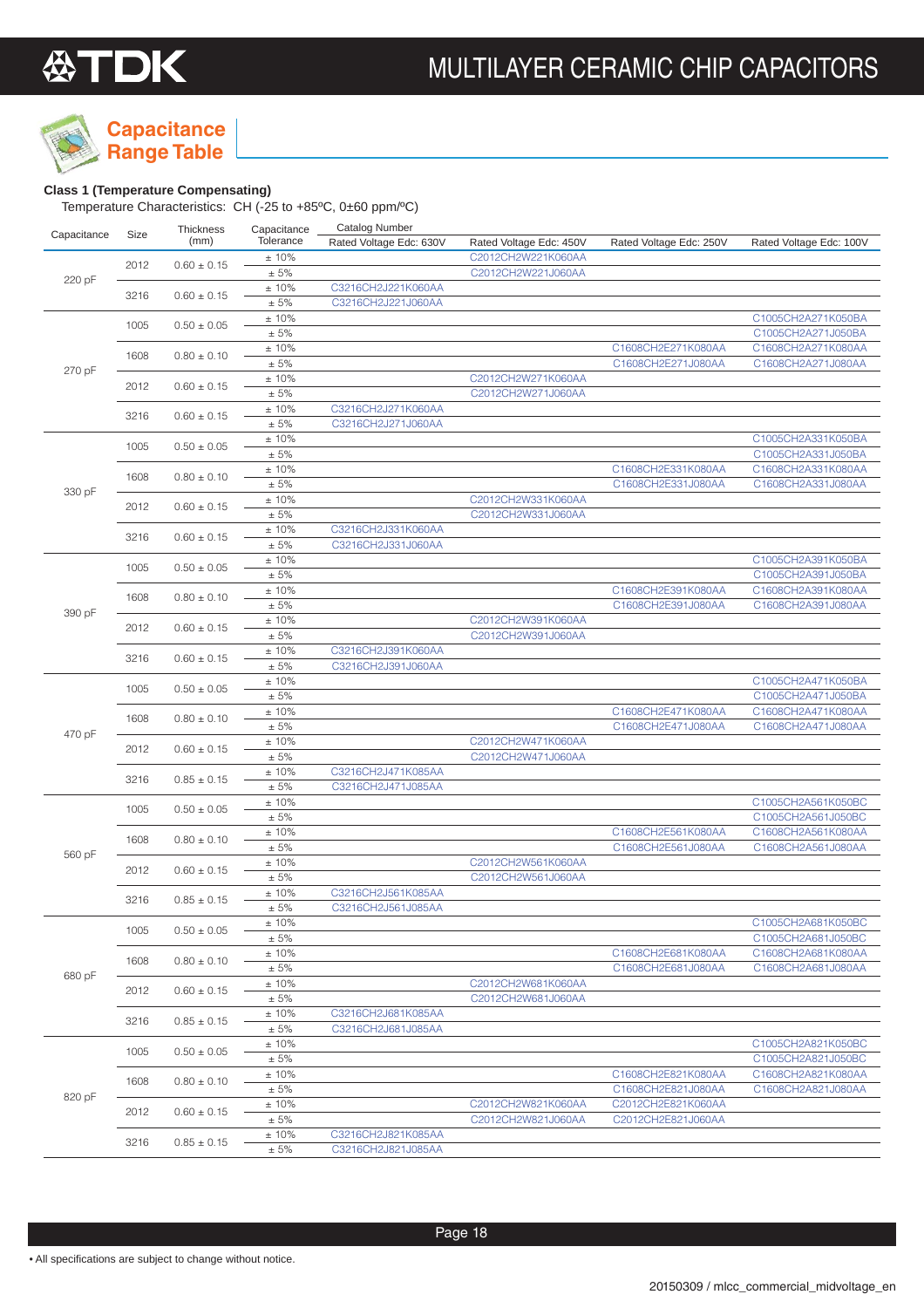

## **Capacitance**

### **Class 1 (Temperature Compensating)**

| (mm)<br>Tolerance<br>Rated Voltage Edc: 630V<br>Rated Voltage Edc: 450V<br>Rated Voltage Edc: 250V<br>C1005CH2A102K050BC<br>±10%<br>1005<br>$0.50 \pm 0.05$<br>$\pm$ 5%<br>C1005CH2A102J050BC<br>±10%<br>C1608CH2E102K080AA<br>C1608CH2A102K080AA<br>1608<br>$0.80 \pm 0.10$<br>± 5%<br>C1608CH2E102J080AA<br>C1608CH2A102J080AA<br>C2012CH2W102K060AA<br>± 10%<br>1 nF<br>$0.60 \pm 0.15$<br>± 5%<br>C2012CH2W102J060AA<br>C2012CH2A102J060AA<br>$2012 -$<br>±10%<br>C2012CH2E102K085AA<br>$0.85 \pm 0.15$<br>$\pm 5\%$<br>C2012CH2E102J085AA<br>±10%<br>C3216CH2J102K085AA<br>3216<br>$0.85 \pm 0.15$<br>C3216CH2J102J085AA<br>± 5%<br>C1608CH2E122K080AA<br>±10%<br>C1608CH2A122K080AA<br>1608<br>$0.80 \pm 0.10$<br>$\pm$ 5%<br>C1608CH2E122J080AA<br>C1608CH2A122J080AA<br>±10%<br>C2012CH2W122K060AA<br>$0.60 \pm 0.15$<br>± 5%<br>C2012CH2W122J060AA<br>C2012CH2A122J060AA<br>$1.2 \text{ nF}$<br>2012<br>C2012CH2E122K085AA<br>±10%<br>$0.85 \pm 0.15$<br>$\pm$ 5%<br>C2012CH2E122J085AA<br>±10%<br>C3216CH2J122K085AA<br>$0.85 \pm 0.15$<br>3216<br>± 5%<br>C3216CH2J122J085AA<br>±10%<br>C1608CH2E152K080AA<br>C1608CH2A152K080AA<br>1608<br>$0.80 \pm 0.10$<br>$\pm 5\%$<br>C1608CH2E152J080AA<br>C1608CH2A152J080AA<br>$\pm$ 10%<br>C2012CH2A152K060AA<br>$0.60 \pm 0.15$<br>$\pm$ 5%<br>C2012CH2A152J060AA<br>$1.5$ nF<br>$2012 -$<br>C2012CH2W152K085AA<br>C2012CH2E152K085AA<br>±10%<br>$0.85 \pm 0.15$<br>$\pm$ 5%<br>C2012CH2W152J085AA<br>C2012CH2E152J085AA<br>±10%<br>C3216CH2J152K115AA<br>$1.15 \pm 0.15$<br>3216<br>± 5%<br>C3216CH2J152J115AA<br>C1608CH2E182K080AA<br>±10%<br>C1608CH2A182K080AA<br>$0.80 \pm 0.10$<br>1608<br>$\pm 5\%$<br>C1608CH2E182J080AA<br>C1608CH2A182J080AA<br>$\pm$ 10%<br>C2012CH2W182K085AA<br>C2012CH2A182K085AA<br>$0.85 \pm 0.15$<br>$\pm$ 5%<br>C2012CH2W182J085AA<br>C2012CH2A182J085AA<br>$1.8$ nF<br>2012<br>C2012CH2E182K125AA<br>±10%<br>$1.25 \pm 0.20$<br>$\pm$ 5%<br>C2012CH2E182J125AA<br>±10%<br>C3216CH2J182K115AA<br>3216<br>$1.15 \pm 0.15$<br>± 5%<br>C3216CH2J182J115AA<br>±10%<br>C1608CH2A222K080AA<br>$0.80 \pm 0.10$<br>$\pm 5\%$<br>C1608CH2A222J080AA<br>1608 -<br>$\pm$ 10%<br>C1608CH2E222K080AA<br>$0.80 + 0.15/-0.1$<br>$\pm$ 5%<br>C1608CH2E222J080AA<br>C2012CH2W222K085AA<br>C2012CH2A222K085AA<br>±10%<br>2.2 nF<br>$0.85 \pm 0.15$<br>$\pm$ 5%<br>C2012CH2W222J085AA<br>C2012CH2A222J085AA<br>$2012 -$<br>$\pm$ 10%<br>C2012CH2E222K125AA<br>$1.25 \pm 0.20$<br>$\pm 5\%$<br>C2012CH2E222J125AA<br>C3216CH2J222K115AA<br>±10%<br>3216<br>$1.15 \pm 0.15$<br>$\pm 5\%$<br>C3216CH2J222J115AA<br>±10%<br>1608<br>$0.80 + 0.15/-0.1$<br>± 5%<br>±10%<br>C2012CH2W272K125AA<br>C2012CH2E272K125AA<br>$2.7$ nF<br>2012<br>$1.25 \pm 0.20$<br>$\pm$ 5%<br>C2012CH2W272J125AA<br>C2012CH2E272J125AA<br>C3216CH2J272K160AA<br>±10%<br>3216<br>$1.60 \pm 0.20$<br>± 5%<br>C3216CH2J272J160AA<br>±10%<br>1608<br>$0.80 + 0.15/-0.1$<br>± 5%<br>±10%<br>C2012CH2E332K085AA<br>$0.85 \pm 0.15$<br>± 5%<br>C2012CH2E332J085AA<br>2012<br>±10%<br>C2012CH2W332K125AA<br>$3.3$ nF<br>$1.25 \pm 0.20$<br>± 5%<br>C2012CH2W332J125AA<br>±10%<br>C3216CH2E332K085AA<br>$0.85 \pm 0.15$<br>± 5%<br>C3216CH2E332J085AA<br>$3216 -$<br>±10%<br>C3216CH2J332K160AA<br>$1.60 \pm 0.20$<br>± 5%<br>C3216CH2J332J160AA |             |      | Thickness | Capacitance | <b>Catalog Number</b> |  |                         |
|--------------------------------------------------------------------------------------------------------------------------------------------------------------------------------------------------------------------------------------------------------------------------------------------------------------------------------------------------------------------------------------------------------------------------------------------------------------------------------------------------------------------------------------------------------------------------------------------------------------------------------------------------------------------------------------------------------------------------------------------------------------------------------------------------------------------------------------------------------------------------------------------------------------------------------------------------------------------------------------------------------------------------------------------------------------------------------------------------------------------------------------------------------------------------------------------------------------------------------------------------------------------------------------------------------------------------------------------------------------------------------------------------------------------------------------------------------------------------------------------------------------------------------------------------------------------------------------------------------------------------------------------------------------------------------------------------------------------------------------------------------------------------------------------------------------------------------------------------------------------------------------------------------------------------------------------------------------------------------------------------------------------------------------------------------------------------------------------------------------------------------------------------------------------------------------------------------------------------------------------------------------------------------------------------------------------------------------------------------------------------------------------------------------------------------------------------------------------------------------------------------------------------------------------------------------------------------------------------------------------------------------------------------------------------------------------------------------------------------------------------------------------------------------------------------------------------------------------------------------------------------------------------------------------------------------------------------------------------------------------------------------------------------------------------------------------------------------------------------------------------------------------------------------------------------------------------------------------------------------------------------------------------------------|-------------|------|-----------|-------------|-----------------------|--|-------------------------|
|                                                                                                                                                                                                                                                                                                                                                                                                                                                                                                                                                                                                                                                                                                                                                                                                                                                                                                                                                                                                                                                                                                                                                                                                                                                                                                                                                                                                                                                                                                                                                                                                                                                                                                                                                                                                                                                                                                                                                                                                                                                                                                                                                                                                                                                                                                                                                                                                                                                                                                                                                                                                                                                                                                                                                                                                                                                                                                                                                                                                                                                                                                                                                                                                                                                                                      | Capacitance | Size |           |             |                       |  | Rated Voltage Edc: 100V |
|                                                                                                                                                                                                                                                                                                                                                                                                                                                                                                                                                                                                                                                                                                                                                                                                                                                                                                                                                                                                                                                                                                                                                                                                                                                                                                                                                                                                                                                                                                                                                                                                                                                                                                                                                                                                                                                                                                                                                                                                                                                                                                                                                                                                                                                                                                                                                                                                                                                                                                                                                                                                                                                                                                                                                                                                                                                                                                                                                                                                                                                                                                                                                                                                                                                                                      |             |      |           |             |                       |  |                         |
|                                                                                                                                                                                                                                                                                                                                                                                                                                                                                                                                                                                                                                                                                                                                                                                                                                                                                                                                                                                                                                                                                                                                                                                                                                                                                                                                                                                                                                                                                                                                                                                                                                                                                                                                                                                                                                                                                                                                                                                                                                                                                                                                                                                                                                                                                                                                                                                                                                                                                                                                                                                                                                                                                                                                                                                                                                                                                                                                                                                                                                                                                                                                                                                                                                                                                      |             |      |           |             |                       |  |                         |
|                                                                                                                                                                                                                                                                                                                                                                                                                                                                                                                                                                                                                                                                                                                                                                                                                                                                                                                                                                                                                                                                                                                                                                                                                                                                                                                                                                                                                                                                                                                                                                                                                                                                                                                                                                                                                                                                                                                                                                                                                                                                                                                                                                                                                                                                                                                                                                                                                                                                                                                                                                                                                                                                                                                                                                                                                                                                                                                                                                                                                                                                                                                                                                                                                                                                                      |             |      |           |             |                       |  |                         |
|                                                                                                                                                                                                                                                                                                                                                                                                                                                                                                                                                                                                                                                                                                                                                                                                                                                                                                                                                                                                                                                                                                                                                                                                                                                                                                                                                                                                                                                                                                                                                                                                                                                                                                                                                                                                                                                                                                                                                                                                                                                                                                                                                                                                                                                                                                                                                                                                                                                                                                                                                                                                                                                                                                                                                                                                                                                                                                                                                                                                                                                                                                                                                                                                                                                                                      |             |      |           |             |                       |  |                         |
|                                                                                                                                                                                                                                                                                                                                                                                                                                                                                                                                                                                                                                                                                                                                                                                                                                                                                                                                                                                                                                                                                                                                                                                                                                                                                                                                                                                                                                                                                                                                                                                                                                                                                                                                                                                                                                                                                                                                                                                                                                                                                                                                                                                                                                                                                                                                                                                                                                                                                                                                                                                                                                                                                                                                                                                                                                                                                                                                                                                                                                                                                                                                                                                                                                                                                      |             |      |           |             |                       |  |                         |
|                                                                                                                                                                                                                                                                                                                                                                                                                                                                                                                                                                                                                                                                                                                                                                                                                                                                                                                                                                                                                                                                                                                                                                                                                                                                                                                                                                                                                                                                                                                                                                                                                                                                                                                                                                                                                                                                                                                                                                                                                                                                                                                                                                                                                                                                                                                                                                                                                                                                                                                                                                                                                                                                                                                                                                                                                                                                                                                                                                                                                                                                                                                                                                                                                                                                                      |             |      |           |             |                       |  |                         |
|                                                                                                                                                                                                                                                                                                                                                                                                                                                                                                                                                                                                                                                                                                                                                                                                                                                                                                                                                                                                                                                                                                                                                                                                                                                                                                                                                                                                                                                                                                                                                                                                                                                                                                                                                                                                                                                                                                                                                                                                                                                                                                                                                                                                                                                                                                                                                                                                                                                                                                                                                                                                                                                                                                                                                                                                                                                                                                                                                                                                                                                                                                                                                                                                                                                                                      |             |      |           |             |                       |  |                         |
|                                                                                                                                                                                                                                                                                                                                                                                                                                                                                                                                                                                                                                                                                                                                                                                                                                                                                                                                                                                                                                                                                                                                                                                                                                                                                                                                                                                                                                                                                                                                                                                                                                                                                                                                                                                                                                                                                                                                                                                                                                                                                                                                                                                                                                                                                                                                                                                                                                                                                                                                                                                                                                                                                                                                                                                                                                                                                                                                                                                                                                                                                                                                                                                                                                                                                      |             |      |           |             |                       |  |                         |
|                                                                                                                                                                                                                                                                                                                                                                                                                                                                                                                                                                                                                                                                                                                                                                                                                                                                                                                                                                                                                                                                                                                                                                                                                                                                                                                                                                                                                                                                                                                                                                                                                                                                                                                                                                                                                                                                                                                                                                                                                                                                                                                                                                                                                                                                                                                                                                                                                                                                                                                                                                                                                                                                                                                                                                                                                                                                                                                                                                                                                                                                                                                                                                                                                                                                                      |             |      |           |             |                       |  |                         |
|                                                                                                                                                                                                                                                                                                                                                                                                                                                                                                                                                                                                                                                                                                                                                                                                                                                                                                                                                                                                                                                                                                                                                                                                                                                                                                                                                                                                                                                                                                                                                                                                                                                                                                                                                                                                                                                                                                                                                                                                                                                                                                                                                                                                                                                                                                                                                                                                                                                                                                                                                                                                                                                                                                                                                                                                                                                                                                                                                                                                                                                                                                                                                                                                                                                                                      |             |      |           |             |                       |  |                         |
|                                                                                                                                                                                                                                                                                                                                                                                                                                                                                                                                                                                                                                                                                                                                                                                                                                                                                                                                                                                                                                                                                                                                                                                                                                                                                                                                                                                                                                                                                                                                                                                                                                                                                                                                                                                                                                                                                                                                                                                                                                                                                                                                                                                                                                                                                                                                                                                                                                                                                                                                                                                                                                                                                                                                                                                                                                                                                                                                                                                                                                                                                                                                                                                                                                                                                      |             |      |           |             |                       |  |                         |
|                                                                                                                                                                                                                                                                                                                                                                                                                                                                                                                                                                                                                                                                                                                                                                                                                                                                                                                                                                                                                                                                                                                                                                                                                                                                                                                                                                                                                                                                                                                                                                                                                                                                                                                                                                                                                                                                                                                                                                                                                                                                                                                                                                                                                                                                                                                                                                                                                                                                                                                                                                                                                                                                                                                                                                                                                                                                                                                                                                                                                                                                                                                                                                                                                                                                                      |             |      |           |             |                       |  |                         |
|                                                                                                                                                                                                                                                                                                                                                                                                                                                                                                                                                                                                                                                                                                                                                                                                                                                                                                                                                                                                                                                                                                                                                                                                                                                                                                                                                                                                                                                                                                                                                                                                                                                                                                                                                                                                                                                                                                                                                                                                                                                                                                                                                                                                                                                                                                                                                                                                                                                                                                                                                                                                                                                                                                                                                                                                                                                                                                                                                                                                                                                                                                                                                                                                                                                                                      |             |      |           |             |                       |  |                         |
|                                                                                                                                                                                                                                                                                                                                                                                                                                                                                                                                                                                                                                                                                                                                                                                                                                                                                                                                                                                                                                                                                                                                                                                                                                                                                                                                                                                                                                                                                                                                                                                                                                                                                                                                                                                                                                                                                                                                                                                                                                                                                                                                                                                                                                                                                                                                                                                                                                                                                                                                                                                                                                                                                                                                                                                                                                                                                                                                                                                                                                                                                                                                                                                                                                                                                      |             |      |           |             |                       |  |                         |
|                                                                                                                                                                                                                                                                                                                                                                                                                                                                                                                                                                                                                                                                                                                                                                                                                                                                                                                                                                                                                                                                                                                                                                                                                                                                                                                                                                                                                                                                                                                                                                                                                                                                                                                                                                                                                                                                                                                                                                                                                                                                                                                                                                                                                                                                                                                                                                                                                                                                                                                                                                                                                                                                                                                                                                                                                                                                                                                                                                                                                                                                                                                                                                                                                                                                                      |             |      |           |             |                       |  |                         |
|                                                                                                                                                                                                                                                                                                                                                                                                                                                                                                                                                                                                                                                                                                                                                                                                                                                                                                                                                                                                                                                                                                                                                                                                                                                                                                                                                                                                                                                                                                                                                                                                                                                                                                                                                                                                                                                                                                                                                                                                                                                                                                                                                                                                                                                                                                                                                                                                                                                                                                                                                                                                                                                                                                                                                                                                                                                                                                                                                                                                                                                                                                                                                                                                                                                                                      |             |      |           |             |                       |  |                         |
|                                                                                                                                                                                                                                                                                                                                                                                                                                                                                                                                                                                                                                                                                                                                                                                                                                                                                                                                                                                                                                                                                                                                                                                                                                                                                                                                                                                                                                                                                                                                                                                                                                                                                                                                                                                                                                                                                                                                                                                                                                                                                                                                                                                                                                                                                                                                                                                                                                                                                                                                                                                                                                                                                                                                                                                                                                                                                                                                                                                                                                                                                                                                                                                                                                                                                      |             |      |           |             |                       |  |                         |
|                                                                                                                                                                                                                                                                                                                                                                                                                                                                                                                                                                                                                                                                                                                                                                                                                                                                                                                                                                                                                                                                                                                                                                                                                                                                                                                                                                                                                                                                                                                                                                                                                                                                                                                                                                                                                                                                                                                                                                                                                                                                                                                                                                                                                                                                                                                                                                                                                                                                                                                                                                                                                                                                                                                                                                                                                                                                                                                                                                                                                                                                                                                                                                                                                                                                                      |             |      |           |             |                       |  |                         |
|                                                                                                                                                                                                                                                                                                                                                                                                                                                                                                                                                                                                                                                                                                                                                                                                                                                                                                                                                                                                                                                                                                                                                                                                                                                                                                                                                                                                                                                                                                                                                                                                                                                                                                                                                                                                                                                                                                                                                                                                                                                                                                                                                                                                                                                                                                                                                                                                                                                                                                                                                                                                                                                                                                                                                                                                                                                                                                                                                                                                                                                                                                                                                                                                                                                                                      |             |      |           |             |                       |  |                         |
|                                                                                                                                                                                                                                                                                                                                                                                                                                                                                                                                                                                                                                                                                                                                                                                                                                                                                                                                                                                                                                                                                                                                                                                                                                                                                                                                                                                                                                                                                                                                                                                                                                                                                                                                                                                                                                                                                                                                                                                                                                                                                                                                                                                                                                                                                                                                                                                                                                                                                                                                                                                                                                                                                                                                                                                                                                                                                                                                                                                                                                                                                                                                                                                                                                                                                      |             |      |           |             |                       |  |                         |
|                                                                                                                                                                                                                                                                                                                                                                                                                                                                                                                                                                                                                                                                                                                                                                                                                                                                                                                                                                                                                                                                                                                                                                                                                                                                                                                                                                                                                                                                                                                                                                                                                                                                                                                                                                                                                                                                                                                                                                                                                                                                                                                                                                                                                                                                                                                                                                                                                                                                                                                                                                                                                                                                                                                                                                                                                                                                                                                                                                                                                                                                                                                                                                                                                                                                                      |             |      |           |             |                       |  |                         |
|                                                                                                                                                                                                                                                                                                                                                                                                                                                                                                                                                                                                                                                                                                                                                                                                                                                                                                                                                                                                                                                                                                                                                                                                                                                                                                                                                                                                                                                                                                                                                                                                                                                                                                                                                                                                                                                                                                                                                                                                                                                                                                                                                                                                                                                                                                                                                                                                                                                                                                                                                                                                                                                                                                                                                                                                                                                                                                                                                                                                                                                                                                                                                                                                                                                                                      |             |      |           |             |                       |  |                         |
|                                                                                                                                                                                                                                                                                                                                                                                                                                                                                                                                                                                                                                                                                                                                                                                                                                                                                                                                                                                                                                                                                                                                                                                                                                                                                                                                                                                                                                                                                                                                                                                                                                                                                                                                                                                                                                                                                                                                                                                                                                                                                                                                                                                                                                                                                                                                                                                                                                                                                                                                                                                                                                                                                                                                                                                                                                                                                                                                                                                                                                                                                                                                                                                                                                                                                      |             |      |           |             |                       |  |                         |
|                                                                                                                                                                                                                                                                                                                                                                                                                                                                                                                                                                                                                                                                                                                                                                                                                                                                                                                                                                                                                                                                                                                                                                                                                                                                                                                                                                                                                                                                                                                                                                                                                                                                                                                                                                                                                                                                                                                                                                                                                                                                                                                                                                                                                                                                                                                                                                                                                                                                                                                                                                                                                                                                                                                                                                                                                                                                                                                                                                                                                                                                                                                                                                                                                                                                                      |             |      |           |             |                       |  |                         |
|                                                                                                                                                                                                                                                                                                                                                                                                                                                                                                                                                                                                                                                                                                                                                                                                                                                                                                                                                                                                                                                                                                                                                                                                                                                                                                                                                                                                                                                                                                                                                                                                                                                                                                                                                                                                                                                                                                                                                                                                                                                                                                                                                                                                                                                                                                                                                                                                                                                                                                                                                                                                                                                                                                                                                                                                                                                                                                                                                                                                                                                                                                                                                                                                                                                                                      |             |      |           |             |                       |  |                         |
|                                                                                                                                                                                                                                                                                                                                                                                                                                                                                                                                                                                                                                                                                                                                                                                                                                                                                                                                                                                                                                                                                                                                                                                                                                                                                                                                                                                                                                                                                                                                                                                                                                                                                                                                                                                                                                                                                                                                                                                                                                                                                                                                                                                                                                                                                                                                                                                                                                                                                                                                                                                                                                                                                                                                                                                                                                                                                                                                                                                                                                                                                                                                                                                                                                                                                      |             |      |           |             |                       |  |                         |
|                                                                                                                                                                                                                                                                                                                                                                                                                                                                                                                                                                                                                                                                                                                                                                                                                                                                                                                                                                                                                                                                                                                                                                                                                                                                                                                                                                                                                                                                                                                                                                                                                                                                                                                                                                                                                                                                                                                                                                                                                                                                                                                                                                                                                                                                                                                                                                                                                                                                                                                                                                                                                                                                                                                                                                                                                                                                                                                                                                                                                                                                                                                                                                                                                                                                                      |             |      |           |             |                       |  |                         |
|                                                                                                                                                                                                                                                                                                                                                                                                                                                                                                                                                                                                                                                                                                                                                                                                                                                                                                                                                                                                                                                                                                                                                                                                                                                                                                                                                                                                                                                                                                                                                                                                                                                                                                                                                                                                                                                                                                                                                                                                                                                                                                                                                                                                                                                                                                                                                                                                                                                                                                                                                                                                                                                                                                                                                                                                                                                                                                                                                                                                                                                                                                                                                                                                                                                                                      |             |      |           |             |                       |  |                         |
|                                                                                                                                                                                                                                                                                                                                                                                                                                                                                                                                                                                                                                                                                                                                                                                                                                                                                                                                                                                                                                                                                                                                                                                                                                                                                                                                                                                                                                                                                                                                                                                                                                                                                                                                                                                                                                                                                                                                                                                                                                                                                                                                                                                                                                                                                                                                                                                                                                                                                                                                                                                                                                                                                                                                                                                                                                                                                                                                                                                                                                                                                                                                                                                                                                                                                      |             |      |           |             |                       |  |                         |
|                                                                                                                                                                                                                                                                                                                                                                                                                                                                                                                                                                                                                                                                                                                                                                                                                                                                                                                                                                                                                                                                                                                                                                                                                                                                                                                                                                                                                                                                                                                                                                                                                                                                                                                                                                                                                                                                                                                                                                                                                                                                                                                                                                                                                                                                                                                                                                                                                                                                                                                                                                                                                                                                                                                                                                                                                                                                                                                                                                                                                                                                                                                                                                                                                                                                                      |             |      |           |             |                       |  |                         |
|                                                                                                                                                                                                                                                                                                                                                                                                                                                                                                                                                                                                                                                                                                                                                                                                                                                                                                                                                                                                                                                                                                                                                                                                                                                                                                                                                                                                                                                                                                                                                                                                                                                                                                                                                                                                                                                                                                                                                                                                                                                                                                                                                                                                                                                                                                                                                                                                                                                                                                                                                                                                                                                                                                                                                                                                                                                                                                                                                                                                                                                                                                                                                                                                                                                                                      |             |      |           |             |                       |  |                         |
|                                                                                                                                                                                                                                                                                                                                                                                                                                                                                                                                                                                                                                                                                                                                                                                                                                                                                                                                                                                                                                                                                                                                                                                                                                                                                                                                                                                                                                                                                                                                                                                                                                                                                                                                                                                                                                                                                                                                                                                                                                                                                                                                                                                                                                                                                                                                                                                                                                                                                                                                                                                                                                                                                                                                                                                                                                                                                                                                                                                                                                                                                                                                                                                                                                                                                      |             |      |           |             |                       |  |                         |
|                                                                                                                                                                                                                                                                                                                                                                                                                                                                                                                                                                                                                                                                                                                                                                                                                                                                                                                                                                                                                                                                                                                                                                                                                                                                                                                                                                                                                                                                                                                                                                                                                                                                                                                                                                                                                                                                                                                                                                                                                                                                                                                                                                                                                                                                                                                                                                                                                                                                                                                                                                                                                                                                                                                                                                                                                                                                                                                                                                                                                                                                                                                                                                                                                                                                                      |             |      |           |             |                       |  |                         |
|                                                                                                                                                                                                                                                                                                                                                                                                                                                                                                                                                                                                                                                                                                                                                                                                                                                                                                                                                                                                                                                                                                                                                                                                                                                                                                                                                                                                                                                                                                                                                                                                                                                                                                                                                                                                                                                                                                                                                                                                                                                                                                                                                                                                                                                                                                                                                                                                                                                                                                                                                                                                                                                                                                                                                                                                                                                                                                                                                                                                                                                                                                                                                                                                                                                                                      |             |      |           |             |                       |  |                         |
|                                                                                                                                                                                                                                                                                                                                                                                                                                                                                                                                                                                                                                                                                                                                                                                                                                                                                                                                                                                                                                                                                                                                                                                                                                                                                                                                                                                                                                                                                                                                                                                                                                                                                                                                                                                                                                                                                                                                                                                                                                                                                                                                                                                                                                                                                                                                                                                                                                                                                                                                                                                                                                                                                                                                                                                                                                                                                                                                                                                                                                                                                                                                                                                                                                                                                      |             |      |           |             |                       |  |                         |
|                                                                                                                                                                                                                                                                                                                                                                                                                                                                                                                                                                                                                                                                                                                                                                                                                                                                                                                                                                                                                                                                                                                                                                                                                                                                                                                                                                                                                                                                                                                                                                                                                                                                                                                                                                                                                                                                                                                                                                                                                                                                                                                                                                                                                                                                                                                                                                                                                                                                                                                                                                                                                                                                                                                                                                                                                                                                                                                                                                                                                                                                                                                                                                                                                                                                                      |             |      |           |             |                       |  |                         |
|                                                                                                                                                                                                                                                                                                                                                                                                                                                                                                                                                                                                                                                                                                                                                                                                                                                                                                                                                                                                                                                                                                                                                                                                                                                                                                                                                                                                                                                                                                                                                                                                                                                                                                                                                                                                                                                                                                                                                                                                                                                                                                                                                                                                                                                                                                                                                                                                                                                                                                                                                                                                                                                                                                                                                                                                                                                                                                                                                                                                                                                                                                                                                                                                                                                                                      |             |      |           |             |                       |  |                         |
|                                                                                                                                                                                                                                                                                                                                                                                                                                                                                                                                                                                                                                                                                                                                                                                                                                                                                                                                                                                                                                                                                                                                                                                                                                                                                                                                                                                                                                                                                                                                                                                                                                                                                                                                                                                                                                                                                                                                                                                                                                                                                                                                                                                                                                                                                                                                                                                                                                                                                                                                                                                                                                                                                                                                                                                                                                                                                                                                                                                                                                                                                                                                                                                                                                                                                      |             |      |           |             |                       |  |                         |
|                                                                                                                                                                                                                                                                                                                                                                                                                                                                                                                                                                                                                                                                                                                                                                                                                                                                                                                                                                                                                                                                                                                                                                                                                                                                                                                                                                                                                                                                                                                                                                                                                                                                                                                                                                                                                                                                                                                                                                                                                                                                                                                                                                                                                                                                                                                                                                                                                                                                                                                                                                                                                                                                                                                                                                                                                                                                                                                                                                                                                                                                                                                                                                                                                                                                                      |             |      |           |             |                       |  |                         |
|                                                                                                                                                                                                                                                                                                                                                                                                                                                                                                                                                                                                                                                                                                                                                                                                                                                                                                                                                                                                                                                                                                                                                                                                                                                                                                                                                                                                                                                                                                                                                                                                                                                                                                                                                                                                                                                                                                                                                                                                                                                                                                                                                                                                                                                                                                                                                                                                                                                                                                                                                                                                                                                                                                                                                                                                                                                                                                                                                                                                                                                                                                                                                                                                                                                                                      |             |      |           |             |                       |  |                         |
|                                                                                                                                                                                                                                                                                                                                                                                                                                                                                                                                                                                                                                                                                                                                                                                                                                                                                                                                                                                                                                                                                                                                                                                                                                                                                                                                                                                                                                                                                                                                                                                                                                                                                                                                                                                                                                                                                                                                                                                                                                                                                                                                                                                                                                                                                                                                                                                                                                                                                                                                                                                                                                                                                                                                                                                                                                                                                                                                                                                                                                                                                                                                                                                                                                                                                      |             |      |           |             |                       |  |                         |
|                                                                                                                                                                                                                                                                                                                                                                                                                                                                                                                                                                                                                                                                                                                                                                                                                                                                                                                                                                                                                                                                                                                                                                                                                                                                                                                                                                                                                                                                                                                                                                                                                                                                                                                                                                                                                                                                                                                                                                                                                                                                                                                                                                                                                                                                                                                                                                                                                                                                                                                                                                                                                                                                                                                                                                                                                                                                                                                                                                                                                                                                                                                                                                                                                                                                                      |             |      |           |             |                       |  |                         |
|                                                                                                                                                                                                                                                                                                                                                                                                                                                                                                                                                                                                                                                                                                                                                                                                                                                                                                                                                                                                                                                                                                                                                                                                                                                                                                                                                                                                                                                                                                                                                                                                                                                                                                                                                                                                                                                                                                                                                                                                                                                                                                                                                                                                                                                                                                                                                                                                                                                                                                                                                                                                                                                                                                                                                                                                                                                                                                                                                                                                                                                                                                                                                                                                                                                                                      |             |      |           |             |                       |  |                         |
|                                                                                                                                                                                                                                                                                                                                                                                                                                                                                                                                                                                                                                                                                                                                                                                                                                                                                                                                                                                                                                                                                                                                                                                                                                                                                                                                                                                                                                                                                                                                                                                                                                                                                                                                                                                                                                                                                                                                                                                                                                                                                                                                                                                                                                                                                                                                                                                                                                                                                                                                                                                                                                                                                                                                                                                                                                                                                                                                                                                                                                                                                                                                                                                                                                                                                      |             |      |           |             |                       |  | C1608CH2A272K080AA      |
|                                                                                                                                                                                                                                                                                                                                                                                                                                                                                                                                                                                                                                                                                                                                                                                                                                                                                                                                                                                                                                                                                                                                                                                                                                                                                                                                                                                                                                                                                                                                                                                                                                                                                                                                                                                                                                                                                                                                                                                                                                                                                                                                                                                                                                                                                                                                                                                                                                                                                                                                                                                                                                                                                                                                                                                                                                                                                                                                                                                                                                                                                                                                                                                                                                                                                      |             |      |           |             |                       |  | C1608CH2A272J080AA      |
|                                                                                                                                                                                                                                                                                                                                                                                                                                                                                                                                                                                                                                                                                                                                                                                                                                                                                                                                                                                                                                                                                                                                                                                                                                                                                                                                                                                                                                                                                                                                                                                                                                                                                                                                                                                                                                                                                                                                                                                                                                                                                                                                                                                                                                                                                                                                                                                                                                                                                                                                                                                                                                                                                                                                                                                                                                                                                                                                                                                                                                                                                                                                                                                                                                                                                      |             |      |           |             |                       |  | C2012CH2A272K125AA      |
|                                                                                                                                                                                                                                                                                                                                                                                                                                                                                                                                                                                                                                                                                                                                                                                                                                                                                                                                                                                                                                                                                                                                                                                                                                                                                                                                                                                                                                                                                                                                                                                                                                                                                                                                                                                                                                                                                                                                                                                                                                                                                                                                                                                                                                                                                                                                                                                                                                                                                                                                                                                                                                                                                                                                                                                                                                                                                                                                                                                                                                                                                                                                                                                                                                                                                      |             |      |           |             |                       |  | C2012CH2A272J125AA      |
|                                                                                                                                                                                                                                                                                                                                                                                                                                                                                                                                                                                                                                                                                                                                                                                                                                                                                                                                                                                                                                                                                                                                                                                                                                                                                                                                                                                                                                                                                                                                                                                                                                                                                                                                                                                                                                                                                                                                                                                                                                                                                                                                                                                                                                                                                                                                                                                                                                                                                                                                                                                                                                                                                                                                                                                                                                                                                                                                                                                                                                                                                                                                                                                                                                                                                      |             |      |           |             |                       |  |                         |
|                                                                                                                                                                                                                                                                                                                                                                                                                                                                                                                                                                                                                                                                                                                                                                                                                                                                                                                                                                                                                                                                                                                                                                                                                                                                                                                                                                                                                                                                                                                                                                                                                                                                                                                                                                                                                                                                                                                                                                                                                                                                                                                                                                                                                                                                                                                                                                                                                                                                                                                                                                                                                                                                                                                                                                                                                                                                                                                                                                                                                                                                                                                                                                                                                                                                                      |             |      |           |             |                       |  |                         |
|                                                                                                                                                                                                                                                                                                                                                                                                                                                                                                                                                                                                                                                                                                                                                                                                                                                                                                                                                                                                                                                                                                                                                                                                                                                                                                                                                                                                                                                                                                                                                                                                                                                                                                                                                                                                                                                                                                                                                                                                                                                                                                                                                                                                                                                                                                                                                                                                                                                                                                                                                                                                                                                                                                                                                                                                                                                                                                                                                                                                                                                                                                                                                                                                                                                                                      |             |      |           |             |                       |  | C1608CH2A332K080AA      |
|                                                                                                                                                                                                                                                                                                                                                                                                                                                                                                                                                                                                                                                                                                                                                                                                                                                                                                                                                                                                                                                                                                                                                                                                                                                                                                                                                                                                                                                                                                                                                                                                                                                                                                                                                                                                                                                                                                                                                                                                                                                                                                                                                                                                                                                                                                                                                                                                                                                                                                                                                                                                                                                                                                                                                                                                                                                                                                                                                                                                                                                                                                                                                                                                                                                                                      |             |      |           |             |                       |  | C1608CH2A332J080AA      |
|                                                                                                                                                                                                                                                                                                                                                                                                                                                                                                                                                                                                                                                                                                                                                                                                                                                                                                                                                                                                                                                                                                                                                                                                                                                                                                                                                                                                                                                                                                                                                                                                                                                                                                                                                                                                                                                                                                                                                                                                                                                                                                                                                                                                                                                                                                                                                                                                                                                                                                                                                                                                                                                                                                                                                                                                                                                                                                                                                                                                                                                                                                                                                                                                                                                                                      |             |      |           |             |                       |  |                         |
|                                                                                                                                                                                                                                                                                                                                                                                                                                                                                                                                                                                                                                                                                                                                                                                                                                                                                                                                                                                                                                                                                                                                                                                                                                                                                                                                                                                                                                                                                                                                                                                                                                                                                                                                                                                                                                                                                                                                                                                                                                                                                                                                                                                                                                                                                                                                                                                                                                                                                                                                                                                                                                                                                                                                                                                                                                                                                                                                                                                                                                                                                                                                                                                                                                                                                      |             |      |           |             |                       |  |                         |
|                                                                                                                                                                                                                                                                                                                                                                                                                                                                                                                                                                                                                                                                                                                                                                                                                                                                                                                                                                                                                                                                                                                                                                                                                                                                                                                                                                                                                                                                                                                                                                                                                                                                                                                                                                                                                                                                                                                                                                                                                                                                                                                                                                                                                                                                                                                                                                                                                                                                                                                                                                                                                                                                                                                                                                                                                                                                                                                                                                                                                                                                                                                                                                                                                                                                                      |             |      |           |             |                       |  | C2012CH2A332K125AA      |
|                                                                                                                                                                                                                                                                                                                                                                                                                                                                                                                                                                                                                                                                                                                                                                                                                                                                                                                                                                                                                                                                                                                                                                                                                                                                                                                                                                                                                                                                                                                                                                                                                                                                                                                                                                                                                                                                                                                                                                                                                                                                                                                                                                                                                                                                                                                                                                                                                                                                                                                                                                                                                                                                                                                                                                                                                                                                                                                                                                                                                                                                                                                                                                                                                                                                                      |             |      |           |             |                       |  | C2012CH2A332J125AA      |
|                                                                                                                                                                                                                                                                                                                                                                                                                                                                                                                                                                                                                                                                                                                                                                                                                                                                                                                                                                                                                                                                                                                                                                                                                                                                                                                                                                                                                                                                                                                                                                                                                                                                                                                                                                                                                                                                                                                                                                                                                                                                                                                                                                                                                                                                                                                                                                                                                                                                                                                                                                                                                                                                                                                                                                                                                                                                                                                                                                                                                                                                                                                                                                                                                                                                                      |             |      |           |             |                       |  |                         |
|                                                                                                                                                                                                                                                                                                                                                                                                                                                                                                                                                                                                                                                                                                                                                                                                                                                                                                                                                                                                                                                                                                                                                                                                                                                                                                                                                                                                                                                                                                                                                                                                                                                                                                                                                                                                                                                                                                                                                                                                                                                                                                                                                                                                                                                                                                                                                                                                                                                                                                                                                                                                                                                                                                                                                                                                                                                                                                                                                                                                                                                                                                                                                                                                                                                                                      |             |      |           |             |                       |  |                         |
|                                                                                                                                                                                                                                                                                                                                                                                                                                                                                                                                                                                                                                                                                                                                                                                                                                                                                                                                                                                                                                                                                                                                                                                                                                                                                                                                                                                                                                                                                                                                                                                                                                                                                                                                                                                                                                                                                                                                                                                                                                                                                                                                                                                                                                                                                                                                                                                                                                                                                                                                                                                                                                                                                                                                                                                                                                                                                                                                                                                                                                                                                                                                                                                                                                                                                      |             |      |           |             |                       |  |                         |
|                                                                                                                                                                                                                                                                                                                                                                                                                                                                                                                                                                                                                                                                                                                                                                                                                                                                                                                                                                                                                                                                                                                                                                                                                                                                                                                                                                                                                                                                                                                                                                                                                                                                                                                                                                                                                                                                                                                                                                                                                                                                                                                                                                                                                                                                                                                                                                                                                                                                                                                                                                                                                                                                                                                                                                                                                                                                                                                                                                                                                                                                                                                                                                                                                                                                                      |             |      |           |             |                       |  |                         |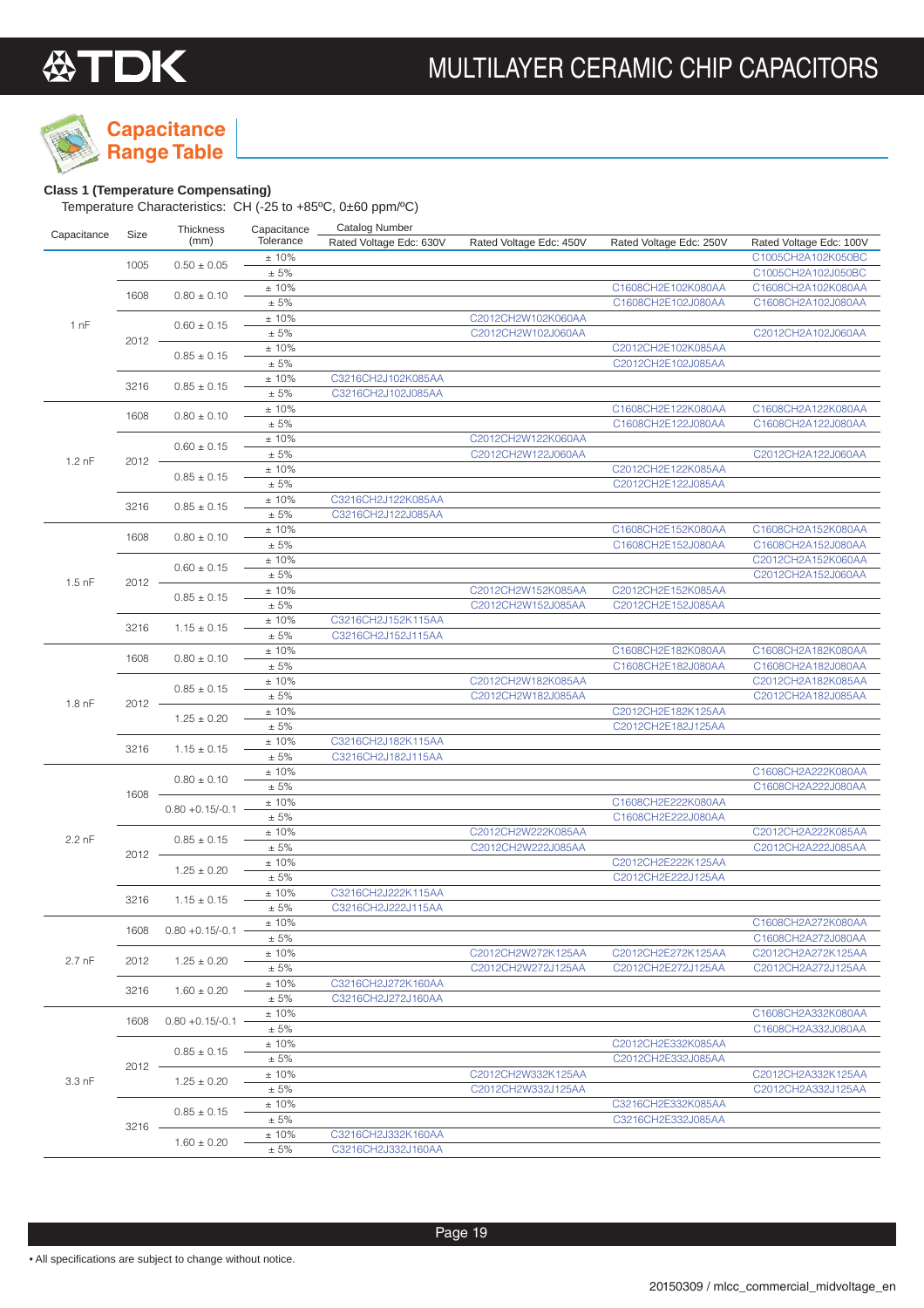

### **Range Table**

**Class 1 (Temperature Compensating)** Temperature Characteristics: CH (-25 to +85ºC, 0±60 ppm/ºC)

| Capacitance | Size     | Thickness       | Capacitance      | <b>Catalog Number</b>   |                         |                         |                                          |
|-------------|----------|-----------------|------------------|-------------------------|-------------------------|-------------------------|------------------------------------------|
|             |          | (mm)            | Tolerance        | Rated Voltage Edc: 630V | Rated Voltage Edc: 450V | Rated Voltage Edc: 250V | Rated Voltage Edc: 100V                  |
|             | 1608     | $0.80 \pm 0.10$ | ±10%             |                         |                         |                         | C1608CH2A392K080AC                       |
|             |          |                 | $\pm 5\%$        |                         |                         |                         | C1608CH2A392J080AC                       |
|             | 2012     | $1.25 \pm 0.20$ | ±10%             |                         | C2012CH2W392K125AA      | C2012CH2E392K125AA      | C2012CH2A392K125AA                       |
|             |          |                 | $\pm$ 5%         |                         | C2012CH2W392J125AA      | C2012CH2E392J125AA      | C2012CH2A392J125AA                       |
|             |          | $0.60 \pm 0.15$ | ±10%             |                         |                         |                         | C3216CH2A392K060AA                       |
| 3.9 nF      |          |                 | $\pm$ 5%         |                         |                         |                         | C3216CH2A392J060AA                       |
|             | 3216     | $0.85 \pm 0.15$ | ±10%             | C3216CH2J392K085AA      |                         |                         |                                          |
|             |          |                 | $\pm$ 5%         | C3216CH2J392J085AA      |                         |                         |                                          |
|             |          | $1.15 \pm 0.15$ | ±10%             |                         |                         | C3216CH2E392K115AA      |                                          |
|             |          |                 | $\pm$ 5%         |                         |                         | C3216CH2E392J115AA      |                                          |
|             | 3225     | $1.25 \pm 0.20$ | ±10%             | C3225CH2J392K125AA      |                         |                         |                                          |
|             |          |                 | ± 5%             | C3225CH2J392J125AA      |                         |                         |                                          |
|             | 1608     | $0.80 \pm 0.10$ | ±10%<br>± 5%     |                         |                         |                         | C1608CH2A472K080AC<br>C1608CH2A472J080AC |
|             |          |                 |                  |                         | C2012CH2W472K125AA      | C2012CH2E472K125AA      |                                          |
|             | 2012     | $1.25 \pm 0.20$ | ±10%<br>$\pm$ 5% |                         | C2012CH2W472J125AA      | C2012CH2E472J125AA      | C2012CH2A472K125AA<br>C2012CH2A472J125AA |
|             |          |                 | ±10%             | C3216CH2J472K085AA      |                         |                         | C3216CH2A472K085AA                       |
| 4.7 nF      |          | $0.85 \pm 0.15$ | $\pm 5\%$        | C3216CH2J472J085AA      |                         |                         | C3216CH2A472J085AA                       |
|             | $3216 -$ |                 | $\pm$ 10%        |                         |                         | C3216CH2E472K115AA      |                                          |
|             |          | $1.15 \pm 0.15$ | $\pm$ 5%         |                         |                         | C3216CH2E472J115AA      |                                          |
|             |          |                 | ±10%             | C3225CH2J472K160AA      |                         |                         |                                          |
|             | 3225     | $1.60 \pm 0.20$ | $\pm 5\%$        | C3225CH2J472J160AA      |                         |                         |                                          |
|             |          |                 | ±10%             |                         |                         |                         | C1608CH2A562K080AC                       |
|             | 1608     | $0.80 \pm 0.10$ | $\pm$ 5%         |                         |                         |                         | C1608CH2A562J080AC                       |
|             |          |                 | ±10%             |                         | C2012CH2W562K125AA      | C2012CH2E562K125AA      | C2012CH2A562K125AA                       |
|             | 2012     | $1.25 \pm 0.20$ | $\pm 5\%$        |                         | C2012CH2W562J125AA      | C2012CH2E562J125AA      | C2012CH2A562J125AA                       |
|             |          |                 | ±10%             |                         |                         |                         | C3216CH2A562K085AA                       |
| $5.6$ nF    |          | $0.85 \pm 0.15$ | $\pm 5\%$        |                         |                         |                         | C3216CH2A562J085AA                       |
|             | $3216 -$ |                 | ±10%             | C3216CH2J562K115AA      |                         | C3216CH2E562K115AA      |                                          |
|             |          | $1.15 \pm 0.15$ | $\pm 5\%$        | C3216CH2J562J115AA      |                         | C3216CH2E562J115AA      |                                          |
|             | 3225     | $1.60 \pm 0.20$ | ±10%             | C3225CH2J562K160AA      |                         |                         |                                          |
|             |          |                 | $\pm 5\%$        | C3225CH2J562J160AA      |                         |                         |                                          |
|             | 1608     | $0.80 \pm 0.10$ | ±10%             |                         |                         |                         | C1608CH2A682K080AC                       |
|             |          |                 | $\pm 5\%$        |                         |                         |                         | C1608CH2A682J080AC                       |
|             | 2012     | $1.25 \pm 0.20$ | ±10%             |                         |                         | C2012CH2E682K125AA      | C2012CH2A682K125AA                       |
|             |          |                 | $\pm 5\%$        |                         |                         | C2012CH2E682J125AA      | C2012CH2A682J125AA                       |
| 6.8 nF      |          | $1.15 \pm 0.15$ | ±10%             | C3216CH2J682K115AA      | C3216CH2W682K115AA      |                         | C3216CH2A682K115AA                       |
|             | $3216 -$ |                 | $\pm 5\%$        | C3216CH2J682J115AA      | C3216CH2W682J115AA      |                         | C3216CH2A682J115AA                       |
|             |          | $1.60 \pm 0.20$ | ±10%             |                         |                         | C3216CH2E682K160AA      |                                          |
|             |          |                 | $\pm$ 5%         |                         |                         | C3216CH2E682J160AA      |                                          |
|             | 3225     | $2.00 \pm 0.20$ | ±10%             | C3225CH2J682K200AA      |                         |                         |                                          |
|             |          |                 | $\pm 5\%$        | C3225CH2J682J200AA      |                         |                         |                                          |
|             | 1608     | $0.80 \pm 0.10$ | ±10%<br>± 5%     |                         |                         |                         | C1608CH2A822K080AC                       |
|             |          |                 | $\pm$ 10%        |                         |                         | C2012CH2E822K125AA      | C1608CH2A822J080AC<br>C2012CH2A822K125AA |
|             | 2012     | $1.25 \pm 0.20$ | ± 5%             |                         |                         | C2012CH2E822J125AA      | C2012CH2A822J125AA                       |
|             |          |                 | ± 10%            |                         | C3216CH2W822K115AA      |                         | C3216CH2A822K115AA                       |
|             |          | $1.15 \pm 0.15$ | ± 5%             |                         | C3216CH2W822J115AA      |                         | C3216CH2A822J115AA                       |
| 8.2 nF      | $3216 -$ |                 | ±10%             | C3216CH2J822K160AA      |                         | C3216CH2E822K160AA      |                                          |
|             |          | $1.60 \pm 0.20$ | $\pm 5\%$        | C3216CH2J822J160AA      |                         | C3216CH2E822J160AA      |                                          |
|             |          |                 | ±10%             | C3225CH2J822K125AA      |                         |                         |                                          |
|             | 3225     | $1.25 \pm 0.20$ | ± 5%             | C3225CH2J822J125AA      |                         |                         |                                          |
|             |          |                 | ±10%             | C4532CH2J822K160KA      |                         |                         |                                          |
|             | 4532     | $1.60 \pm 0.20$ | ± 5%             | C4532CH2J822J160KA      |                         |                         |                                          |
|             |          |                 | ± 10%            |                         |                         |                         | C1608CH2A103K080AC                       |
|             | 1608     | $0.80 \pm 0.10$ | $\pm 5\%$        |                         |                         |                         | C1608CH2A103J080AC                       |
|             |          |                 | ±10%             |                         |                         | C2012CH2E103K125AA      | C2012CH2A103K125AA                       |
|             | 2012     | $1.25 \pm 0.20$ | $\pm$ 5%         |                         |                         | C2012CH2E103J125AA      | C2012CH2A103J125AA                       |
| 10 nF       |          |                 | ±10%             |                         |                         | C3216CH2E103K115AA      | C3216CH2A103K115AA                       |
|             |          | $1.15 \pm 0.15$ | ± 5%             |                         |                         | C3216CH2E103J115AA      | C3216CH2A103J115AA                       |
|             | $3216 -$ |                 | ±10%             | C3216CH2J103K160AA      | C3216CH2W103K160AA      |                         |                                          |
|             |          | $1.60 \pm 0.20$ | ± 5%             | C3216CH2J103J160AA      | C3216CH2W103J160AA      |                         |                                          |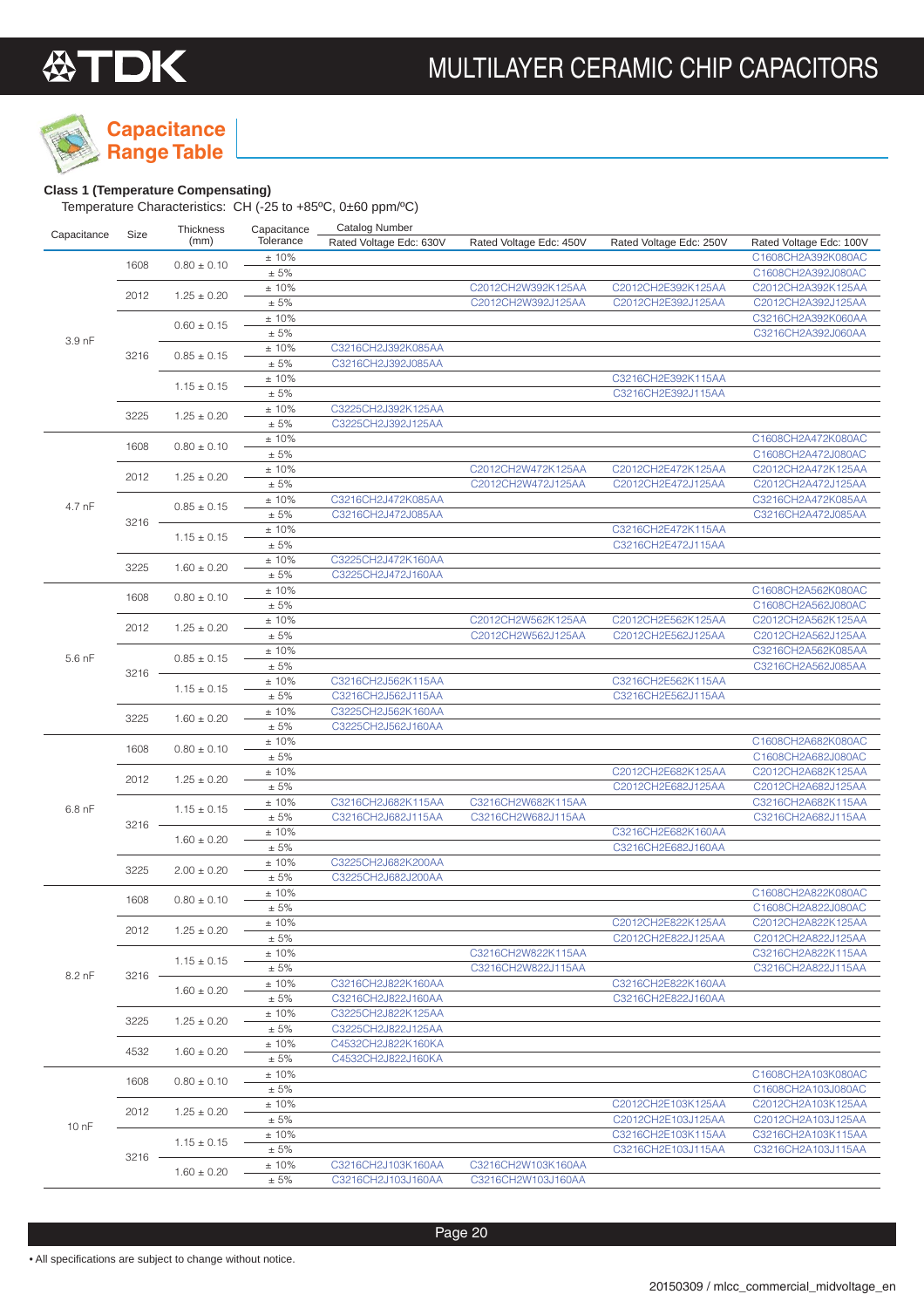**Range Table**

### **Capacitance**

### **Class 1 (Temperature Compensating)**

|             |          | Thickness         | Capacitance      | <b>Catalog Number</b>   |                         |                         |                                          |
|-------------|----------|-------------------|------------------|-------------------------|-------------------------|-------------------------|------------------------------------------|
| Capacitance | Size     | (mm)              | Tolerance        | Rated Voltage Edc: 630V | Rated Voltage Edc: 450V | Rated Voltage Edc: 250V | Rated Voltage Edc: 100V                  |
|             |          | $1.25 \pm 0.20$   | $\pm$ 10%        | C3225CH2J103K125AA      |                         |                         |                                          |
|             | 3225     |                   | $\pm 5\%$        | C3225CH2J103J125AA      |                         |                         |                                          |
| 10 nF       |          | $1.60 \pm 0.20$   | ±10%             |                         |                         | C3225CH2E103K160AA      |                                          |
|             |          |                   | ± 5%             |                         |                         | C3225CH2E103J160AA      |                                          |
|             | 4532     | $1.60 \pm 0.20$   | ±10%             | C4532CH2J103K160KA      |                         |                         |                                          |
|             |          |                   | ± 5%             | C4532CH2J103J160KA      |                         |                         |                                          |
|             | 2012     | $0.85 \pm 0.15$   | ±10%             |                         |                         |                         | C2012CH2A153K085AC                       |
|             |          |                   | ± 5%             |                         |                         |                         | C2012CH2A153J085AC                       |
|             |          | $1.15 \pm 0.15$   | ±10%             |                         |                         |                         | C3216CH2A153K115AA                       |
|             |          |                   | $\pm 5\%$        |                         |                         |                         | C3216CH2A153J115AA                       |
|             | 3216     | $1.60 \pm 0.20$   | ±10%             |                         |                         | C3216CH2E153K160AA      |                                          |
|             |          |                   | ± 5%<br>±10%     |                         | C3216CH2W153K160AA      | C3216CH2E153J160AA      |                                          |
|             |          | $1.60 + 0.3/-0.1$ | ± 5%             |                         | C3216CH2W153J160AA      |                         |                                          |
| 15 nF       |          |                   | $±10\%$          |                         |                         |                         | C3225CH2A153K125AA                       |
|             |          | $1.25 \pm 0.20$   | ± 5%             |                         |                         |                         | C3225CH2A153J125AA                       |
|             |          |                   | ±10%             | C3225CH2J153K160AA      |                         |                         |                                          |
|             | 3225     | $1.60 \pm 0.20$   | ± 5%             | C3225CH2J153J160AA      |                         |                         |                                          |
|             |          |                   | ±10%             |                         |                         | C3225CH2E153K200AA      |                                          |
|             |          | $2.00 \pm 0.20$   | ± 5%             |                         |                         | C3225CH2E153J200AA      |                                          |
|             |          |                   | ±10%             | C4532CH2J153K250KA      |                         |                         |                                          |
|             | 4532     | $2.50 \pm 0.30$   | ± 5%             | C4532CH2J153J250KA      |                         |                         |                                          |
|             |          |                   | $±10\%$          |                         |                         |                         | C2012CH2A223K125AC                       |
|             | 2012     | $1.25 \pm 0.20$   | ± 5%             |                         |                         |                         | C2012CH2A223J125AC                       |
|             |          | $1.60 \pm 0.20$   | ±10%             |                         |                         |                         | C3216CH2A223K160AA                       |
|             | $3216 -$ |                   | ± 5%             |                         |                         |                         | C3216CH2A223J160AA                       |
|             |          | $1.60 + 0.3/-0.1$ | $\pm$ 10%        |                         |                         | C3216CH2E223K160AA      |                                          |
|             |          |                   | ± 5%             |                         |                         | C3216CH2E223J160AA      |                                          |
| 22 nF       | 3225     | $1.60 \pm 0.20$   | ±10%             |                         |                         | C3225CH2E223K160AA      | C3225CH2A223K160AA                       |
|             |          |                   | ± 5%             |                         |                         | C3225CH2E223J160AA      | C3225CH2A223J160AA                       |
|             |          | $2.30 \pm 0.20$   | ±10%             | C3225CH2J223K230AA      | C3225CH2W223K230AA      |                         |                                          |
|             |          |                   | ± 5%             | C3225CH2J223J230AA      | C3225CH2W223J230AA      |                         |                                          |
|             |          | $1.60 \pm 0.20$   | ±10%             |                         |                         | C4532CH2E223K160KA      |                                          |
|             | 4532     | $3.20 \pm 0.30$   | ± 5%             |                         |                         | C4532CH2E223J160KA      |                                          |
|             |          |                   | ±10%             | C4532CH2J223K320KA      |                         |                         |                                          |
|             |          |                   | ± 5%             | C4532CH2J223J320KA      |                         |                         |                                          |
|             | 2012     | $1.25 \pm 0.20$   | ±10%             |                         |                         |                         | C2012CH2A333K125AC                       |
|             |          |                   | ± 5%             |                         |                         |                         | C2012CH2A333J125AC                       |
|             | 3216     | $1.60 + 0.3/-0.1$ | ±10%<br>$\pm$ 5% |                         |                         |                         | C3216CH2A333K160AA                       |
|             |          |                   | $±10\%$          |                         |                         |                         | C3216CH2A333J160AA<br>C3225CH2A333K200AA |
|             |          | $2.00 \pm 0.20$   | ± 5%             |                         |                         |                         | C3225CH2A333J200AA                       |
| 33 nF       |          |                   | ±10%             |                         |                         | C3225CH2E333K230AA      |                                          |
|             | 3225     | $2.30 \pm 0.20$   | ± 5%             |                         |                         | C3225CH2E333J230AA      |                                          |
|             |          |                   | ±10%             | C3225CH2J333K250AA      | C3225CH2W333K250AA      |                         |                                          |
|             |          | $2.50 \pm 0.30$   | ± 5%             | C3225CH2J333J250AA      | C3225CH2W333J250AA      |                         |                                          |
|             |          |                   | ± 10%            |                         |                         | C4532CH2E333K200KA      |                                          |
|             | 4532     | $2.00 \pm 0.20$   | ± 5%             |                         |                         | C4532CH2E333J200KA      |                                          |
|             |          |                   | ± 10%            |                         |                         |                         | C3216CH2A473K115AC                       |
|             | 3216     | $1.15 \pm 0.15$   | $\pm 5\%$        |                         |                         |                         | C3216CH2A473J115AC                       |
|             |          |                   | ± 10%            |                         |                         |                         | C3225CH2A473K230AA                       |
|             |          | $2.30 \pm 0.20$   | ± 5%             |                         |                         |                         | C3225CH2A473J230AA                       |
|             | 3225     |                   | ± 10%            |                         |                         | C3225CH2E473K250AA      |                                          |
|             |          | $2.50 \pm 0.30$   | ± 5%             |                         |                         | C3225CH2E473J250AA      |                                          |
| 47 nF       |          |                   | ± 10%            |                         |                         |                         | C4532CH2A473K200KA                       |
|             |          | $2.00 \pm 0.20$   | ± 5%             |                         |                         |                         | C4532CH2A473J200KA                       |
|             |          |                   | ± 10%            |                         | C4532CH2W473K230KA      |                         |                                          |
|             | 4532     | $2.30 \pm 0.20$   | ± 5%             |                         | C4532CH2W473J230KA      |                         |                                          |
|             |          |                   | ± 10%            | C4532CH2J473K320KA      |                         | C4532CH2E473K320KA      |                                          |
|             |          | $3.20 \pm 0.30$   | ± 5%             | C4532CH2J473J320KA      |                         | C4532CH2E473J320KA      |                                          |
|             |          |                   |                  |                         |                         |                         |                                          |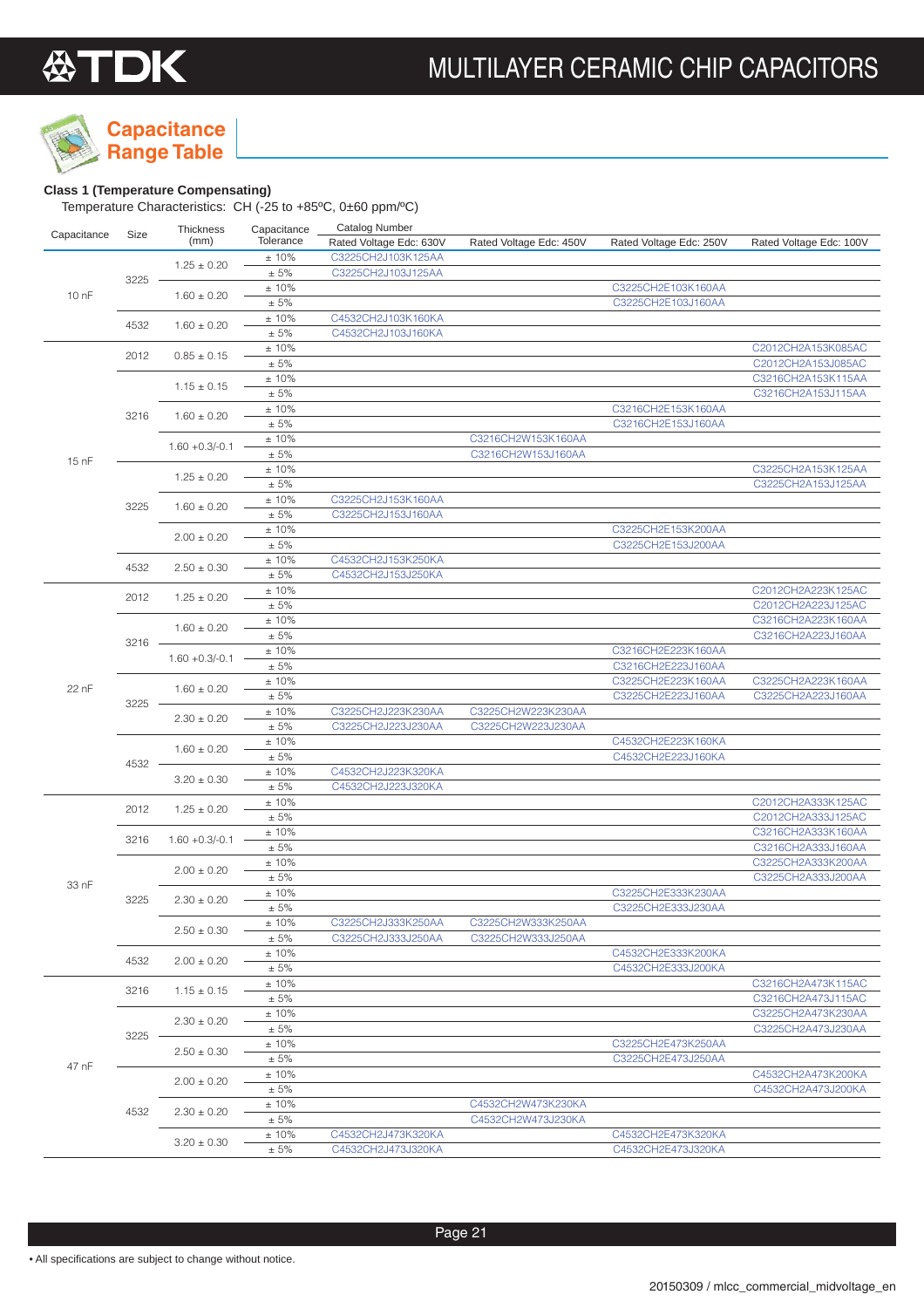

### **Class 1 (Temperature Compensating)**

Temperature Characteristics: CH (-25 to +85ºC, 0±60 ppm/ºC)

| Capacitance | Size | <b>Thickness</b> | Capacitance | Catalog Number          |                         |                         |                         |
|-------------|------|------------------|-------------|-------------------------|-------------------------|-------------------------|-------------------------|
|             |      | (mm)             | Tolerance   | Rated Voltage Edc: 630V | Rated Voltage Edc: 450V | Rated Voltage Edc: 250V | Rated Voltage Edc: 100V |
|             |      | $1.60 \pm 0.20$  | ±10%        |                         |                         |                         | C3216CH2A683K160AC      |
|             | 3216 |                  | ± 5%        |                         |                         |                         | C3216CH2A683J160AC      |
|             |      |                  | ±10%        |                         |                         |                         | C3225CH2A683K230AA      |
|             | 3225 | $2.30 \pm 0.20$  | ± 5%        |                         |                         |                         | C3225CH2A683J230AA      |
|             |      | $2.30 \pm 0.20$  | ±10%        |                         |                         | C4532CH2E683K230KN      |                         |
| 68 nF       |      |                  | ± 5%        |                         |                         | C4532CH2E683J230KN      |                         |
|             | 4532 | $2.50 \pm 0.30$  | ±10%        |                         |                         |                         | C4532CH2A683K250KA      |
|             |      |                  | ± 5%        |                         |                         |                         | C4532CH2A683J250KA      |
|             |      | $3.20 \pm 0.30$  | ±10%        |                         | C4532CH2W683K320KA      |                         |                         |
|             |      |                  | ± 5%        |                         | C4532CH2W683J320KA      |                         |                         |
|             | 5750 | $2.30 \pm 0.20$  | ±10%        | C5750CH2J683K230KC      |                         |                         |                         |
|             |      |                  | ± 5%        | C5750CH2J683J230KC      |                         |                         |                         |
|             | 3216 | $1.60 \pm 0.20$  | ±10%        |                         |                         |                         | C3216CH2A104K160AC      |
|             |      |                  | ± 5%        |                         |                         |                         | C3216CH2A104J160AC      |
| 100 nF      | 4532 | $3.20 \pm 0.30$  | ±10%        |                         |                         | C4532CH2E104K320KN      | C4532CH2A104K320KA      |
|             |      |                  | ± 5%        |                         |                         | C4532CH2E104J320KN      | C4532CH2A104J320KA      |
|             |      |                  | ±10%        | C5750CH2J104K280KC      | C5750CH2W104J280KA      |                         |                         |
|             | 5750 | $2.80 + 0.30$    | ± 5%        | C5750CH2J104J280KC      | C5750CH2W104K280KA      |                         |                         |
| 150 nF      |      |                  | ±10%        |                         |                         | C5750CH2E154K230KN      | C5750CH2A154K230KA      |
|             | 5750 | $2.30 \pm 0.20$  | ± 5%        |                         |                         | C5750CH2E154J230KN      | C5750CH2A154J230KA      |

### **Class 2 (Temperature Stable)**

Temperature Characteristics: JB (-25 to +85ºC, ±10%)

| Capacitance       | Size | Thickness       | Capacitance | <b>Catalog Number</b>   |                         |                         |
|-------------------|------|-----------------|-------------|-------------------------|-------------------------|-------------------------|
|                   |      | (mm)            | Tolerance   | Rated Voltage Edc: 630V | Rated Voltage Edc: 250V | Rated Voltage Edc: 100V |
|                   | 1608 | $0.80 \pm 0.10$ | ±10%        |                         |                         | C1608JB2A102K080AA      |
|                   |      |                 | ± 20%       |                         |                         | C1608JB2A102M080AA      |
| 1nF               | 2012 | $0.85 \pm 0.15$ | ±10%        |                         | C2012JB2E102K085AA      | C2012JB2A102K085AA      |
|                   |      |                 | ±20%        |                         | C2012JB2E102M085AA      | C2012JB2A102M085AA      |
|                   | 3216 | $1.15 \pm 0.15$ | ±10%        | C3216JB2J102K115AA      |                         |                         |
|                   |      |                 | ± 20%       | C3216JB2J102M115AA      |                         |                         |
|                   | 1608 | $0.80 \pm 0.10$ | ±10%        |                         |                         | C1608JB2A152K080AA      |
|                   |      |                 | ±20%        |                         |                         | C1608JB2A152M080AA      |
| $1.5$ nF          | 2012 | $0.85 \pm 0.15$ | ±10%        |                         | C2012JB2E152K085AA      | C2012JB2A152K085AA      |
|                   |      |                 | ± 20%       |                         | C2012JB2E152M085AA      | C2012JB2A152M085AA      |
|                   | 3216 | $1.15 \pm 0.15$ | ±10%        | C3216JB2J152K115AA      |                         |                         |
|                   |      |                 | ±20%        | C3216JB2J152M115AA      |                         |                         |
|                   | 1608 | $0.80 \pm 0.10$ | ±10%        |                         |                         | C1608JB2A222K080AA      |
|                   |      |                 | ±20%        |                         |                         | C1608JB2A222M080AA      |
| $2.2$ nF          | 2012 | $0.85 \pm 0.15$ | ±10%        |                         | C2012JB2E222K085AA      | C2012JB2A222K085AA      |
|                   |      |                 | ± 20%       |                         | C2012JB2E222M085AA      | C2012JB2A222M085AA      |
|                   | 3216 | $1.15 \pm 0.15$ | ±10%        | C3216JB2J222K115AA      |                         |                         |
|                   |      |                 | ±20%        | C3216JB2J222M115AA      |                         |                         |
|                   | 1608 | $0.80 \pm 0.10$ | ±10%        |                         |                         | C1608JB2A332K080AA      |
|                   |      |                 | ± 20%       |                         |                         | C1608JB2A332M080AA      |
| 3.3 <sub>nF</sub> | 2012 | $0.85 \pm 0.15$ | ±10%        |                         | C2012JB2E332K085AA      | C2012JB2A332K085AA      |
|                   |      |                 | ±20%        |                         | C2012JB2E332M085AA      | C2012JB2A332M085AA      |
|                   | 3216 | $1.15 \pm 0.15$ | ±10%        | C3216JB2J332K115AA      |                         |                         |
|                   |      |                 | ± 20%       | C3216JB2J332M115AA      |                         |                         |
|                   | 1608 | $0.80 \pm 0.10$ | ±10%        |                         |                         | C1608JB2A472K080AA      |
|                   |      |                 | ±20%        |                         |                         | C1608JB2A472M080AA      |
| 4.7 nF            | 2012 | $0.85 \pm 0.15$ | ±10%        |                         | C2012JB2E472K085AA      | C2012JB2A472K085AA      |
|                   |      |                 | ±20%        |                         | C2012JB2E472M085AA      | C2012JB2A472M085AA      |
|                   | 3216 | $1.15 \pm 0.15$ | ±10%        | C3216JB2J472K115AA      |                         |                         |
|                   |      |                 | ±20%        | C3216JB2J472M115AA      |                         |                         |
|                   | 1608 | $0.80 \pm 0.10$ | ±10%        |                         |                         | C1608JB2A682K080AA      |
| 6.8 nF            |      |                 | ± 20%       |                         |                         | C1608JB2A682M080AA      |
|                   | 2012 | $0.85 \pm 0.15$ | ±10%        |                         |                         | C2012JB2A682K085AA      |
|                   |      |                 | ±20%        |                         |                         | C2012JB2A682M085AA      |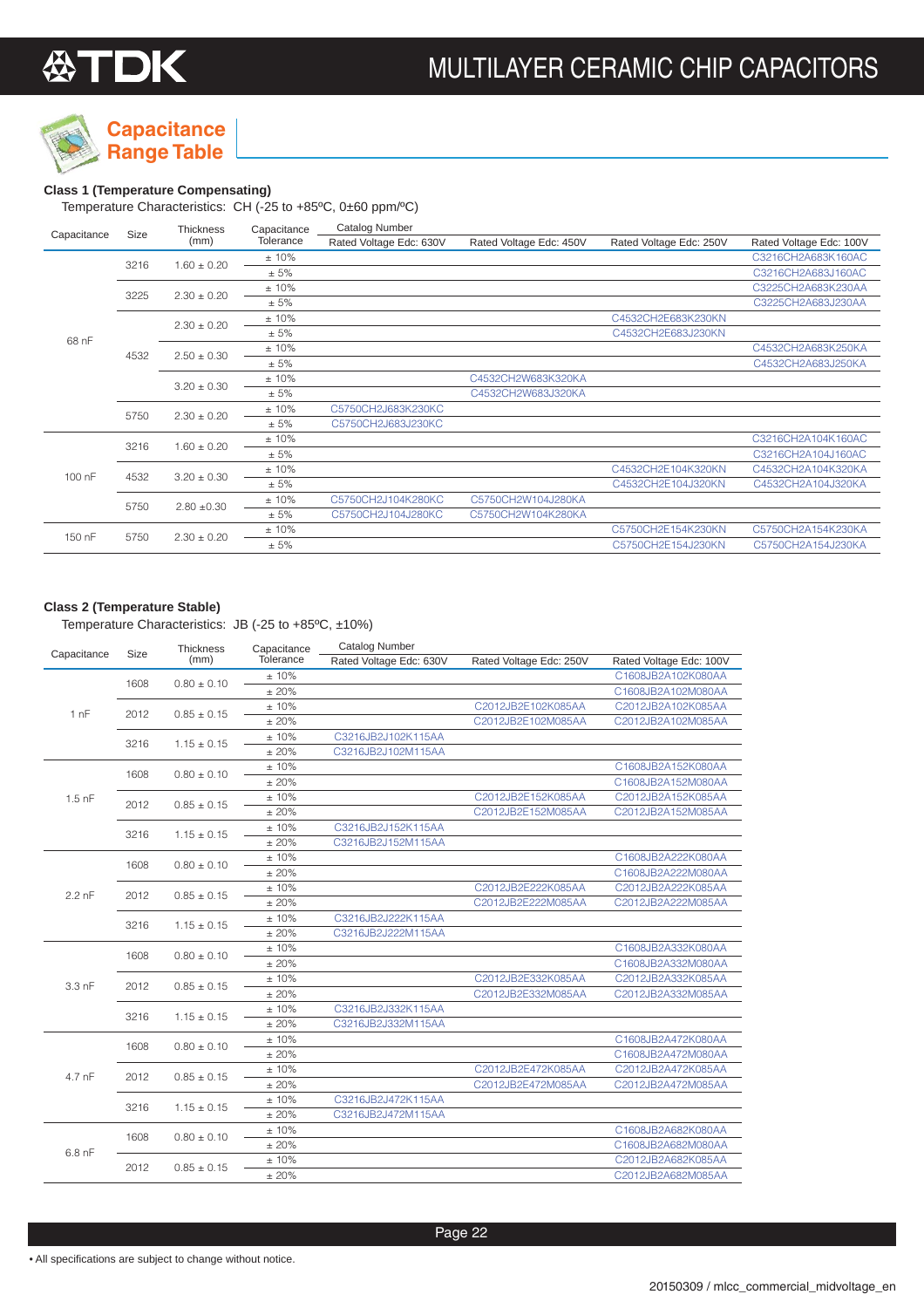



## **Capacitance**

**Range Table**

### **Class 2 (Temperature Stable)**

Temperature Characteristics: JB (-25 to +85ºC, ±10%)

| Capacitance | Size | <b>Thickness</b> | Capacitance   | <b>Catalog Number</b>   |                                          |                         |      |  |                    |
|-------------|------|------------------|---------------|-------------------------|------------------------------------------|-------------------------|------|--|--------------------|
|             |      | (mm)             | Tolerance     | Rated Voltage Edc: 630V | Rated Voltage Edc: 250V                  | Rated Voltage Edc: 100V |      |  |                    |
|             | 2012 | $1.25 \pm 0.20$  | ±10%          |                         | C2012JB2E682K125AA                       |                         |      |  |                    |
| $6.8$ nF    |      |                  | ±20%          |                         | C2012JB2E682M125AA                       |                         |      |  |                    |
|             | 3216 | $1.15 \pm 0.15$  | ±10%          | C3216JB2J682K115AA      |                                          |                         |      |  |                    |
|             |      |                  | ±20%          | C3216JB2J682M115AA      |                                          |                         |      |  |                    |
|             | 1608 | $0.80 \pm 0.10$  | ±10%          |                         |                                          | C1608JB2A103K080AA      |      |  |                    |
|             |      |                  | ±20%          |                         |                                          | C1608JB2A103M080AA      |      |  |                    |
|             |      | $0.85 \pm 0.15$  | ±10%          |                         |                                          | C2012JB2A103K085AA      |      |  |                    |
| $100$ nF    | 2012 |                  | ±20%          |                         |                                          | C2012JB2A103M085AA      |      |  |                    |
|             |      | $1.25 \pm 0.20$  | ±10%<br>±20%  |                         | C2012JB2E103K125AA<br>C2012JB2E103M125AA |                         |      |  |                    |
|             |      |                  | ± 10%         | C3216JB2J103K115AA      |                                          |                         |      |  |                    |
|             | 3216 | $1.15 \pm 0.15$  | ±20%          | C3216JB2J103M115AA      |                                          |                         |      |  |                    |
|             |      |                  | ±10%          |                         |                                          | C1608JB2A153K080AA      |      |  |                    |
|             | 1608 | $0.80 \pm 0.10$  | ±20%          |                         |                                          | C1608JB2A153M080AA      |      |  |                    |
|             |      |                  | ±10%          |                         | C2012JB2E153K125AA                       | C2012JB2A153K125AA      |      |  |                    |
|             | 2012 | $1.25 \pm 0.20$  | ±20%          |                         | C2012JB2E153M125AA                       | C2012JB2A153M125AA      |      |  |                    |
| 15 nF       |      |                  | ±10%          |                         | C3216JB2E153K115AA                       |                         |      |  |                    |
|             |      | $1.15 \pm 0.15$  | ±20%          |                         | C3216JB2E153M115AA                       |                         |      |  |                    |
|             | 3216 |                  | ±10%          | C3216JB2J153K130AA      |                                          |                         |      |  |                    |
|             |      | $1.30 \pm 0.20$  | ±20%          | C3216JB2J153M130AA      |                                          |                         |      |  |                    |
|             |      |                  | ±10%          |                         |                                          | C1608JB2A223K080AA      |      |  |                    |
|             | 1608 | $0.80 \pm 0.10$  | ±20%          |                         |                                          | C1608JB2A223M080AA      |      |  |                    |
|             | 2012 | $1.25 \pm 0.20$  | ±10%          |                         | C2012JB2E223K125AA                       | C2012JB2A223K125AA      |      |  |                    |
| 22 nF       |      |                  | ±20%          |                         | C2012JB2E223M125AA                       | C2012JB2A223M125AA      |      |  |                    |
|             |      | $1.15 \pm 0.15$  | ±10%          |                         | C3216JB2E223K115AA                       |                         |      |  |                    |
|             | 3216 |                  | ±20%          |                         | C3216JB2E223M115AA                       |                         |      |  |                    |
|             |      | $1.30 \pm 0.20$  | ±10%          | C3216JB2J223K130AA      |                                          |                         |      |  |                    |
|             |      |                  | ±20%          | C3216JB2J223M130AA      |                                          |                         |      |  |                    |
|             | 2012 | $1.25 \pm 0.20$  | ±10%          |                         |                                          | C2012JB2A333K125AA      |      |  |                    |
|             |      |                  | ±20%          |                         |                                          | C2012JB2A333M125AA      |      |  |                    |
| 33 nF       |      | $1.15 \pm 0.15$  | ±10%          |                         |                                          | C3216JB2A333K115AA      |      |  |                    |
|             | 3216 |                  | ±20%          |                         |                                          | C3216JB2A333M115AA      |      |  |                    |
|             |      | $1.60 \pm 0.20$  | ±10%<br>±20%  | C3216JB2J333K160AA      | C3216JB2E333K160AA                       |                         |      |  |                    |
|             |      |                  | ±10%          | C3216JB2J333M160AA      | C3216JB2E333M160AA                       | C2012JB2A473K125AA      |      |  |                    |
|             | 2012 | $1.25 \pm 0.20$  | ±20%          |                         |                                          | C2012JB2A473M125AA      |      |  |                    |
|             |      |                  | ±10%          |                         |                                          | C3216JB2A473K115AA      |      |  |                    |
|             |      | $1.15 \pm 0.15$  | ±20%          |                         |                                          | C3216JB2A473M115AA      |      |  |                    |
| 47 nF       | 3216 |                  | ±10%          |                         | C3216JB2E473K160AA                       |                         |      |  |                    |
|             |      | $1.60 \pm 0.20$  | ±20%          |                         | C3216JB2E473M160AA                       |                         |      |  |                    |
|             |      |                  | ±10%          | C3225JB2J473K200AA      |                                          |                         |      |  |                    |
|             | 3225 | $2.00 \pm 0.20$  | ±20%          | C3225JB2J473M200AA      |                                          |                         |      |  |                    |
|             | 2012 | $0.85 \pm 0.15$  | ±10%          |                         |                                          | C2012JB2A683K085AA      |      |  |                    |
|             |      |                  | ±20%          |                         |                                          | C2012JB2A683M085AA      |      |  |                    |
|             | 3216 | $1.60 \pm 0.20$  | ±10%          |                         | C3216JB2E683K160AA                       | C3216JB2A683K160AA      |      |  |                    |
| 68 nF       |      |                  | ±20%          |                         | C3216JB2E683M160AA                       | C3216JB2A683M160AA      |      |  |                    |
|             | 3225 | $2.00 \pm 0.20$  | ±10%          | C3225JB2J683K200AA      |                                          |                         |      |  |                    |
|             |      |                  | $\pm$ 20%     | C3225JB2J683M200AA      |                                          |                         |      |  |                    |
|             | 4532 | $1.60 \pm 0.20$  | ± 10%         | C4532JB2J683K160KA      |                                          |                         |      |  |                    |
|             |      |                  | ±20%          | C4532JB2J683M160KA      |                                          |                         |      |  |                    |
|             | 2012 | $1.25 \pm 0.20$  | ± 10%         |                         |                                          | C2012JB2A104K125AA      |      |  |                    |
|             |      |                  | ±20%          |                         |                                          | C2012JB2A104M125AA      |      |  |                    |
|             | 3216 | $1.60 \pm 0.20$  | ± 10%<br>±20% |                         | C3216JB2E104K160AA<br>C3216JB2E104M160AA | C3216JB2A104K160AA      |      |  |                    |
| 100 nF      |      |                  | ±10%          |                         | C3225JB2E104K200AA                       | C3216JB2A104M160AA      |      |  |                    |
|             | 3225 | $2.00 \pm 0.20$  | ± 20%         |                         | C3225JB2E104M200AA                       |                         |      |  |                    |
|             |      |                  | ± 10%         | C4532JB2J104K230KA      |                                          |                         |      |  |                    |
|             | 4532 | $2.30 \pm 0.20$  | ±20%          | C4532JB2J104M230KA      |                                          |                         |      |  |                    |
|             |      |                  | ± 10%         |                         |                                          | C3216JB2A154K160AA      |      |  |                    |
|             | 3216 | $1.60 \pm 0.20$  | ±20%          |                         |                                          | C3216JB2A154M160AA      |      |  |                    |
| 150 nF      | 3225 |                  | ± 10%         |                         | C3225JB2E154K200AA                       |                         |      |  |                    |
|             |      |                  |               |                         |                                          | $2.00 \pm 0.20$         | ±20% |  | C3225JB2E154M200AA |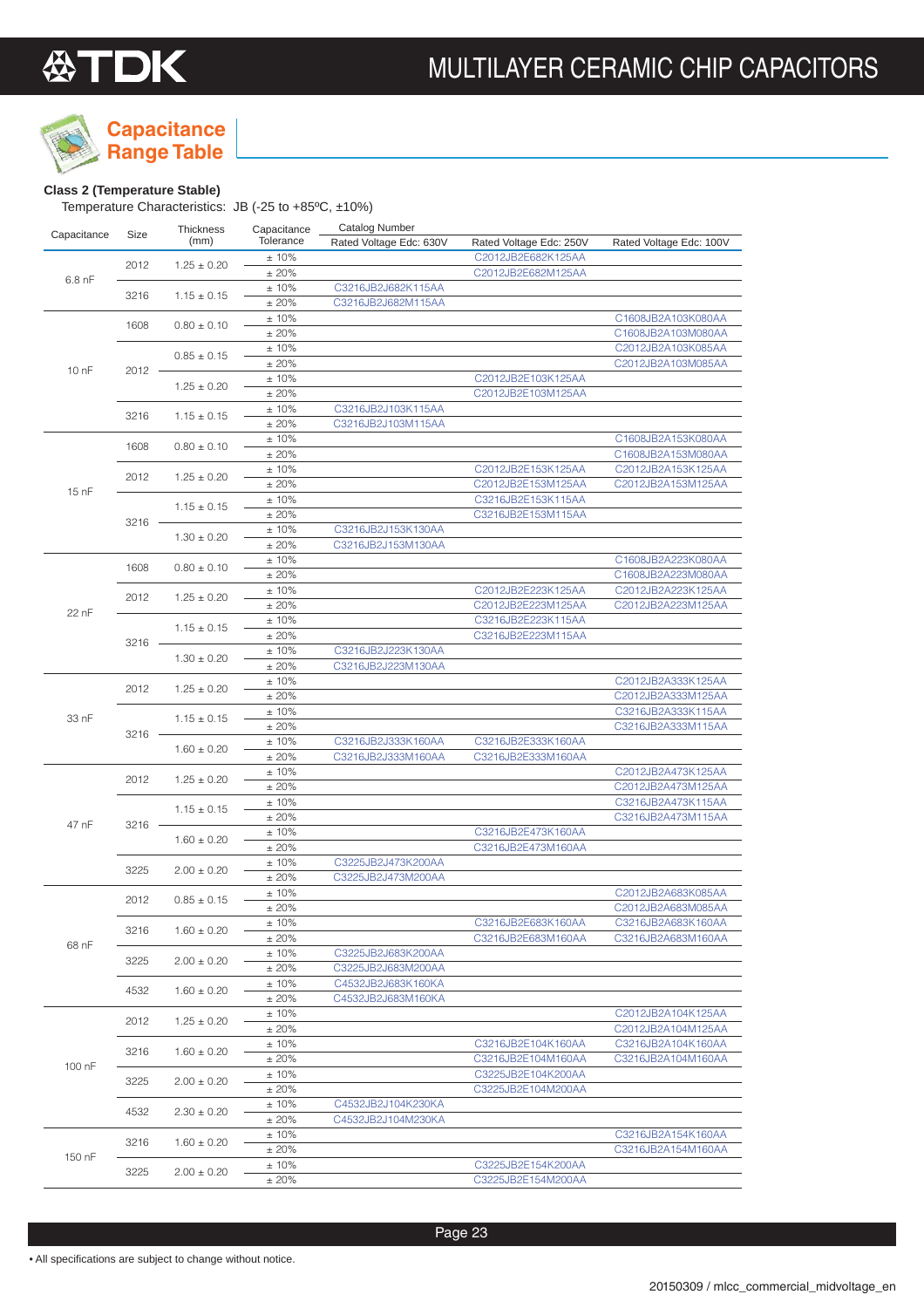

## **Capacitance**

**Range Table**

### **Class 2 (Temperature Stable)**

Temperature Characteristics: JB (-25 to +85ºC, ±10%)

| Capacitance | Size | Thickness       | Capacitance  | <b>Catalog Number</b>   |                                          |                         |
|-------------|------|-----------------|--------------|-------------------------|------------------------------------------|-------------------------|
|             |      | (mm)            | Tolerance    | Rated Voltage Edc: 630V | Rated Voltage Edc: 250V                  | Rated Voltage Edc: 100V |
|             | 4532 | $1.60 \pm 0.20$ | ±10%         |                         | C4532JB2E154K160KA                       |                         |
| 150 nF      |      |                 | ±20%         |                         | C4532JB2E154M160KA                       |                         |
|             | 5750 | $1.60 \pm 0.20$ | ±10%         | C5750JB2J154K160KA      |                                          |                         |
|             |      |                 | ±20%         | C5750JB2J154M160KA      |                                          |                         |
|             | 3216 | $1.15 \pm 0.15$ | ±10%         |                         |                                          | C3216JB2A224K115AA      |
|             |      |                 | ±20%         |                         |                                          | C3216JB2A224M115AA      |
|             | 3225 | $2.00 \pm 0.20$ | ±10%         |                         | C3225JB2E224K200AA                       |                         |
| 220 nF      |      |                 | ±20%<br>±10% |                         | C3225JB2E224M200AA<br>C4532JB2E224K230KA |                         |
|             | 4532 | $2.30 \pm 0.20$ | ±20%         |                         | C4532JB2E224M230KA                       |                         |
|             |      |                 | ±10%         | C5750JB2J224K230KA      |                                          |                         |
|             | 5750 | $2.30 \pm 0.20$ | ±20%         | C5750JB2J224M230KA      |                                          |                         |
|             |      |                 | ±10%         |                         |                                          | C3216JB2A334K130AA      |
|             | 3216 | $1.30 \pm 0.20$ | ±20%         |                         |                                          | C3216JB2A334M130AA      |
|             |      |                 | ±10%         |                         |                                          | C3225JB2A334K200AA      |
|             | 3225 | $2.00 \pm 0.20$ | ±20%         |                         |                                          | C3225JB2A334M200AA      |
| 330 nF      |      |                 | ±10%         |                         | C4532JB2E334K230KA                       |                         |
|             | 4532 | $2.30 \pm 0.20$ | ±20%         |                         | C4532JB2E334M230KA                       |                         |
|             |      |                 | ±10%         |                         | C5750JB2E334K160KA                       |                         |
|             | 5750 | $1.60 \pm 0.20$ | ± 20%        |                         | C5750JB2E334M160KA                       |                         |
|             |      |                 | ±10%         |                         |                                          | C3216JB2A474K160AA      |
|             | 3216 | $1.60 \pm 0.20$ | ±20%         |                         |                                          | C3216JB2A474M160AA      |
|             | 3225 | $2.00 \pm 0.20$ | ±10%         |                         |                                          | C3225JB2A474K200AA      |
| 470 nF      |      |                 | ±20%         |                         |                                          | C3225JB2A474M200AA      |
|             | 4532 | $2.30 \pm 0.20$ | ±10%         |                         | C4532JB2E474K230KA                       |                         |
|             |      |                 | ±20%         |                         | C4532JB2E474M230KA                       |                         |
|             | 5750 | $2.30 \pm 0.20$ | ±10%         |                         | C5750JB2E474K230KA                       |                         |
|             |      |                 | ±20%         |                         | C5750JB2E474M230KA                       |                         |
|             | 3216 | $1.60 \pm 0.20$ | ±10%         |                         |                                          | C3216JB2A684K160AA      |
|             |      |                 | ±20%         |                         |                                          | C3216JB2A684M160AA      |
|             | 3225 | $1.60 \pm 0.20$ | ±10%         |                         |                                          | C3225JB2A684K160AA      |
|             |      |                 | ±20%         |                         |                                          | C3225JB2A684M160AA      |
| 680 nF      | 4532 | $2.30 \pm 0.20$ | ±10%         |                         |                                          | C4532JB2A684K230KA      |
|             | 5750 |                 | ± 20%        |                         |                                          | C4532JB2A684M230KA      |
|             |      | $1.60 \pm 0.20$ | ±10%         |                         |                                          | C5750JB2A684K160KA      |
|             |      |                 | ±20%<br>±10% |                         | C5750JB2E684K230KA                       | C5750JB2A684M160KA      |
|             |      | $2.30 \pm 0.20$ | ±20%         |                         | C5750JB2E684M230KA                       |                         |
|             |      |                 | ±10%         |                         |                                          | C3216JB2A105K160AA      |
|             | 3216 | $1.60 \pm 0.20$ | ± 20%        |                         |                                          | C3216JB2A105M160AA      |
|             |      |                 | ±10%         |                         |                                          | C3225JB2A105K200AA      |
|             | 3225 | $2.00 \pm 0.20$ | ±20%         |                         |                                          | C3225JB2A105M200AA      |
| 1 µF        |      |                 | ±10%         |                         |                                          | C4532JB2A105K230KA      |
|             | 4532 | $2.30 \pm 0.20$ | ±20%         |                         |                                          | C4532JB2A105M230KA      |
|             |      |                 | ± 10%        |                         | C5750JB2E105K230KA                       | C5750JB2A105K230KA      |
|             | 5750 | $2.30 \pm 0.20$ | ±20%         |                         | C5750JB2E105M230KA                       | C5750JB2A105M230KA      |
|             |      |                 | ± 10%        |                         |                                          | C3225JB2A155K200AB      |
|             | 3225 | $2.00 \pm 0.20$ | ±20%         |                         |                                          | C3225JB2A155M200AB      |
| $1.5 \mu F$ | 4532 | $2.30 \pm 0.20$ | ± 10%        |                         |                                          | C4532JB2A155K230KA      |
|             |      |                 | ±20%         |                         |                                          | C4532JB2A155M230KA      |
|             | 5750 | $2.30 \pm 0.20$ | ± 10%        |                         |                                          | C5750JB2A155K230KA      |
|             |      |                 | ±20%         |                         |                                          | C5750JB2A155M230KA      |
|             | 3225 | $2.30 \pm 0.20$ | ± 10%        |                         |                                          | C3225JB2A225K230AB      |
|             |      |                 | ±20%         |                         |                                          | C3225JB2A225M230AB      |
| $2.2 \mu F$ | 4532 | $2.30 \pm 0.20$ | ±10%         |                         |                                          | C4532JB2A225K230KA      |
|             |      |                 | ±20%         |                         |                                          | C4532JB2A225M230KA      |
|             | 5750 | $2.30 \pm 0.20$ | ± 10%        |                         |                                          | C5750JB2A225K230KA      |
|             |      |                 | ±20%         |                         |                                          | C5750JB2A225M230KA      |
| $3.3 \mu F$ | 5750 | $2.30 \pm 0.20$ | ± 10%        |                         |                                          | C5750JB2A335K230KA      |
|             |      |                 | ±20%         |                         |                                          | C5750JB2A335M230KA      |
| $4.7 \mu F$ | 5750 | $2.30 \pm 0.20$ | $±10\%$      |                         |                                          | C5750JB2A475K230KA      |
|             |      |                 | ±20%         |                         |                                          | C5750JB2A475M230KA      |

Page 24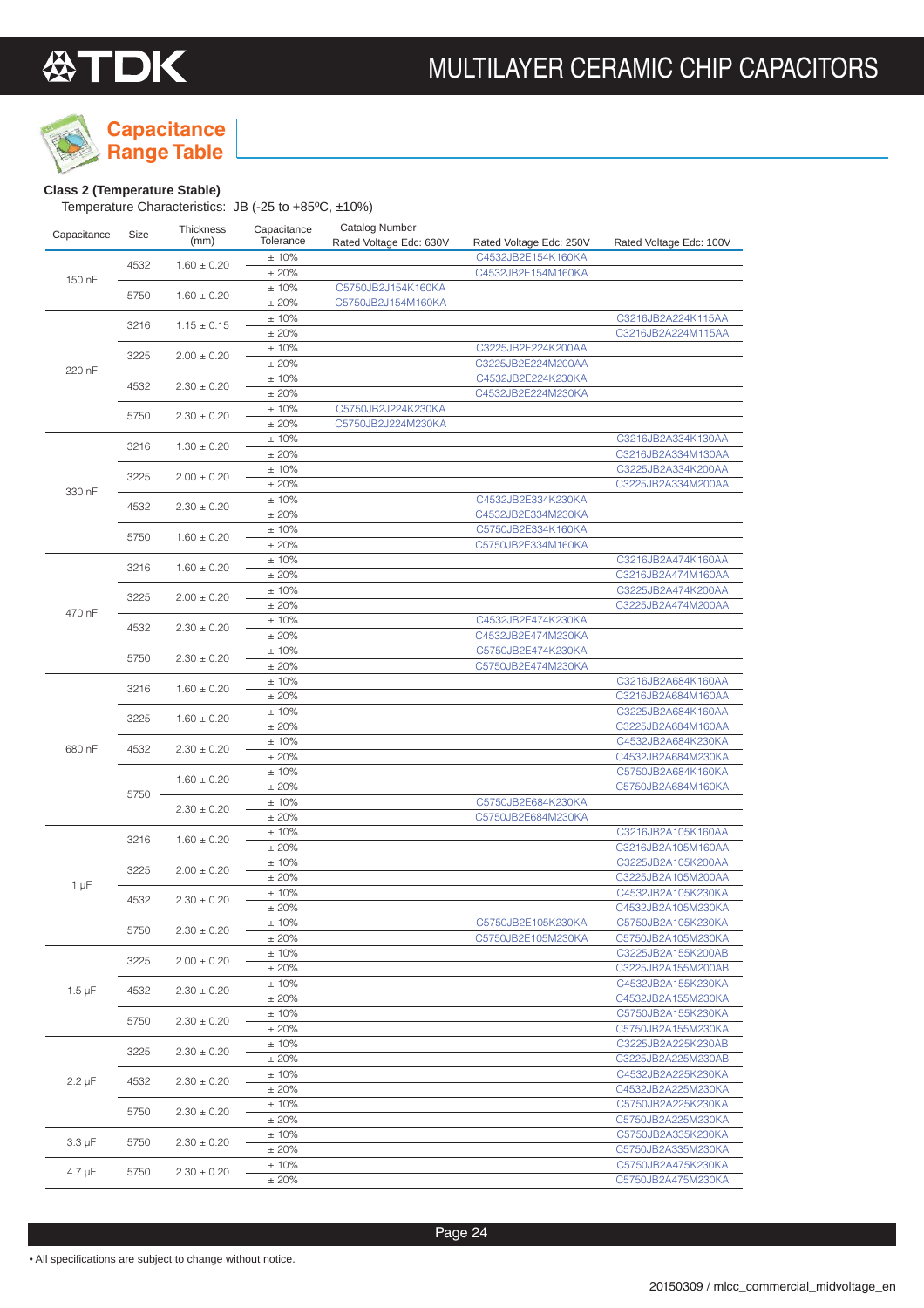

## **Capacitance**

**Range Table**

### **Class 2 (Temperature Stable)**

Temperature Characteristics: X5R (-55 to +85ºC, ±15%)

| Capacitance | Size | Thickness       | Capacitance   | <b>Catalog Number</b>   |                         |                         |
|-------------|------|-----------------|---------------|-------------------------|-------------------------|-------------------------|
|             |      | (mm)            | Tolerance     | Rated Voltage Edc: 630V | Rated Voltage Edc: 250V | Rated Voltage Edc: 100V |
|             | 1608 | $0.80 \pm 0.10$ | ±10%          |                         |                         | C1608X5R2A102K080AA     |
|             |      |                 | ±20%          |                         |                         | C1608X5R2A102M080AA     |
| 1 nF        | 2012 | $0.85 \pm 0.15$ | ±10%          |                         | C2012X5R2E102K085AA     |                         |
|             |      |                 | ±20%          |                         | C2012X5R2E102M085AA     |                         |
|             | 3216 | $1.15 \pm 0.15$ | ±10%          | C3216X5R2J102K115AA     |                         |                         |
|             |      |                 | ±20%<br>±10%  | C3216X5R2J102M115AA     |                         | C1608X5R2A152K080AA     |
|             | 1608 | $0.80 \pm 0.10$ | ±20%          |                         |                         | C1608X5R2A152M080AA     |
|             |      |                 | ±10%          |                         | C2012X5R2E152K085AA     |                         |
| $1.5$ nF    | 2012 | $0.85 \pm 0.15$ | ±20%          |                         | C2012X5R2E152M085AA     |                         |
|             |      |                 | ±10%          | C3216X5R2J152K115AA     |                         |                         |
|             | 3216 | $1.15 \pm 0.15$ | ± 20%         | C3216X5R2J152M115AA     |                         |                         |
|             |      |                 | ±10%          |                         |                         | C1608X5R2A222K080AA     |
|             | 1608 | $0.80 \pm 0.10$ | ±20%          |                         |                         | C1608X5R2A222M080AA     |
|             | 2012 |                 | ±10%          |                         | C2012X5R2E222K085AA     |                         |
| 2.2 nF      |      | $0.85 \pm 0.15$ | ±20%          |                         | C2012X5R2E222M085AA     |                         |
|             | 3216 | $1.15 \pm 0.15$ | ±10%          | C3216X5R2J222K115AA     |                         |                         |
|             |      |                 | ±20%          | C3216X5R2J222M115AA     |                         |                         |
|             | 1608 | $0.80 \pm 0.10$ | ±10%          |                         |                         | C1608X5R2A332K080AA     |
|             |      |                 | ±20%          |                         |                         | C1608X5R2A332M080AA     |
| 3.3 nF      | 2012 | $0.85 \pm 0.15$ | ±10%          |                         | C2012X5R2E332K085AA     |                         |
|             |      |                 | ±20%          |                         | C2012X5R2E332M085AA     |                         |
|             | 3216 | $1.15 \pm 0.15$ | ±10%          | C3216X5R2J332K115AA     |                         |                         |
|             |      |                 | ±20%          | C3216X5R2J332M115AA     |                         | C1608X5R2A472K080AA     |
| 4.7 nF      | 1608 | $0.80 \pm 0.10$ | ±10%<br>±20%  |                         |                         | C1608X5R2A472M080AA     |
|             |      |                 | ±10%          |                         | C2012X5R2E472K085AA     |                         |
|             | 2012 | $0.85 \pm 0.15$ | ±20%          |                         | C2012X5R2E472M085AA     |                         |
|             |      |                 | ±10%          | C3216X5R2J472K115AA     |                         |                         |
|             | 3216 | $1.15 \pm 0.15$ | ±20%          | C3216X5R2J472M115AA     |                         |                         |
|             |      |                 | ±10%          |                         |                         | C1608X5R2A682K080AA     |
|             | 1608 | $0.80 \pm 0.10$ | ±20%          |                         |                         | C1608X5R2A682M080AA     |
|             |      |                 | ±10%          |                         | C2012X5R2E682K125AA     |                         |
| $6.8$ nF    | 2012 | $1.25 \pm 0.20$ | ±20%          |                         | C2012X5R2E682M125AA     |                         |
|             | 3216 | $1.15 \pm 0.15$ | ±10%          | C3216X5R2J682K115AA     |                         |                         |
|             |      |                 | ±20%          | C3216X5R2J682M115AA     |                         |                         |
|             | 1608 | $0.80 \pm 0.10$ | ±10%          |                         |                         | C1608X5R2A103K080AA     |
|             |      |                 | ±20%          |                         |                         | C1608X5R2A103M080AA     |
| 10 nF       | 2012 | $1.25 \pm 0.20$ | ±10%          |                         | C2012X5R2E103K125AA     |                         |
|             |      |                 | ±20%          |                         | C2012X5R2E103M125AA     |                         |
|             | 3216 | $1.15 \pm 0.15$ | ±10%          | C3216X5R2J103K115AA     |                         |                         |
|             |      |                 | ±20%          | C3216X5R2J103M115AA     |                         |                         |
|             | 1608 | $0.80 \pm 0.10$ | ±10%          |                         |                         | C1608X5R2A153K080AA     |
|             |      |                 | ± 20%         |                         | C2012X5R2E153K125AA     | C1608X5R2A153M080AA     |
| 15 nF       | 2012 | $1.25 \pm 0.20$ | ± 10%<br>±20% |                         | C2012X5R2E153M125AA     |                         |
|             |      |                 | ±10%          | C3216X5R2J153K130AA     |                         |                         |
|             | 3216 | $1.30 \pm 0.20$ | ± 20%         | C3216X5R2J153M130AA     |                         |                         |
|             |      |                 | $±10\%$       |                         |                         | C1608X5R2A223K080AA     |
|             | 1608 | $0.80 \pm 0.10$ | ±20%          |                         |                         | C1608X5R2A223M080AA     |
|             |      |                 | ± 10%         |                         | C2012X5R2E223K125AA     |                         |
| 22 nF       | 2012 | $1.25 \pm 0.20$ | ±20%          |                         | C2012X5R2E223M125AA     |                         |
|             |      |                 | ±10%          | C3216X5R2J223K130AA     |                         |                         |
|             | 3216 | $1.30 \pm 0.20$ | ± 20%         | C3216X5R2J223M130AA     |                         |                         |
|             |      |                 | ±10%          |                         |                         | C2012X5R2A333K125AA     |
|             | 2012 | $1.25 \pm 0.20$ | ±20%          |                         |                         | C2012X5R2A333M125AA     |
| 33 nF       | 3216 | $1.60 \pm 0.20$ | ± 10%         | C3216X5R2J333K160AA     | C3216X5R2E333K160AA     |                         |
|             |      |                 | ±20%          | C3216X5R2J333M160AA     | C3216X5R2E333M160AA     |                         |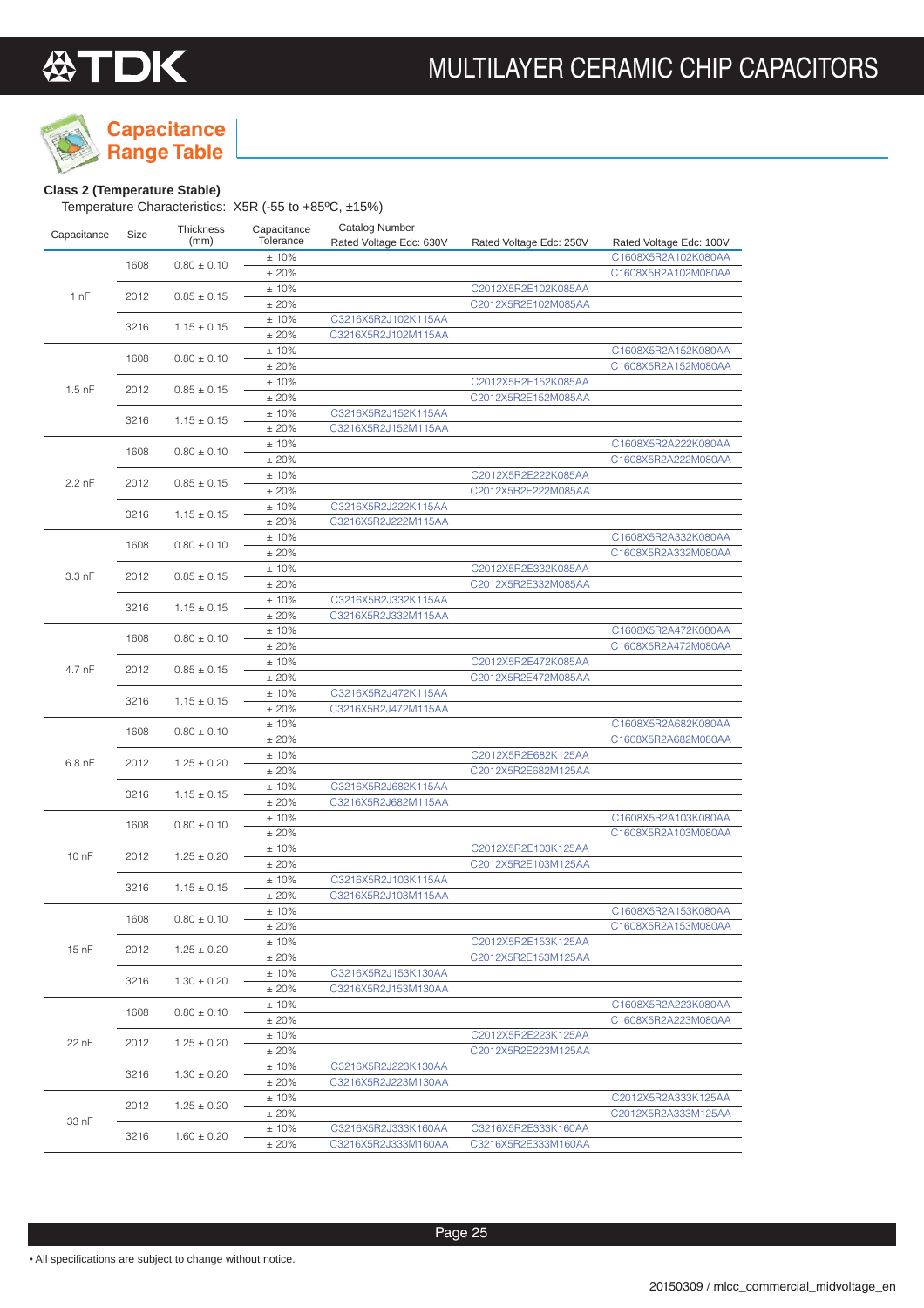

## **Capacitance**

**Range Table**

### **Class 2 (Temperature Stable)**

Temperature Characteristics: X5R (-55 to +85ºC, ±15%)

| C2012X5R2A473K125AA<br>±10%<br>2012<br>$1.25 \pm 0.20$<br>± 20%<br>C2012X5R2A473M125AA<br>±10%<br>C3216X5R2E473K160AA<br>47 nF<br>3216<br>$1.60 \pm 0.20$<br>± 20%<br>C3216X5R2E473M160AA<br>±10%<br>C3225X5R2J473K200AA<br>3225<br>$2.00 \pm 0.20$<br>±20%<br>C3225X5R2J473M200AA<br>±10%<br>C2012X5R2A683K085AA<br>2012<br>$0.85 \pm 0.15$<br>±20%<br>C2012X5R2A683M085AA<br>±10%<br>C3216X5R2E683K160AA<br>68 nF<br>3216<br>$1.60 \pm 0.20$<br>±20%<br>C3216X5R2E683M160AA<br>±10%<br>C3225X5R2J683K200AA<br>3225<br>$2.00 \pm 0.20$<br>±20%<br>C3225X5R2J683M200AA<br>±10%<br>C2012X5R2A104K125AA<br>2012<br>$1.25 \pm 0.20$<br>±20%<br>C2012X5R2A104M125AA<br>±10%<br>C3216X5R2E104K160AA<br>100 nF<br>3216<br>$1.60 \pm 0.20$<br>±20%<br>C3216X5R2E104M160AA<br>±10%<br>C4532X5R2J104K230KA<br>4532<br>$2.30 \pm 0.20$<br>±20%<br>C4532X5R2J104M230KA<br>±10%<br>C3216X5R2A154K160AA<br>3216<br>$1.60 \pm 0.20$<br>±20%<br>C3216X5R2A154M160AA<br>±10%<br>C3225X5R2E154K200AA<br>150 nF<br>3225<br>$2.00 \pm 0.20$<br>±20%<br>C3225X5R2E154M200AA<br>±10%<br>C5750X5R2J154K160KA<br>5750<br>$1.60 \pm 0.20$<br>±20%<br>C5750X5R2J154M160KA<br>±10%<br>C3216X5R2A224K115AA<br>3216<br>$1.15 \pm 0.15$<br>±20%<br>C3216X5R2A224M115AA<br>±10%<br>C3225X5R2E224K200AA<br>220 nF<br>3225<br>$2.00 \pm 0.20$<br>±20%<br>C3225X5R2E224M200AA<br>±10%<br>C5750X5R2J224K230KA<br>5750<br>$2.30 \pm 0.20$<br>C5750X5R2J224M230KA<br>±20%<br>±10%<br>C3216X5R2A334K130AA<br>3216<br>$1.30 \pm 0.20$<br>±20%<br>C3216X5R2A334M130AA<br>330 nF<br>±10%<br>C4532X5R2E334K230KA<br>4532<br>$2.30 \pm 0.20$<br>±20%<br>C4532X5R2E334M230KA<br>±10%<br>C3216X5R2A474K160AA<br>3216<br>$1.60 \pm 0.20$<br>±20%<br>C3216X5R2A474M160AA<br>470 nF<br>±10%<br>C4532X5R2E474K230KA<br>4532<br>$2.30 \pm 0.20$<br>± 20%<br>C4532X5R2E474M230KA<br>±10%<br>C3216X5R2A684K160AA<br>3216<br>$1.60 \pm 0.20$<br>±20%<br>C3216X5R2A684M160AA<br>680 nF<br>C5750X5R2E684K230KA<br>±10%<br>5750<br>$2.30 \pm 0.20$<br>±20%<br>C5750X5R2E684M230KA<br>±10%<br>C3216X5R2A105K160AA<br>3216<br>$1.60 \pm 0.20$<br>±20%<br>C3216X5R2A105M160AA<br>$1 \mu F$<br>±10%<br>C5750X5R2E105K230KA<br>5750<br>$2.30 \pm 0.20$<br>±20%<br>C5750X5R2E105M230KA<br>± 10%<br>C3225X5R2A155K200AB<br>$1.5 \mu F$<br>3225<br>$2.00 \pm 0.20$<br>±20%<br>C3225X5R2A155M200AB<br>±10%<br>C3225X5R2A225K230AB<br>$2.2 \mu F$<br>3225<br>$2.30 \pm 0.20$<br>±20%<br>C3225X5R2A225M230AB<br>±10%<br>C5750X5R2A335K230KA<br>$3.3 \mu F$<br>5750<br>$2.30 \pm 0.20$<br>±20%<br>C5750X5R2A335M230KA<br>± 10%<br>C5750X5R2A475K230KA<br>$4.7 \mu F$<br>5750<br>$2.30 \pm 0.20$<br>C5750X5R2A475M230KA | Capacitance | Size | Thickness | Capacitance | <b>Catalog Number</b>   |                         |                         |
|-----------------------------------------------------------------------------------------------------------------------------------------------------------------------------------------------------------------------------------------------------------------------------------------------------------------------------------------------------------------------------------------------------------------------------------------------------------------------------------------------------------------------------------------------------------------------------------------------------------------------------------------------------------------------------------------------------------------------------------------------------------------------------------------------------------------------------------------------------------------------------------------------------------------------------------------------------------------------------------------------------------------------------------------------------------------------------------------------------------------------------------------------------------------------------------------------------------------------------------------------------------------------------------------------------------------------------------------------------------------------------------------------------------------------------------------------------------------------------------------------------------------------------------------------------------------------------------------------------------------------------------------------------------------------------------------------------------------------------------------------------------------------------------------------------------------------------------------------------------------------------------------------------------------------------------------------------------------------------------------------------------------------------------------------------------------------------------------------------------------------------------------------------------------------------------------------------------------------------------------------------------------------------------------------------------------------------------------------------------------------------------------------------------------------------------------------------------------------------------------------------------------------------------------------------------------------------------------------------------------------------------------------------|-------------|------|-----------|-------------|-------------------------|-------------------------|-------------------------|
|                                                                                                                                                                                                                                                                                                                                                                                                                                                                                                                                                                                                                                                                                                                                                                                                                                                                                                                                                                                                                                                                                                                                                                                                                                                                                                                                                                                                                                                                                                                                                                                                                                                                                                                                                                                                                                                                                                                                                                                                                                                                                                                                                                                                                                                                                                                                                                                                                                                                                                                                                                                                                                                     |             |      | (mm)      | Tolerance   | Rated Voltage Edc: 630V | Rated Voltage Edc: 250V | Rated Voltage Edc: 100V |
|                                                                                                                                                                                                                                                                                                                                                                                                                                                                                                                                                                                                                                                                                                                                                                                                                                                                                                                                                                                                                                                                                                                                                                                                                                                                                                                                                                                                                                                                                                                                                                                                                                                                                                                                                                                                                                                                                                                                                                                                                                                                                                                                                                                                                                                                                                                                                                                                                                                                                                                                                                                                                                                     |             |      |           |             |                         |                         |                         |
|                                                                                                                                                                                                                                                                                                                                                                                                                                                                                                                                                                                                                                                                                                                                                                                                                                                                                                                                                                                                                                                                                                                                                                                                                                                                                                                                                                                                                                                                                                                                                                                                                                                                                                                                                                                                                                                                                                                                                                                                                                                                                                                                                                                                                                                                                                                                                                                                                                                                                                                                                                                                                                                     |             |      |           |             |                         |                         |                         |
|                                                                                                                                                                                                                                                                                                                                                                                                                                                                                                                                                                                                                                                                                                                                                                                                                                                                                                                                                                                                                                                                                                                                                                                                                                                                                                                                                                                                                                                                                                                                                                                                                                                                                                                                                                                                                                                                                                                                                                                                                                                                                                                                                                                                                                                                                                                                                                                                                                                                                                                                                                                                                                                     |             |      |           |             |                         |                         |                         |
|                                                                                                                                                                                                                                                                                                                                                                                                                                                                                                                                                                                                                                                                                                                                                                                                                                                                                                                                                                                                                                                                                                                                                                                                                                                                                                                                                                                                                                                                                                                                                                                                                                                                                                                                                                                                                                                                                                                                                                                                                                                                                                                                                                                                                                                                                                                                                                                                                                                                                                                                                                                                                                                     |             |      |           |             |                         |                         |                         |
|                                                                                                                                                                                                                                                                                                                                                                                                                                                                                                                                                                                                                                                                                                                                                                                                                                                                                                                                                                                                                                                                                                                                                                                                                                                                                                                                                                                                                                                                                                                                                                                                                                                                                                                                                                                                                                                                                                                                                                                                                                                                                                                                                                                                                                                                                                                                                                                                                                                                                                                                                                                                                                                     |             |      |           |             |                         |                         |                         |
|                                                                                                                                                                                                                                                                                                                                                                                                                                                                                                                                                                                                                                                                                                                                                                                                                                                                                                                                                                                                                                                                                                                                                                                                                                                                                                                                                                                                                                                                                                                                                                                                                                                                                                                                                                                                                                                                                                                                                                                                                                                                                                                                                                                                                                                                                                                                                                                                                                                                                                                                                                                                                                                     |             |      |           |             |                         |                         |                         |
|                                                                                                                                                                                                                                                                                                                                                                                                                                                                                                                                                                                                                                                                                                                                                                                                                                                                                                                                                                                                                                                                                                                                                                                                                                                                                                                                                                                                                                                                                                                                                                                                                                                                                                                                                                                                                                                                                                                                                                                                                                                                                                                                                                                                                                                                                                                                                                                                                                                                                                                                                                                                                                                     |             |      |           |             |                         |                         |                         |
|                                                                                                                                                                                                                                                                                                                                                                                                                                                                                                                                                                                                                                                                                                                                                                                                                                                                                                                                                                                                                                                                                                                                                                                                                                                                                                                                                                                                                                                                                                                                                                                                                                                                                                                                                                                                                                                                                                                                                                                                                                                                                                                                                                                                                                                                                                                                                                                                                                                                                                                                                                                                                                                     |             |      |           |             |                         |                         |                         |
|                                                                                                                                                                                                                                                                                                                                                                                                                                                                                                                                                                                                                                                                                                                                                                                                                                                                                                                                                                                                                                                                                                                                                                                                                                                                                                                                                                                                                                                                                                                                                                                                                                                                                                                                                                                                                                                                                                                                                                                                                                                                                                                                                                                                                                                                                                                                                                                                                                                                                                                                                                                                                                                     |             |      |           |             |                         |                         |                         |
|                                                                                                                                                                                                                                                                                                                                                                                                                                                                                                                                                                                                                                                                                                                                                                                                                                                                                                                                                                                                                                                                                                                                                                                                                                                                                                                                                                                                                                                                                                                                                                                                                                                                                                                                                                                                                                                                                                                                                                                                                                                                                                                                                                                                                                                                                                                                                                                                                                                                                                                                                                                                                                                     |             |      |           |             |                         |                         |                         |
|                                                                                                                                                                                                                                                                                                                                                                                                                                                                                                                                                                                                                                                                                                                                                                                                                                                                                                                                                                                                                                                                                                                                                                                                                                                                                                                                                                                                                                                                                                                                                                                                                                                                                                                                                                                                                                                                                                                                                                                                                                                                                                                                                                                                                                                                                                                                                                                                                                                                                                                                                                                                                                                     |             |      |           |             |                         |                         |                         |
|                                                                                                                                                                                                                                                                                                                                                                                                                                                                                                                                                                                                                                                                                                                                                                                                                                                                                                                                                                                                                                                                                                                                                                                                                                                                                                                                                                                                                                                                                                                                                                                                                                                                                                                                                                                                                                                                                                                                                                                                                                                                                                                                                                                                                                                                                                                                                                                                                                                                                                                                                                                                                                                     |             |      |           |             |                         |                         |                         |
|                                                                                                                                                                                                                                                                                                                                                                                                                                                                                                                                                                                                                                                                                                                                                                                                                                                                                                                                                                                                                                                                                                                                                                                                                                                                                                                                                                                                                                                                                                                                                                                                                                                                                                                                                                                                                                                                                                                                                                                                                                                                                                                                                                                                                                                                                                                                                                                                                                                                                                                                                                                                                                                     |             |      |           |             |                         |                         |                         |
|                                                                                                                                                                                                                                                                                                                                                                                                                                                                                                                                                                                                                                                                                                                                                                                                                                                                                                                                                                                                                                                                                                                                                                                                                                                                                                                                                                                                                                                                                                                                                                                                                                                                                                                                                                                                                                                                                                                                                                                                                                                                                                                                                                                                                                                                                                                                                                                                                                                                                                                                                                                                                                                     |             |      |           |             |                         |                         |                         |
|                                                                                                                                                                                                                                                                                                                                                                                                                                                                                                                                                                                                                                                                                                                                                                                                                                                                                                                                                                                                                                                                                                                                                                                                                                                                                                                                                                                                                                                                                                                                                                                                                                                                                                                                                                                                                                                                                                                                                                                                                                                                                                                                                                                                                                                                                                                                                                                                                                                                                                                                                                                                                                                     |             |      |           |             |                         |                         |                         |
|                                                                                                                                                                                                                                                                                                                                                                                                                                                                                                                                                                                                                                                                                                                                                                                                                                                                                                                                                                                                                                                                                                                                                                                                                                                                                                                                                                                                                                                                                                                                                                                                                                                                                                                                                                                                                                                                                                                                                                                                                                                                                                                                                                                                                                                                                                                                                                                                                                                                                                                                                                                                                                                     |             |      |           |             |                         |                         |                         |
|                                                                                                                                                                                                                                                                                                                                                                                                                                                                                                                                                                                                                                                                                                                                                                                                                                                                                                                                                                                                                                                                                                                                                                                                                                                                                                                                                                                                                                                                                                                                                                                                                                                                                                                                                                                                                                                                                                                                                                                                                                                                                                                                                                                                                                                                                                                                                                                                                                                                                                                                                                                                                                                     |             |      |           |             |                         |                         |                         |
|                                                                                                                                                                                                                                                                                                                                                                                                                                                                                                                                                                                                                                                                                                                                                                                                                                                                                                                                                                                                                                                                                                                                                                                                                                                                                                                                                                                                                                                                                                                                                                                                                                                                                                                                                                                                                                                                                                                                                                                                                                                                                                                                                                                                                                                                                                                                                                                                                                                                                                                                                                                                                                                     |             |      |           |             |                         |                         |                         |
|                                                                                                                                                                                                                                                                                                                                                                                                                                                                                                                                                                                                                                                                                                                                                                                                                                                                                                                                                                                                                                                                                                                                                                                                                                                                                                                                                                                                                                                                                                                                                                                                                                                                                                                                                                                                                                                                                                                                                                                                                                                                                                                                                                                                                                                                                                                                                                                                                                                                                                                                                                                                                                                     |             |      |           |             |                         |                         |                         |
|                                                                                                                                                                                                                                                                                                                                                                                                                                                                                                                                                                                                                                                                                                                                                                                                                                                                                                                                                                                                                                                                                                                                                                                                                                                                                                                                                                                                                                                                                                                                                                                                                                                                                                                                                                                                                                                                                                                                                                                                                                                                                                                                                                                                                                                                                                                                                                                                                                                                                                                                                                                                                                                     |             |      |           |             |                         |                         |                         |
|                                                                                                                                                                                                                                                                                                                                                                                                                                                                                                                                                                                                                                                                                                                                                                                                                                                                                                                                                                                                                                                                                                                                                                                                                                                                                                                                                                                                                                                                                                                                                                                                                                                                                                                                                                                                                                                                                                                                                                                                                                                                                                                                                                                                                                                                                                                                                                                                                                                                                                                                                                                                                                                     |             |      |           |             |                         |                         |                         |
|                                                                                                                                                                                                                                                                                                                                                                                                                                                                                                                                                                                                                                                                                                                                                                                                                                                                                                                                                                                                                                                                                                                                                                                                                                                                                                                                                                                                                                                                                                                                                                                                                                                                                                                                                                                                                                                                                                                                                                                                                                                                                                                                                                                                                                                                                                                                                                                                                                                                                                                                                                                                                                                     |             |      |           |             |                         |                         |                         |
|                                                                                                                                                                                                                                                                                                                                                                                                                                                                                                                                                                                                                                                                                                                                                                                                                                                                                                                                                                                                                                                                                                                                                                                                                                                                                                                                                                                                                                                                                                                                                                                                                                                                                                                                                                                                                                                                                                                                                                                                                                                                                                                                                                                                                                                                                                                                                                                                                                                                                                                                                                                                                                                     |             |      |           |             |                         |                         |                         |
|                                                                                                                                                                                                                                                                                                                                                                                                                                                                                                                                                                                                                                                                                                                                                                                                                                                                                                                                                                                                                                                                                                                                                                                                                                                                                                                                                                                                                                                                                                                                                                                                                                                                                                                                                                                                                                                                                                                                                                                                                                                                                                                                                                                                                                                                                                                                                                                                                                                                                                                                                                                                                                                     |             |      |           |             |                         |                         |                         |
|                                                                                                                                                                                                                                                                                                                                                                                                                                                                                                                                                                                                                                                                                                                                                                                                                                                                                                                                                                                                                                                                                                                                                                                                                                                                                                                                                                                                                                                                                                                                                                                                                                                                                                                                                                                                                                                                                                                                                                                                                                                                                                                                                                                                                                                                                                                                                                                                                                                                                                                                                                                                                                                     |             |      |           |             |                         |                         |                         |
|                                                                                                                                                                                                                                                                                                                                                                                                                                                                                                                                                                                                                                                                                                                                                                                                                                                                                                                                                                                                                                                                                                                                                                                                                                                                                                                                                                                                                                                                                                                                                                                                                                                                                                                                                                                                                                                                                                                                                                                                                                                                                                                                                                                                                                                                                                                                                                                                                                                                                                                                                                                                                                                     |             |      |           |             |                         |                         |                         |
|                                                                                                                                                                                                                                                                                                                                                                                                                                                                                                                                                                                                                                                                                                                                                                                                                                                                                                                                                                                                                                                                                                                                                                                                                                                                                                                                                                                                                                                                                                                                                                                                                                                                                                                                                                                                                                                                                                                                                                                                                                                                                                                                                                                                                                                                                                                                                                                                                                                                                                                                                                                                                                                     |             |      |           |             |                         |                         |                         |
|                                                                                                                                                                                                                                                                                                                                                                                                                                                                                                                                                                                                                                                                                                                                                                                                                                                                                                                                                                                                                                                                                                                                                                                                                                                                                                                                                                                                                                                                                                                                                                                                                                                                                                                                                                                                                                                                                                                                                                                                                                                                                                                                                                                                                                                                                                                                                                                                                                                                                                                                                                                                                                                     |             |      |           |             |                         |                         |                         |
|                                                                                                                                                                                                                                                                                                                                                                                                                                                                                                                                                                                                                                                                                                                                                                                                                                                                                                                                                                                                                                                                                                                                                                                                                                                                                                                                                                                                                                                                                                                                                                                                                                                                                                                                                                                                                                                                                                                                                                                                                                                                                                                                                                                                                                                                                                                                                                                                                                                                                                                                                                                                                                                     |             |      |           |             |                         |                         |                         |
|                                                                                                                                                                                                                                                                                                                                                                                                                                                                                                                                                                                                                                                                                                                                                                                                                                                                                                                                                                                                                                                                                                                                                                                                                                                                                                                                                                                                                                                                                                                                                                                                                                                                                                                                                                                                                                                                                                                                                                                                                                                                                                                                                                                                                                                                                                                                                                                                                                                                                                                                                                                                                                                     |             |      |           |             |                         |                         |                         |
|                                                                                                                                                                                                                                                                                                                                                                                                                                                                                                                                                                                                                                                                                                                                                                                                                                                                                                                                                                                                                                                                                                                                                                                                                                                                                                                                                                                                                                                                                                                                                                                                                                                                                                                                                                                                                                                                                                                                                                                                                                                                                                                                                                                                                                                                                                                                                                                                                                                                                                                                                                                                                                                     |             |      |           |             |                         |                         |                         |
|                                                                                                                                                                                                                                                                                                                                                                                                                                                                                                                                                                                                                                                                                                                                                                                                                                                                                                                                                                                                                                                                                                                                                                                                                                                                                                                                                                                                                                                                                                                                                                                                                                                                                                                                                                                                                                                                                                                                                                                                                                                                                                                                                                                                                                                                                                                                                                                                                                                                                                                                                                                                                                                     |             |      |           |             |                         |                         |                         |
|                                                                                                                                                                                                                                                                                                                                                                                                                                                                                                                                                                                                                                                                                                                                                                                                                                                                                                                                                                                                                                                                                                                                                                                                                                                                                                                                                                                                                                                                                                                                                                                                                                                                                                                                                                                                                                                                                                                                                                                                                                                                                                                                                                                                                                                                                                                                                                                                                                                                                                                                                                                                                                                     |             |      |           |             |                         |                         |                         |
|                                                                                                                                                                                                                                                                                                                                                                                                                                                                                                                                                                                                                                                                                                                                                                                                                                                                                                                                                                                                                                                                                                                                                                                                                                                                                                                                                                                                                                                                                                                                                                                                                                                                                                                                                                                                                                                                                                                                                                                                                                                                                                                                                                                                                                                                                                                                                                                                                                                                                                                                                                                                                                                     |             |      |           |             |                         |                         |                         |
|                                                                                                                                                                                                                                                                                                                                                                                                                                                                                                                                                                                                                                                                                                                                                                                                                                                                                                                                                                                                                                                                                                                                                                                                                                                                                                                                                                                                                                                                                                                                                                                                                                                                                                                                                                                                                                                                                                                                                                                                                                                                                                                                                                                                                                                                                                                                                                                                                                                                                                                                                                                                                                                     |             |      |           |             |                         |                         |                         |
|                                                                                                                                                                                                                                                                                                                                                                                                                                                                                                                                                                                                                                                                                                                                                                                                                                                                                                                                                                                                                                                                                                                                                                                                                                                                                                                                                                                                                                                                                                                                                                                                                                                                                                                                                                                                                                                                                                                                                                                                                                                                                                                                                                                                                                                                                                                                                                                                                                                                                                                                                                                                                                                     |             |      |           |             |                         |                         |                         |
|                                                                                                                                                                                                                                                                                                                                                                                                                                                                                                                                                                                                                                                                                                                                                                                                                                                                                                                                                                                                                                                                                                                                                                                                                                                                                                                                                                                                                                                                                                                                                                                                                                                                                                                                                                                                                                                                                                                                                                                                                                                                                                                                                                                                                                                                                                                                                                                                                                                                                                                                                                                                                                                     |             |      |           |             |                         |                         |                         |
|                                                                                                                                                                                                                                                                                                                                                                                                                                                                                                                                                                                                                                                                                                                                                                                                                                                                                                                                                                                                                                                                                                                                                                                                                                                                                                                                                                                                                                                                                                                                                                                                                                                                                                                                                                                                                                                                                                                                                                                                                                                                                                                                                                                                                                                                                                                                                                                                                                                                                                                                                                                                                                                     |             |      |           |             |                         |                         |                         |
|                                                                                                                                                                                                                                                                                                                                                                                                                                                                                                                                                                                                                                                                                                                                                                                                                                                                                                                                                                                                                                                                                                                                                                                                                                                                                                                                                                                                                                                                                                                                                                                                                                                                                                                                                                                                                                                                                                                                                                                                                                                                                                                                                                                                                                                                                                                                                                                                                                                                                                                                                                                                                                                     |             |      |           |             |                         |                         |                         |
|                                                                                                                                                                                                                                                                                                                                                                                                                                                                                                                                                                                                                                                                                                                                                                                                                                                                                                                                                                                                                                                                                                                                                                                                                                                                                                                                                                                                                                                                                                                                                                                                                                                                                                                                                                                                                                                                                                                                                                                                                                                                                                                                                                                                                                                                                                                                                                                                                                                                                                                                                                                                                                                     |             |      |           |             |                         |                         |                         |
|                                                                                                                                                                                                                                                                                                                                                                                                                                                                                                                                                                                                                                                                                                                                                                                                                                                                                                                                                                                                                                                                                                                                                                                                                                                                                                                                                                                                                                                                                                                                                                                                                                                                                                                                                                                                                                                                                                                                                                                                                                                                                                                                                                                                                                                                                                                                                                                                                                                                                                                                                                                                                                                     |             |      |           |             |                         |                         |                         |
|                                                                                                                                                                                                                                                                                                                                                                                                                                                                                                                                                                                                                                                                                                                                                                                                                                                                                                                                                                                                                                                                                                                                                                                                                                                                                                                                                                                                                                                                                                                                                                                                                                                                                                                                                                                                                                                                                                                                                                                                                                                                                                                                                                                                                                                                                                                                                                                                                                                                                                                                                                                                                                                     |             |      |           |             |                         |                         |                         |
|                                                                                                                                                                                                                                                                                                                                                                                                                                                                                                                                                                                                                                                                                                                                                                                                                                                                                                                                                                                                                                                                                                                                                                                                                                                                                                                                                                                                                                                                                                                                                                                                                                                                                                                                                                                                                                                                                                                                                                                                                                                                                                                                                                                                                                                                                                                                                                                                                                                                                                                                                                                                                                                     |             |      |           |             |                         |                         |                         |
|                                                                                                                                                                                                                                                                                                                                                                                                                                                                                                                                                                                                                                                                                                                                                                                                                                                                                                                                                                                                                                                                                                                                                                                                                                                                                                                                                                                                                                                                                                                                                                                                                                                                                                                                                                                                                                                                                                                                                                                                                                                                                                                                                                                                                                                                                                                                                                                                                                                                                                                                                                                                                                                     |             |      |           |             |                         |                         |                         |
|                                                                                                                                                                                                                                                                                                                                                                                                                                                                                                                                                                                                                                                                                                                                                                                                                                                                                                                                                                                                                                                                                                                                                                                                                                                                                                                                                                                                                                                                                                                                                                                                                                                                                                                                                                                                                                                                                                                                                                                                                                                                                                                                                                                                                                                                                                                                                                                                                                                                                                                                                                                                                                                     |             |      |           |             |                         |                         |                         |
|                                                                                                                                                                                                                                                                                                                                                                                                                                                                                                                                                                                                                                                                                                                                                                                                                                                                                                                                                                                                                                                                                                                                                                                                                                                                                                                                                                                                                                                                                                                                                                                                                                                                                                                                                                                                                                                                                                                                                                                                                                                                                                                                                                                                                                                                                                                                                                                                                                                                                                                                                                                                                                                     |             |      |           |             |                         |                         |                         |
|                                                                                                                                                                                                                                                                                                                                                                                                                                                                                                                                                                                                                                                                                                                                                                                                                                                                                                                                                                                                                                                                                                                                                                                                                                                                                                                                                                                                                                                                                                                                                                                                                                                                                                                                                                                                                                                                                                                                                                                                                                                                                                                                                                                                                                                                                                                                                                                                                                                                                                                                                                                                                                                     |             |      |           |             |                         |                         |                         |
|                                                                                                                                                                                                                                                                                                                                                                                                                                                                                                                                                                                                                                                                                                                                                                                                                                                                                                                                                                                                                                                                                                                                                                                                                                                                                                                                                                                                                                                                                                                                                                                                                                                                                                                                                                                                                                                                                                                                                                                                                                                                                                                                                                                                                                                                                                                                                                                                                                                                                                                                                                                                                                                     |             |      |           |             |                         |                         |                         |
|                                                                                                                                                                                                                                                                                                                                                                                                                                                                                                                                                                                                                                                                                                                                                                                                                                                                                                                                                                                                                                                                                                                                                                                                                                                                                                                                                                                                                                                                                                                                                                                                                                                                                                                                                                                                                                                                                                                                                                                                                                                                                                                                                                                                                                                                                                                                                                                                                                                                                                                                                                                                                                                     |             |      |           |             |                         |                         |                         |
|                                                                                                                                                                                                                                                                                                                                                                                                                                                                                                                                                                                                                                                                                                                                                                                                                                                                                                                                                                                                                                                                                                                                                                                                                                                                                                                                                                                                                                                                                                                                                                                                                                                                                                                                                                                                                                                                                                                                                                                                                                                                                                                                                                                                                                                                                                                                                                                                                                                                                                                                                                                                                                                     |             |      |           |             |                         |                         |                         |
|                                                                                                                                                                                                                                                                                                                                                                                                                                                                                                                                                                                                                                                                                                                                                                                                                                                                                                                                                                                                                                                                                                                                                                                                                                                                                                                                                                                                                                                                                                                                                                                                                                                                                                                                                                                                                                                                                                                                                                                                                                                                                                                                                                                                                                                                                                                                                                                                                                                                                                                                                                                                                                                     |             |      |           |             |                         |                         |                         |
|                                                                                                                                                                                                                                                                                                                                                                                                                                                                                                                                                                                                                                                                                                                                                                                                                                                                                                                                                                                                                                                                                                                                                                                                                                                                                                                                                                                                                                                                                                                                                                                                                                                                                                                                                                                                                                                                                                                                                                                                                                                                                                                                                                                                                                                                                                                                                                                                                                                                                                                                                                                                                                                     |             |      |           |             |                         |                         |                         |
|                                                                                                                                                                                                                                                                                                                                                                                                                                                                                                                                                                                                                                                                                                                                                                                                                                                                                                                                                                                                                                                                                                                                                                                                                                                                                                                                                                                                                                                                                                                                                                                                                                                                                                                                                                                                                                                                                                                                                                                                                                                                                                                                                                                                                                                                                                                                                                                                                                                                                                                                                                                                                                                     |             |      |           |             |                         |                         |                         |
|                                                                                                                                                                                                                                                                                                                                                                                                                                                                                                                                                                                                                                                                                                                                                                                                                                                                                                                                                                                                                                                                                                                                                                                                                                                                                                                                                                                                                                                                                                                                                                                                                                                                                                                                                                                                                                                                                                                                                                                                                                                                                                                                                                                                                                                                                                                                                                                                                                                                                                                                                                                                                                                     |             |      |           |             |                         |                         |                         |
|                                                                                                                                                                                                                                                                                                                                                                                                                                                                                                                                                                                                                                                                                                                                                                                                                                                                                                                                                                                                                                                                                                                                                                                                                                                                                                                                                                                                                                                                                                                                                                                                                                                                                                                                                                                                                                                                                                                                                                                                                                                                                                                                                                                                                                                                                                                                                                                                                                                                                                                                                                                                                                                     |             |      |           | ±20%        |                         |                         |                         |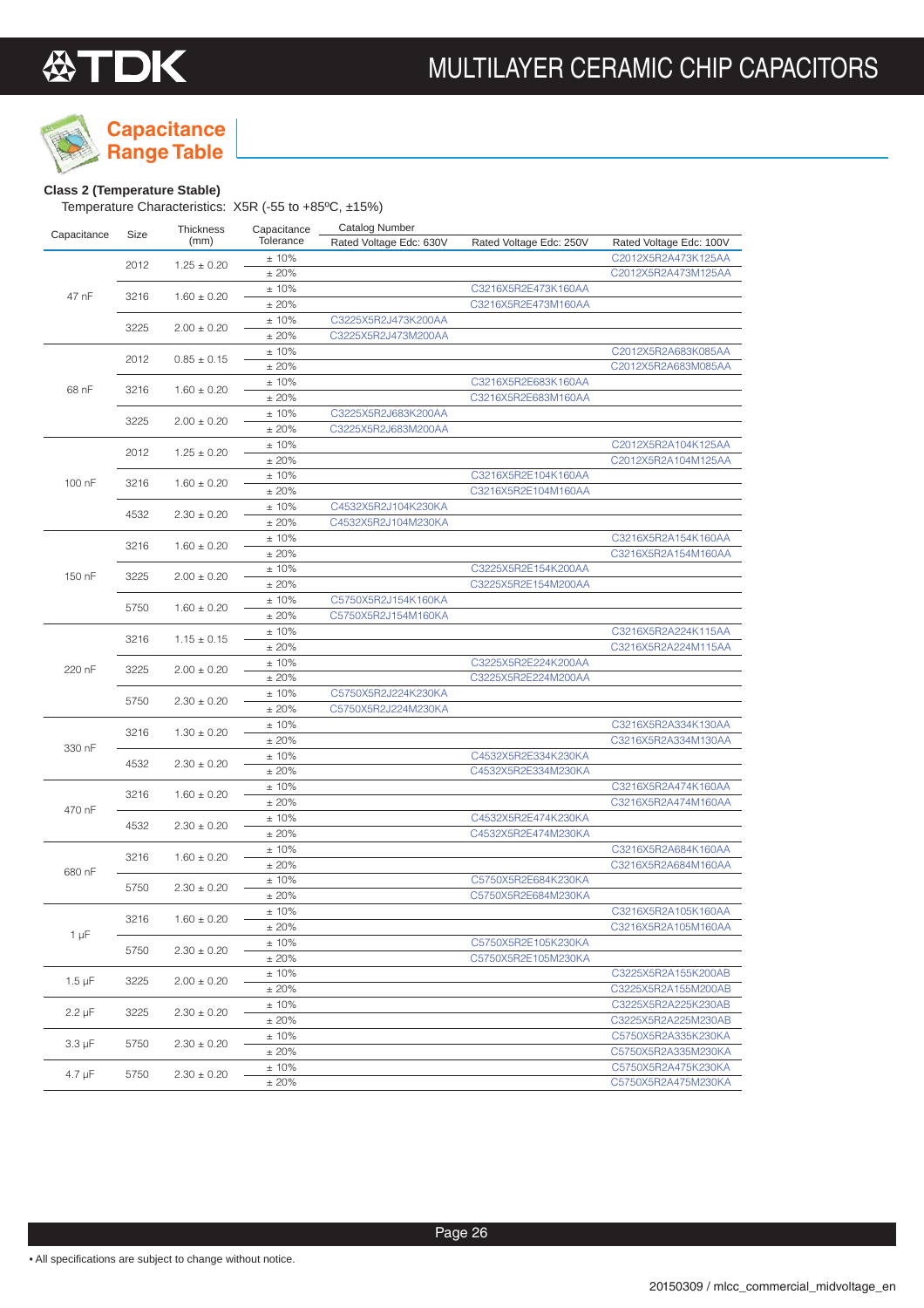

### **Class 2 (Temperature Stable)**

Temperature Characteristics: X6S (-55 to +105ºC, ±22%)

| Capacitance      | <b>Size</b> | Thickness     | Capacitance | <b>Catalog Number</b>   |  |
|------------------|-------------|---------------|-------------|-------------------------|--|
|                  |             | (mm)          | Tolerance   | Rated Voltage Edc: 450V |  |
| 1 uF             | 5750        | $2.50 + 0.30$ | $±10\%$     | C5750X6S2W105K250KA     |  |
|                  |             |               | $+20%$      | C5750X6S2W105M250KA     |  |
| $2.2 \text{ uF}$ | 5750        | $2.50 + 0.30$ | $±10\%$     | C5750X6S2W225K250KA     |  |
|                  |             |               | $+20%$      | C5750X6S2W225M250KA     |  |

### **Class 2 (Temperature Stable)**

Temperature Characteristics: X7R (-55 to +125ºC, ±15%)

| Capacitance      | Size         | Thickness       | Capacitance | <b>Catalog Number</b>   |                         |                         |
|------------------|--------------|-----------------|-------------|-------------------------|-------------------------|-------------------------|
|                  |              | (mm)            | Tolerance   | Rated Voltage Edc: 630V | Rated Voltage Edc: 250V | Rated Voltage Edc: 100V |
|                  | 1608         | $0.80 \pm 0.10$ | ±10%        |                         |                         | C1608X7R2A102K080AA     |
|                  |              |                 | ±20%        |                         |                         | C1608X7R2A102M080AA     |
| 1 nF             | 2012         | $0.85 \pm 0.15$ | ±10%        |                         | C2012X7R2E102K085AA     | C2012X7R2A102K085AA     |
|                  |              |                 | ±20%        |                         | C2012X7R2E102M085AA     | C2012X7R2A102M085AA     |
|                  | 3216         | $1.15 \pm 0.15$ | ±10%        | C3216X7R2J102K115AA     |                         |                         |
|                  |              |                 | ±20%        | C3216X7R2J102M115AA     |                         |                         |
|                  | 1608         | $0.80 \pm 0.10$ | ±10%        |                         |                         | C1608X7R2A152K080AA     |
|                  |              |                 | ±20%        |                         |                         | C1608X7R2A152M080AA     |
| $1.5$ nF         | 2012         | $0.85 \pm 0.15$ | ±10%        |                         | C2012X7R2E152K085AA     | C2012X7R2A152K085AA     |
|                  |              |                 | ±20%        |                         | C2012X7R2E152M085AA     | C2012X7R2A152M085AA     |
|                  | 3216         | $1.15 \pm 0.15$ | ±10%        | C3216X7R2J152K115AA     |                         |                         |
|                  |              |                 | ±20%        | C3216X7R2J152M115AA     |                         |                         |
|                  |              |                 | ±10%        |                         |                         | C1608X7R2A222K080AA     |
|                  | 1608         | $0.80 \pm 0.10$ | ±20%        |                         |                         | C1608X7R2A222M080AA     |
|                  |              |                 | ±10%        |                         | C2012X7R2E222K085AA     | C2012X7R2A222K085AA     |
| $2.2 \text{ nF}$ | 2012         | $0.85 \pm 0.15$ | ±20%        |                         | C2012X7R2E222M085AA     | C2012X7R2A222M085AA     |
|                  |              |                 | ±10%        | C3216X7R2J222K115AA     |                         |                         |
|                  | 3216         | $1.15 \pm 0.15$ | ±20%        | C3216X7R2J222M115AA     |                         |                         |
|                  |              |                 | ±10%        |                         |                         | C1608X7R2A332K080AA     |
|                  | 1608         | $0.80 \pm 0.10$ | ±20%        |                         |                         | C1608X7R2A332M080AA     |
|                  |              |                 | ±10%        |                         | C2012X7R2E332K085AA     | C2012X7R2A332K085AA     |
| $3.3$ nF         | 2012         | $0.85 \pm 0.15$ | ±20%        |                         | C2012X7R2E332M085AA     | C2012X7R2A332M085AA     |
|                  |              |                 | ±10%        | C3216X7R2J332K115AA     |                         |                         |
|                  | 3216         | $1.15 \pm 0.15$ | ±20%        | C3216X7R2J332M115AA     |                         |                         |
|                  | 1608<br>2012 |                 | ±10%        |                         |                         | C1608X7R2A472K080AA     |
|                  |              | $0.80 \pm 0.10$ | ±20%        |                         |                         | C1608X7R2A472M080AA     |
|                  |              |                 | ±10%        |                         | C2012X7R2E472K085AA     | C2012X7R2A472K085AA     |
| 4.7 nF           |              | $0.85 \pm 0.15$ | ±20%        |                         | C2012X7R2E472M085AA     | C2012X7R2A472M085AA     |
|                  |              | $1.15 \pm 0.15$ | ±10%        | C3216X7R2J472K115AA     |                         |                         |
|                  | 3216         |                 | ±20%        | C3216X7R2J472M115AA     |                         |                         |
|                  |              |                 | ±10%        |                         |                         | C1608X7R2A682K080AA     |
|                  | 1608         | $0.80 \pm 0.10$ | ±20%        |                         |                         | C1608X7R2A682M080AA     |
|                  |              |                 | ±10%        |                         |                         | C2012X7R2A682K085AA     |
|                  |              | $0.85 \pm 0.15$ | ±20%        |                         |                         | C2012X7R2A682M085AA     |
| $6.8$ nF         | 2012         |                 | ±10%        |                         | C2012X7R2E682K125AA     |                         |
|                  |              | $1.25 \pm 0.20$ | ±20%        |                         | C2012X7R2E682M125AA     |                         |
|                  |              |                 | ±10%        | C3216X7R2J682K115AA     |                         |                         |
|                  | 3216         | $1.15 \pm 0.15$ | ±20%        | C3216X7R2J682M115AA     |                         |                         |
|                  |              |                 | ±10%        |                         |                         | C1608X7R2A103K080AA     |
|                  | 1608         | $0.80 \pm 0.10$ | ±20%        |                         |                         | C1608X7R2A103M080AA     |
|                  |              |                 | ±10%        |                         |                         | C2012X7R2A103K085AA     |
|                  |              | $0.85 \pm 0.15$ | ±20%        |                         |                         | C2012X7R2A103M085AA     |
| $100$ nF         | 2012         |                 | ±10%        |                         | C2012X7R2E103K125AA     |                         |
|                  |              | $1.25 \pm 0.20$ | ±20%        |                         | C2012X7R2E103M125AA     |                         |
|                  | 3216         |                 | ±10%        | C3216X7R2J103K115AA     |                         |                         |
|                  |              | $1.15 \pm 0.15$ | ±20%        | C3216X7R2J103M115AA     |                         |                         |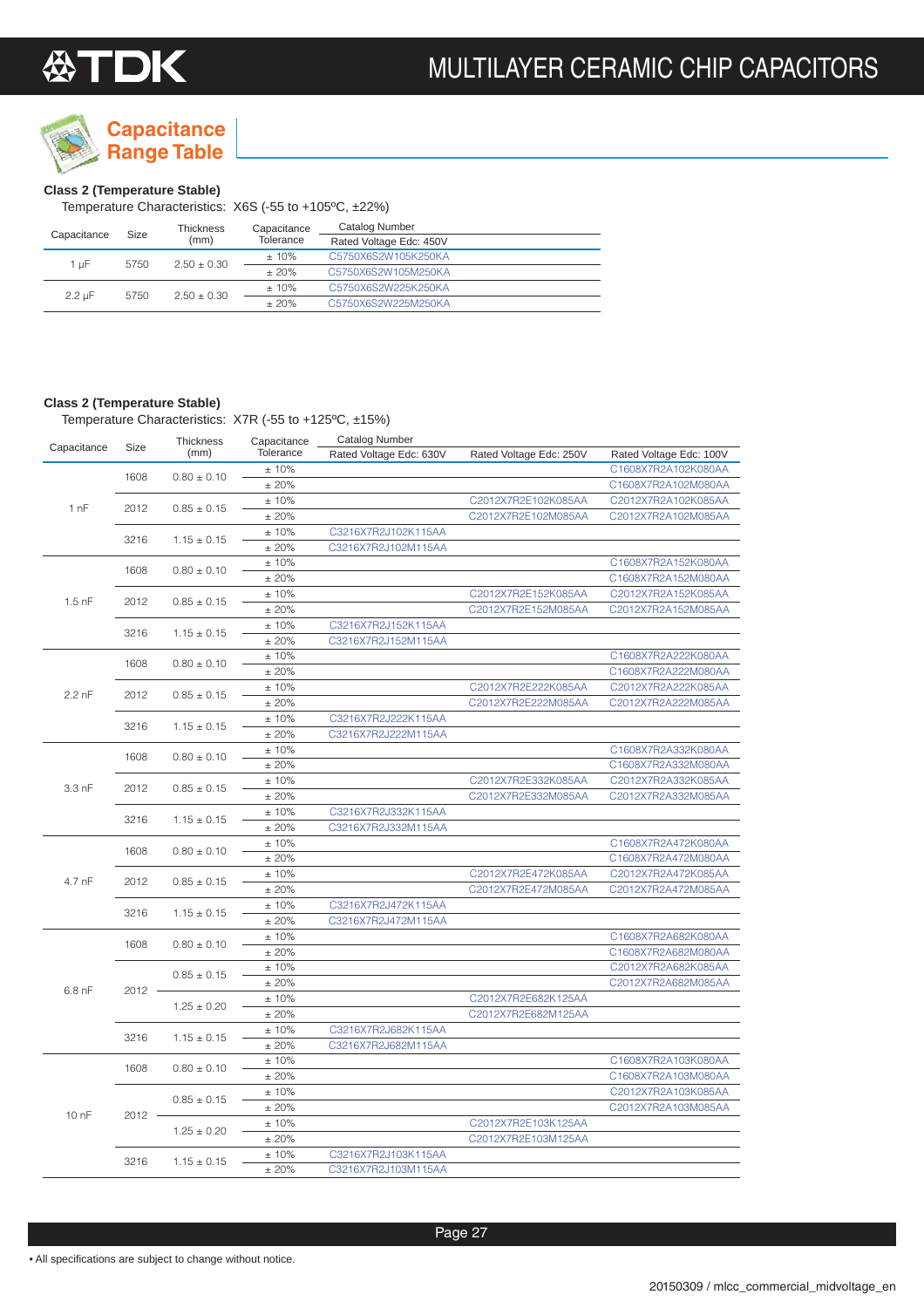

### **Capacitance**

### **Class 2 (Temperature Stable)**

Temperature Characteristics: X7R (-55 to +125ºC, ±15%)

| ±10%<br>C1608X7R2A153K080AA<br>1608<br>$0.80 \pm 0.10$<br>±20%<br>C1608X7R2A153M080AA<br>C2012X7R2E153K125AA<br>±10%<br>C2012X7R2A153K125AA<br>2012<br>$1.25 \pm 0.20$<br>±20%<br>C2012X7R2E153M125AA<br>C2012X7R2A153M125AA<br>15 nF<br>±10%<br>C3216X7R2E153K115AA<br>$1.15 \pm 0.15$<br>±20%<br>C3216X7R2E153M115AA<br>$3216 -$<br>±10%<br>C3216X7R2J153K130AA<br>$1.30 \pm 0.20$<br>±20%<br>C3216X7R2J153M130AA<br>C1608X7R2A223K080AA<br>±10%<br>1608<br>$0.80 \pm 0.10$<br>± 20%<br>C1608X7R2A223M080AA<br>C2012X7R2A223K125AA<br>±10%<br>C2012X7R2E223K125AA<br>2012<br>$1.25 \pm 0.20$<br>C2012X7R2E223M125AA<br>±20%<br>C2012X7R2A223M125AA<br>22 nF<br>C3216X7R2E223K115AA<br>±10%<br>$1.15 \pm 0.15$<br>±20%<br>C3216X7R2E223M115AA<br>3216<br>±10%<br>C3216X7R2J223K130AA<br>$1.30 \pm 0.20$<br>±20%<br>C3216X7R2J223M130AA<br>±10%<br>C2012X7R2A333K125AA<br>2012<br>$1.25 \pm 0.20$<br>±20%<br>C2012X7R2A333M125AA<br>C3216X7R2A333K115AA<br>±10%<br>33 nF<br>$1.15 \pm 0.15$<br>±20%<br>C3216X7R2A333M115AA<br>$3216 -$<br>±10%<br>C3216X7R2E333K160AA<br>C3216X7R2J333K160AA<br>$1.60 \pm 0.20$<br>±20%<br>C3216X7R2J333M160AA<br>C3216X7R2E333M160AA<br>±10%<br>C2012X7R2A473K125AA<br>2012<br>$1.25 \pm 0.20$<br>±20%<br>C2012X7R2A473M125AA<br>C3216X7R2A473K115AA<br>±10%<br>$1.15 \pm 0.15$<br>±20%<br>C3216X7R2A473M115AA<br>47 nF<br>3216<br>±10%<br>C3216X7R2E473K160AA<br>$1.60 \pm 0.20$<br>±20%<br>C3216X7R2E473M160AA<br>±10%<br>C3225X7R2J473K200AA<br>3225<br>$2.00 \pm 0.20$<br>±20%<br>C3225X7R2J473M200AA<br>C2012X7R2A683K085AA<br>±10%<br>$0.85 \pm 0.15$<br>2012<br>±20%<br>C2012X7R2A683M085AA<br>±10%<br>C3216X7R2A683K160AA<br>C3216X7R2E683K160AA<br>3216<br>$1.60 \pm 0.20$<br>±20%<br>C3216X7R2E683M160AA<br>C3216X7R2A683M160AA<br>68 nF<br>±10%<br>C3225X7R2J683K200AA<br>3225<br>$2.00 \pm 0.20$<br>±20%<br>C3225X7R2J683M200AA<br>C4532X7R2J683K160KA<br>±10%<br>4532<br>$1.60 \pm 0.20$<br>±20%<br>C4532X7R2J683M160KA<br>±10%<br>C2012X7R2A104K125AA<br>2012<br>$1.25 \pm 0.20$<br>±20%<br>C2012X7R2A104M125AA<br>C3216X7R2A104K160AA<br>±10%<br>C3216X7R2E104K160AA<br>3216<br>$1.60 \pm 0.20$<br>±20%<br>C3216X7R2E104M160AA<br>C3216X7R2A104M160AA<br>100 nF<br>$\pm$ 10%<br>C3225X7R2E104K200AA<br>3225<br>$2.00 \pm 0.20$<br>± 20%<br>C3225X7R2E104M200AA<br>±10%<br>C4532X7R2J104K230KA<br>4532<br>$2.30 \pm 0.20$<br>± 20%<br>C4532X7R2J104M230KA<br>± 10%<br>C3216X7R2A154K160AA<br>3216<br>$1.60 \pm 0.20$<br>±20%<br>C3216X7R2A154M160AA<br>C3225X7R2E154K200AA<br>± 10%<br>3225<br>$2.00 \pm 0.20$<br>± 20%<br>C3225X7R2E154M200AA<br>150 nF<br>±10%<br>C4532X7R2E154K160KA<br>4532<br>$1.60 \pm 0.20$<br>±20%<br>C4532X7R2E154M160KA<br>± 10%<br>C5750X7R2J154K160KA<br>5750<br>$1.60 \pm 0.20$<br>± 20%<br>C5750X7R2J154M160KA<br>± 10%<br>C3216X7R2A224K115AA<br>3216<br>$1.15 \pm 0.15$<br>±20%<br>C3216X7R2A224M115AA<br>220 nF<br>± 10%<br>C3225X7R2E224K200AA<br>3225<br>$2.00 \pm 0.20$<br>±20%<br>C3225X7R2E224M200AA | Capacitance | Size | Thickness<br>(mm) | Capacitance<br>Tolerance | <b>Catalog Number</b><br>Rated Voltage Edc: 630V | Rated Voltage Edc: 250V | Rated Voltage Edc: 100V |  |
|-------------------------------------------------------------------------------------------------------------------------------------------------------------------------------------------------------------------------------------------------------------------------------------------------------------------------------------------------------------------------------------------------------------------------------------------------------------------------------------------------------------------------------------------------------------------------------------------------------------------------------------------------------------------------------------------------------------------------------------------------------------------------------------------------------------------------------------------------------------------------------------------------------------------------------------------------------------------------------------------------------------------------------------------------------------------------------------------------------------------------------------------------------------------------------------------------------------------------------------------------------------------------------------------------------------------------------------------------------------------------------------------------------------------------------------------------------------------------------------------------------------------------------------------------------------------------------------------------------------------------------------------------------------------------------------------------------------------------------------------------------------------------------------------------------------------------------------------------------------------------------------------------------------------------------------------------------------------------------------------------------------------------------------------------------------------------------------------------------------------------------------------------------------------------------------------------------------------------------------------------------------------------------------------------------------------------------------------------------------------------------------------------------------------------------------------------------------------------------------------------------------------------------------------------------------------------------------------------------------------------------------------------------------------------------------------------------------------------------------------------------------------------------------------------------------------------------------------------------------------------------------------------------------------------------------------------------------------------------------------|-------------|------|-------------------|--------------------------|--------------------------------------------------|-------------------------|-------------------------|--|
|                                                                                                                                                                                                                                                                                                                                                                                                                                                                                                                                                                                                                                                                                                                                                                                                                                                                                                                                                                                                                                                                                                                                                                                                                                                                                                                                                                                                                                                                                                                                                                                                                                                                                                                                                                                                                                                                                                                                                                                                                                                                                                                                                                                                                                                                                                                                                                                                                                                                                                                                                                                                                                                                                                                                                                                                                                                                                                                                                                                           |             |      |                   |                          |                                                  |                         |                         |  |
|                                                                                                                                                                                                                                                                                                                                                                                                                                                                                                                                                                                                                                                                                                                                                                                                                                                                                                                                                                                                                                                                                                                                                                                                                                                                                                                                                                                                                                                                                                                                                                                                                                                                                                                                                                                                                                                                                                                                                                                                                                                                                                                                                                                                                                                                                                                                                                                                                                                                                                                                                                                                                                                                                                                                                                                                                                                                                                                                                                                           |             |      |                   |                          |                                                  |                         |                         |  |
|                                                                                                                                                                                                                                                                                                                                                                                                                                                                                                                                                                                                                                                                                                                                                                                                                                                                                                                                                                                                                                                                                                                                                                                                                                                                                                                                                                                                                                                                                                                                                                                                                                                                                                                                                                                                                                                                                                                                                                                                                                                                                                                                                                                                                                                                                                                                                                                                                                                                                                                                                                                                                                                                                                                                                                                                                                                                                                                                                                                           |             |      |                   |                          |                                                  |                         |                         |  |
|                                                                                                                                                                                                                                                                                                                                                                                                                                                                                                                                                                                                                                                                                                                                                                                                                                                                                                                                                                                                                                                                                                                                                                                                                                                                                                                                                                                                                                                                                                                                                                                                                                                                                                                                                                                                                                                                                                                                                                                                                                                                                                                                                                                                                                                                                                                                                                                                                                                                                                                                                                                                                                                                                                                                                                                                                                                                                                                                                                                           |             |      |                   |                          |                                                  |                         |                         |  |
|                                                                                                                                                                                                                                                                                                                                                                                                                                                                                                                                                                                                                                                                                                                                                                                                                                                                                                                                                                                                                                                                                                                                                                                                                                                                                                                                                                                                                                                                                                                                                                                                                                                                                                                                                                                                                                                                                                                                                                                                                                                                                                                                                                                                                                                                                                                                                                                                                                                                                                                                                                                                                                                                                                                                                                                                                                                                                                                                                                                           |             |      |                   |                          |                                                  |                         |                         |  |
|                                                                                                                                                                                                                                                                                                                                                                                                                                                                                                                                                                                                                                                                                                                                                                                                                                                                                                                                                                                                                                                                                                                                                                                                                                                                                                                                                                                                                                                                                                                                                                                                                                                                                                                                                                                                                                                                                                                                                                                                                                                                                                                                                                                                                                                                                                                                                                                                                                                                                                                                                                                                                                                                                                                                                                                                                                                                                                                                                                                           |             |      |                   |                          |                                                  |                         |                         |  |
|                                                                                                                                                                                                                                                                                                                                                                                                                                                                                                                                                                                                                                                                                                                                                                                                                                                                                                                                                                                                                                                                                                                                                                                                                                                                                                                                                                                                                                                                                                                                                                                                                                                                                                                                                                                                                                                                                                                                                                                                                                                                                                                                                                                                                                                                                                                                                                                                                                                                                                                                                                                                                                                                                                                                                                                                                                                                                                                                                                                           |             |      |                   |                          |                                                  |                         |                         |  |
|                                                                                                                                                                                                                                                                                                                                                                                                                                                                                                                                                                                                                                                                                                                                                                                                                                                                                                                                                                                                                                                                                                                                                                                                                                                                                                                                                                                                                                                                                                                                                                                                                                                                                                                                                                                                                                                                                                                                                                                                                                                                                                                                                                                                                                                                                                                                                                                                                                                                                                                                                                                                                                                                                                                                                                                                                                                                                                                                                                                           |             |      |                   |                          |                                                  |                         |                         |  |
|                                                                                                                                                                                                                                                                                                                                                                                                                                                                                                                                                                                                                                                                                                                                                                                                                                                                                                                                                                                                                                                                                                                                                                                                                                                                                                                                                                                                                                                                                                                                                                                                                                                                                                                                                                                                                                                                                                                                                                                                                                                                                                                                                                                                                                                                                                                                                                                                                                                                                                                                                                                                                                                                                                                                                                                                                                                                                                                                                                                           |             |      |                   |                          |                                                  |                         |                         |  |
|                                                                                                                                                                                                                                                                                                                                                                                                                                                                                                                                                                                                                                                                                                                                                                                                                                                                                                                                                                                                                                                                                                                                                                                                                                                                                                                                                                                                                                                                                                                                                                                                                                                                                                                                                                                                                                                                                                                                                                                                                                                                                                                                                                                                                                                                                                                                                                                                                                                                                                                                                                                                                                                                                                                                                                                                                                                                                                                                                                                           |             |      |                   |                          |                                                  |                         |                         |  |
|                                                                                                                                                                                                                                                                                                                                                                                                                                                                                                                                                                                                                                                                                                                                                                                                                                                                                                                                                                                                                                                                                                                                                                                                                                                                                                                                                                                                                                                                                                                                                                                                                                                                                                                                                                                                                                                                                                                                                                                                                                                                                                                                                                                                                                                                                                                                                                                                                                                                                                                                                                                                                                                                                                                                                                                                                                                                                                                                                                                           |             |      |                   |                          |                                                  |                         |                         |  |
|                                                                                                                                                                                                                                                                                                                                                                                                                                                                                                                                                                                                                                                                                                                                                                                                                                                                                                                                                                                                                                                                                                                                                                                                                                                                                                                                                                                                                                                                                                                                                                                                                                                                                                                                                                                                                                                                                                                                                                                                                                                                                                                                                                                                                                                                                                                                                                                                                                                                                                                                                                                                                                                                                                                                                                                                                                                                                                                                                                                           |             |      |                   |                          |                                                  |                         |                         |  |
|                                                                                                                                                                                                                                                                                                                                                                                                                                                                                                                                                                                                                                                                                                                                                                                                                                                                                                                                                                                                                                                                                                                                                                                                                                                                                                                                                                                                                                                                                                                                                                                                                                                                                                                                                                                                                                                                                                                                                                                                                                                                                                                                                                                                                                                                                                                                                                                                                                                                                                                                                                                                                                                                                                                                                                                                                                                                                                                                                                                           |             |      |                   |                          |                                                  |                         |                         |  |
|                                                                                                                                                                                                                                                                                                                                                                                                                                                                                                                                                                                                                                                                                                                                                                                                                                                                                                                                                                                                                                                                                                                                                                                                                                                                                                                                                                                                                                                                                                                                                                                                                                                                                                                                                                                                                                                                                                                                                                                                                                                                                                                                                                                                                                                                                                                                                                                                                                                                                                                                                                                                                                                                                                                                                                                                                                                                                                                                                                                           |             |      |                   |                          |                                                  |                         |                         |  |
|                                                                                                                                                                                                                                                                                                                                                                                                                                                                                                                                                                                                                                                                                                                                                                                                                                                                                                                                                                                                                                                                                                                                                                                                                                                                                                                                                                                                                                                                                                                                                                                                                                                                                                                                                                                                                                                                                                                                                                                                                                                                                                                                                                                                                                                                                                                                                                                                                                                                                                                                                                                                                                                                                                                                                                                                                                                                                                                                                                                           |             |      |                   |                          |                                                  |                         |                         |  |
|                                                                                                                                                                                                                                                                                                                                                                                                                                                                                                                                                                                                                                                                                                                                                                                                                                                                                                                                                                                                                                                                                                                                                                                                                                                                                                                                                                                                                                                                                                                                                                                                                                                                                                                                                                                                                                                                                                                                                                                                                                                                                                                                                                                                                                                                                                                                                                                                                                                                                                                                                                                                                                                                                                                                                                                                                                                                                                                                                                                           |             |      |                   |                          |                                                  |                         |                         |  |
|                                                                                                                                                                                                                                                                                                                                                                                                                                                                                                                                                                                                                                                                                                                                                                                                                                                                                                                                                                                                                                                                                                                                                                                                                                                                                                                                                                                                                                                                                                                                                                                                                                                                                                                                                                                                                                                                                                                                                                                                                                                                                                                                                                                                                                                                                                                                                                                                                                                                                                                                                                                                                                                                                                                                                                                                                                                                                                                                                                                           |             |      |                   |                          |                                                  |                         |                         |  |
|                                                                                                                                                                                                                                                                                                                                                                                                                                                                                                                                                                                                                                                                                                                                                                                                                                                                                                                                                                                                                                                                                                                                                                                                                                                                                                                                                                                                                                                                                                                                                                                                                                                                                                                                                                                                                                                                                                                                                                                                                                                                                                                                                                                                                                                                                                                                                                                                                                                                                                                                                                                                                                                                                                                                                                                                                                                                                                                                                                                           |             |      |                   |                          |                                                  |                         |                         |  |
|                                                                                                                                                                                                                                                                                                                                                                                                                                                                                                                                                                                                                                                                                                                                                                                                                                                                                                                                                                                                                                                                                                                                                                                                                                                                                                                                                                                                                                                                                                                                                                                                                                                                                                                                                                                                                                                                                                                                                                                                                                                                                                                                                                                                                                                                                                                                                                                                                                                                                                                                                                                                                                                                                                                                                                                                                                                                                                                                                                                           |             |      |                   |                          |                                                  |                         |                         |  |
|                                                                                                                                                                                                                                                                                                                                                                                                                                                                                                                                                                                                                                                                                                                                                                                                                                                                                                                                                                                                                                                                                                                                                                                                                                                                                                                                                                                                                                                                                                                                                                                                                                                                                                                                                                                                                                                                                                                                                                                                                                                                                                                                                                                                                                                                                                                                                                                                                                                                                                                                                                                                                                                                                                                                                                                                                                                                                                                                                                                           |             |      |                   |                          |                                                  |                         |                         |  |
|                                                                                                                                                                                                                                                                                                                                                                                                                                                                                                                                                                                                                                                                                                                                                                                                                                                                                                                                                                                                                                                                                                                                                                                                                                                                                                                                                                                                                                                                                                                                                                                                                                                                                                                                                                                                                                                                                                                                                                                                                                                                                                                                                                                                                                                                                                                                                                                                                                                                                                                                                                                                                                                                                                                                                                                                                                                                                                                                                                                           |             |      |                   |                          |                                                  |                         |                         |  |
|                                                                                                                                                                                                                                                                                                                                                                                                                                                                                                                                                                                                                                                                                                                                                                                                                                                                                                                                                                                                                                                                                                                                                                                                                                                                                                                                                                                                                                                                                                                                                                                                                                                                                                                                                                                                                                                                                                                                                                                                                                                                                                                                                                                                                                                                                                                                                                                                                                                                                                                                                                                                                                                                                                                                                                                                                                                                                                                                                                                           |             |      |                   |                          |                                                  |                         |                         |  |
|                                                                                                                                                                                                                                                                                                                                                                                                                                                                                                                                                                                                                                                                                                                                                                                                                                                                                                                                                                                                                                                                                                                                                                                                                                                                                                                                                                                                                                                                                                                                                                                                                                                                                                                                                                                                                                                                                                                                                                                                                                                                                                                                                                                                                                                                                                                                                                                                                                                                                                                                                                                                                                                                                                                                                                                                                                                                                                                                                                                           |             |      |                   |                          |                                                  |                         |                         |  |
|                                                                                                                                                                                                                                                                                                                                                                                                                                                                                                                                                                                                                                                                                                                                                                                                                                                                                                                                                                                                                                                                                                                                                                                                                                                                                                                                                                                                                                                                                                                                                                                                                                                                                                                                                                                                                                                                                                                                                                                                                                                                                                                                                                                                                                                                                                                                                                                                                                                                                                                                                                                                                                                                                                                                                                                                                                                                                                                                                                                           |             |      |                   |                          |                                                  |                         |                         |  |
|                                                                                                                                                                                                                                                                                                                                                                                                                                                                                                                                                                                                                                                                                                                                                                                                                                                                                                                                                                                                                                                                                                                                                                                                                                                                                                                                                                                                                                                                                                                                                                                                                                                                                                                                                                                                                                                                                                                                                                                                                                                                                                                                                                                                                                                                                                                                                                                                                                                                                                                                                                                                                                                                                                                                                                                                                                                                                                                                                                                           |             |      |                   |                          |                                                  |                         |                         |  |
|                                                                                                                                                                                                                                                                                                                                                                                                                                                                                                                                                                                                                                                                                                                                                                                                                                                                                                                                                                                                                                                                                                                                                                                                                                                                                                                                                                                                                                                                                                                                                                                                                                                                                                                                                                                                                                                                                                                                                                                                                                                                                                                                                                                                                                                                                                                                                                                                                                                                                                                                                                                                                                                                                                                                                                                                                                                                                                                                                                                           |             |      |                   |                          |                                                  |                         |                         |  |
|                                                                                                                                                                                                                                                                                                                                                                                                                                                                                                                                                                                                                                                                                                                                                                                                                                                                                                                                                                                                                                                                                                                                                                                                                                                                                                                                                                                                                                                                                                                                                                                                                                                                                                                                                                                                                                                                                                                                                                                                                                                                                                                                                                                                                                                                                                                                                                                                                                                                                                                                                                                                                                                                                                                                                                                                                                                                                                                                                                                           |             |      |                   |                          |                                                  |                         |                         |  |
|                                                                                                                                                                                                                                                                                                                                                                                                                                                                                                                                                                                                                                                                                                                                                                                                                                                                                                                                                                                                                                                                                                                                                                                                                                                                                                                                                                                                                                                                                                                                                                                                                                                                                                                                                                                                                                                                                                                                                                                                                                                                                                                                                                                                                                                                                                                                                                                                                                                                                                                                                                                                                                                                                                                                                                                                                                                                                                                                                                                           |             |      |                   |                          |                                                  |                         |                         |  |
|                                                                                                                                                                                                                                                                                                                                                                                                                                                                                                                                                                                                                                                                                                                                                                                                                                                                                                                                                                                                                                                                                                                                                                                                                                                                                                                                                                                                                                                                                                                                                                                                                                                                                                                                                                                                                                                                                                                                                                                                                                                                                                                                                                                                                                                                                                                                                                                                                                                                                                                                                                                                                                                                                                                                                                                                                                                                                                                                                                                           |             |      |                   |                          |                                                  |                         |                         |  |
|                                                                                                                                                                                                                                                                                                                                                                                                                                                                                                                                                                                                                                                                                                                                                                                                                                                                                                                                                                                                                                                                                                                                                                                                                                                                                                                                                                                                                                                                                                                                                                                                                                                                                                                                                                                                                                                                                                                                                                                                                                                                                                                                                                                                                                                                                                                                                                                                                                                                                                                                                                                                                                                                                                                                                                                                                                                                                                                                                                                           |             |      |                   |                          |                                                  |                         |                         |  |
|                                                                                                                                                                                                                                                                                                                                                                                                                                                                                                                                                                                                                                                                                                                                                                                                                                                                                                                                                                                                                                                                                                                                                                                                                                                                                                                                                                                                                                                                                                                                                                                                                                                                                                                                                                                                                                                                                                                                                                                                                                                                                                                                                                                                                                                                                                                                                                                                                                                                                                                                                                                                                                                                                                                                                                                                                                                                                                                                                                                           |             |      |                   |                          |                                                  |                         |                         |  |
|                                                                                                                                                                                                                                                                                                                                                                                                                                                                                                                                                                                                                                                                                                                                                                                                                                                                                                                                                                                                                                                                                                                                                                                                                                                                                                                                                                                                                                                                                                                                                                                                                                                                                                                                                                                                                                                                                                                                                                                                                                                                                                                                                                                                                                                                                                                                                                                                                                                                                                                                                                                                                                                                                                                                                                                                                                                                                                                                                                                           |             |      |                   |                          |                                                  |                         |                         |  |
|                                                                                                                                                                                                                                                                                                                                                                                                                                                                                                                                                                                                                                                                                                                                                                                                                                                                                                                                                                                                                                                                                                                                                                                                                                                                                                                                                                                                                                                                                                                                                                                                                                                                                                                                                                                                                                                                                                                                                                                                                                                                                                                                                                                                                                                                                                                                                                                                                                                                                                                                                                                                                                                                                                                                                                                                                                                                                                                                                                                           |             |      |                   |                          |                                                  |                         |                         |  |
|                                                                                                                                                                                                                                                                                                                                                                                                                                                                                                                                                                                                                                                                                                                                                                                                                                                                                                                                                                                                                                                                                                                                                                                                                                                                                                                                                                                                                                                                                                                                                                                                                                                                                                                                                                                                                                                                                                                                                                                                                                                                                                                                                                                                                                                                                                                                                                                                                                                                                                                                                                                                                                                                                                                                                                                                                                                                                                                                                                                           |             |      |                   |                          |                                                  |                         |                         |  |
|                                                                                                                                                                                                                                                                                                                                                                                                                                                                                                                                                                                                                                                                                                                                                                                                                                                                                                                                                                                                                                                                                                                                                                                                                                                                                                                                                                                                                                                                                                                                                                                                                                                                                                                                                                                                                                                                                                                                                                                                                                                                                                                                                                                                                                                                                                                                                                                                                                                                                                                                                                                                                                                                                                                                                                                                                                                                                                                                                                                           |             |      |                   |                          |                                                  |                         |                         |  |
|                                                                                                                                                                                                                                                                                                                                                                                                                                                                                                                                                                                                                                                                                                                                                                                                                                                                                                                                                                                                                                                                                                                                                                                                                                                                                                                                                                                                                                                                                                                                                                                                                                                                                                                                                                                                                                                                                                                                                                                                                                                                                                                                                                                                                                                                                                                                                                                                                                                                                                                                                                                                                                                                                                                                                                                                                                                                                                                                                                                           |             |      |                   |                          |                                                  |                         |                         |  |
|                                                                                                                                                                                                                                                                                                                                                                                                                                                                                                                                                                                                                                                                                                                                                                                                                                                                                                                                                                                                                                                                                                                                                                                                                                                                                                                                                                                                                                                                                                                                                                                                                                                                                                                                                                                                                                                                                                                                                                                                                                                                                                                                                                                                                                                                                                                                                                                                                                                                                                                                                                                                                                                                                                                                                                                                                                                                                                                                                                                           |             |      |                   |                          |                                                  |                         |                         |  |
|                                                                                                                                                                                                                                                                                                                                                                                                                                                                                                                                                                                                                                                                                                                                                                                                                                                                                                                                                                                                                                                                                                                                                                                                                                                                                                                                                                                                                                                                                                                                                                                                                                                                                                                                                                                                                                                                                                                                                                                                                                                                                                                                                                                                                                                                                                                                                                                                                                                                                                                                                                                                                                                                                                                                                                                                                                                                                                                                                                                           |             |      |                   |                          |                                                  |                         |                         |  |
|                                                                                                                                                                                                                                                                                                                                                                                                                                                                                                                                                                                                                                                                                                                                                                                                                                                                                                                                                                                                                                                                                                                                                                                                                                                                                                                                                                                                                                                                                                                                                                                                                                                                                                                                                                                                                                                                                                                                                                                                                                                                                                                                                                                                                                                                                                                                                                                                                                                                                                                                                                                                                                                                                                                                                                                                                                                                                                                                                                                           |             |      |                   |                          |                                                  |                         |                         |  |
|                                                                                                                                                                                                                                                                                                                                                                                                                                                                                                                                                                                                                                                                                                                                                                                                                                                                                                                                                                                                                                                                                                                                                                                                                                                                                                                                                                                                                                                                                                                                                                                                                                                                                                                                                                                                                                                                                                                                                                                                                                                                                                                                                                                                                                                                                                                                                                                                                                                                                                                                                                                                                                                                                                                                                                                                                                                                                                                                                                                           |             |      |                   |                          |                                                  |                         |                         |  |
|                                                                                                                                                                                                                                                                                                                                                                                                                                                                                                                                                                                                                                                                                                                                                                                                                                                                                                                                                                                                                                                                                                                                                                                                                                                                                                                                                                                                                                                                                                                                                                                                                                                                                                                                                                                                                                                                                                                                                                                                                                                                                                                                                                                                                                                                                                                                                                                                                                                                                                                                                                                                                                                                                                                                                                                                                                                                                                                                                                                           |             |      |                   |                          |                                                  |                         |                         |  |
|                                                                                                                                                                                                                                                                                                                                                                                                                                                                                                                                                                                                                                                                                                                                                                                                                                                                                                                                                                                                                                                                                                                                                                                                                                                                                                                                                                                                                                                                                                                                                                                                                                                                                                                                                                                                                                                                                                                                                                                                                                                                                                                                                                                                                                                                                                                                                                                                                                                                                                                                                                                                                                                                                                                                                                                                                                                                                                                                                                                           |             |      |                   |                          |                                                  |                         |                         |  |
|                                                                                                                                                                                                                                                                                                                                                                                                                                                                                                                                                                                                                                                                                                                                                                                                                                                                                                                                                                                                                                                                                                                                                                                                                                                                                                                                                                                                                                                                                                                                                                                                                                                                                                                                                                                                                                                                                                                                                                                                                                                                                                                                                                                                                                                                                                                                                                                                                                                                                                                                                                                                                                                                                                                                                                                                                                                                                                                                                                                           |             |      |                   |                          |                                                  |                         |                         |  |
|                                                                                                                                                                                                                                                                                                                                                                                                                                                                                                                                                                                                                                                                                                                                                                                                                                                                                                                                                                                                                                                                                                                                                                                                                                                                                                                                                                                                                                                                                                                                                                                                                                                                                                                                                                                                                                                                                                                                                                                                                                                                                                                                                                                                                                                                                                                                                                                                                                                                                                                                                                                                                                                                                                                                                                                                                                                                                                                                                                                           |             |      |                   |                          |                                                  |                         |                         |  |
|                                                                                                                                                                                                                                                                                                                                                                                                                                                                                                                                                                                                                                                                                                                                                                                                                                                                                                                                                                                                                                                                                                                                                                                                                                                                                                                                                                                                                                                                                                                                                                                                                                                                                                                                                                                                                                                                                                                                                                                                                                                                                                                                                                                                                                                                                                                                                                                                                                                                                                                                                                                                                                                                                                                                                                                                                                                                                                                                                                                           |             |      |                   |                          |                                                  |                         |                         |  |
|                                                                                                                                                                                                                                                                                                                                                                                                                                                                                                                                                                                                                                                                                                                                                                                                                                                                                                                                                                                                                                                                                                                                                                                                                                                                                                                                                                                                                                                                                                                                                                                                                                                                                                                                                                                                                                                                                                                                                                                                                                                                                                                                                                                                                                                                                                                                                                                                                                                                                                                                                                                                                                                                                                                                                                                                                                                                                                                                                                                           |             |      |                   |                          |                                                  |                         |                         |  |
|                                                                                                                                                                                                                                                                                                                                                                                                                                                                                                                                                                                                                                                                                                                                                                                                                                                                                                                                                                                                                                                                                                                                                                                                                                                                                                                                                                                                                                                                                                                                                                                                                                                                                                                                                                                                                                                                                                                                                                                                                                                                                                                                                                                                                                                                                                                                                                                                                                                                                                                                                                                                                                                                                                                                                                                                                                                                                                                                                                                           |             |      |                   |                          |                                                  |                         |                         |  |
|                                                                                                                                                                                                                                                                                                                                                                                                                                                                                                                                                                                                                                                                                                                                                                                                                                                                                                                                                                                                                                                                                                                                                                                                                                                                                                                                                                                                                                                                                                                                                                                                                                                                                                                                                                                                                                                                                                                                                                                                                                                                                                                                                                                                                                                                                                                                                                                                                                                                                                                                                                                                                                                                                                                                                                                                                                                                                                                                                                                           |             |      |                   |                          |                                                  |                         |                         |  |
|                                                                                                                                                                                                                                                                                                                                                                                                                                                                                                                                                                                                                                                                                                                                                                                                                                                                                                                                                                                                                                                                                                                                                                                                                                                                                                                                                                                                                                                                                                                                                                                                                                                                                                                                                                                                                                                                                                                                                                                                                                                                                                                                                                                                                                                                                                                                                                                                                                                                                                                                                                                                                                                                                                                                                                                                                                                                                                                                                                                           |             |      |                   |                          |                                                  |                         |                         |  |
|                                                                                                                                                                                                                                                                                                                                                                                                                                                                                                                                                                                                                                                                                                                                                                                                                                                                                                                                                                                                                                                                                                                                                                                                                                                                                                                                                                                                                                                                                                                                                                                                                                                                                                                                                                                                                                                                                                                                                                                                                                                                                                                                                                                                                                                                                                                                                                                                                                                                                                                                                                                                                                                                                                                                                                                                                                                                                                                                                                                           |             |      |                   |                          |                                                  |                         |                         |  |
|                                                                                                                                                                                                                                                                                                                                                                                                                                                                                                                                                                                                                                                                                                                                                                                                                                                                                                                                                                                                                                                                                                                                                                                                                                                                                                                                                                                                                                                                                                                                                                                                                                                                                                                                                                                                                                                                                                                                                                                                                                                                                                                                                                                                                                                                                                                                                                                                                                                                                                                                                                                                                                                                                                                                                                                                                                                                                                                                                                                           |             |      |                   |                          |                                                  |                         |                         |  |
|                                                                                                                                                                                                                                                                                                                                                                                                                                                                                                                                                                                                                                                                                                                                                                                                                                                                                                                                                                                                                                                                                                                                                                                                                                                                                                                                                                                                                                                                                                                                                                                                                                                                                                                                                                                                                                                                                                                                                                                                                                                                                                                                                                                                                                                                                                                                                                                                                                                                                                                                                                                                                                                                                                                                                                                                                                                                                                                                                                                           |             |      |                   |                          |                                                  |                         |                         |  |
|                                                                                                                                                                                                                                                                                                                                                                                                                                                                                                                                                                                                                                                                                                                                                                                                                                                                                                                                                                                                                                                                                                                                                                                                                                                                                                                                                                                                                                                                                                                                                                                                                                                                                                                                                                                                                                                                                                                                                                                                                                                                                                                                                                                                                                                                                                                                                                                                                                                                                                                                                                                                                                                                                                                                                                                                                                                                                                                                                                                           |             |      |                   |                          |                                                  |                         |                         |  |
|                                                                                                                                                                                                                                                                                                                                                                                                                                                                                                                                                                                                                                                                                                                                                                                                                                                                                                                                                                                                                                                                                                                                                                                                                                                                                                                                                                                                                                                                                                                                                                                                                                                                                                                                                                                                                                                                                                                                                                                                                                                                                                                                                                                                                                                                                                                                                                                                                                                                                                                                                                                                                                                                                                                                                                                                                                                                                                                                                                                           |             |      |                   |                          |                                                  |                         |                         |  |
|                                                                                                                                                                                                                                                                                                                                                                                                                                                                                                                                                                                                                                                                                                                                                                                                                                                                                                                                                                                                                                                                                                                                                                                                                                                                                                                                                                                                                                                                                                                                                                                                                                                                                                                                                                                                                                                                                                                                                                                                                                                                                                                                                                                                                                                                                                                                                                                                                                                                                                                                                                                                                                                                                                                                                                                                                                                                                                                                                                                           |             |      |                   |                          |                                                  |                         |                         |  |
|                                                                                                                                                                                                                                                                                                                                                                                                                                                                                                                                                                                                                                                                                                                                                                                                                                                                                                                                                                                                                                                                                                                                                                                                                                                                                                                                                                                                                                                                                                                                                                                                                                                                                                                                                                                                                                                                                                                                                                                                                                                                                                                                                                                                                                                                                                                                                                                                                                                                                                                                                                                                                                                                                                                                                                                                                                                                                                                                                                                           |             |      |                   |                          |                                                  |                         |                         |  |
|                                                                                                                                                                                                                                                                                                                                                                                                                                                                                                                                                                                                                                                                                                                                                                                                                                                                                                                                                                                                                                                                                                                                                                                                                                                                                                                                                                                                                                                                                                                                                                                                                                                                                                                                                                                                                                                                                                                                                                                                                                                                                                                                                                                                                                                                                                                                                                                                                                                                                                                                                                                                                                                                                                                                                                                                                                                                                                                                                                                           |             |      |                   |                          |                                                  |                         |                         |  |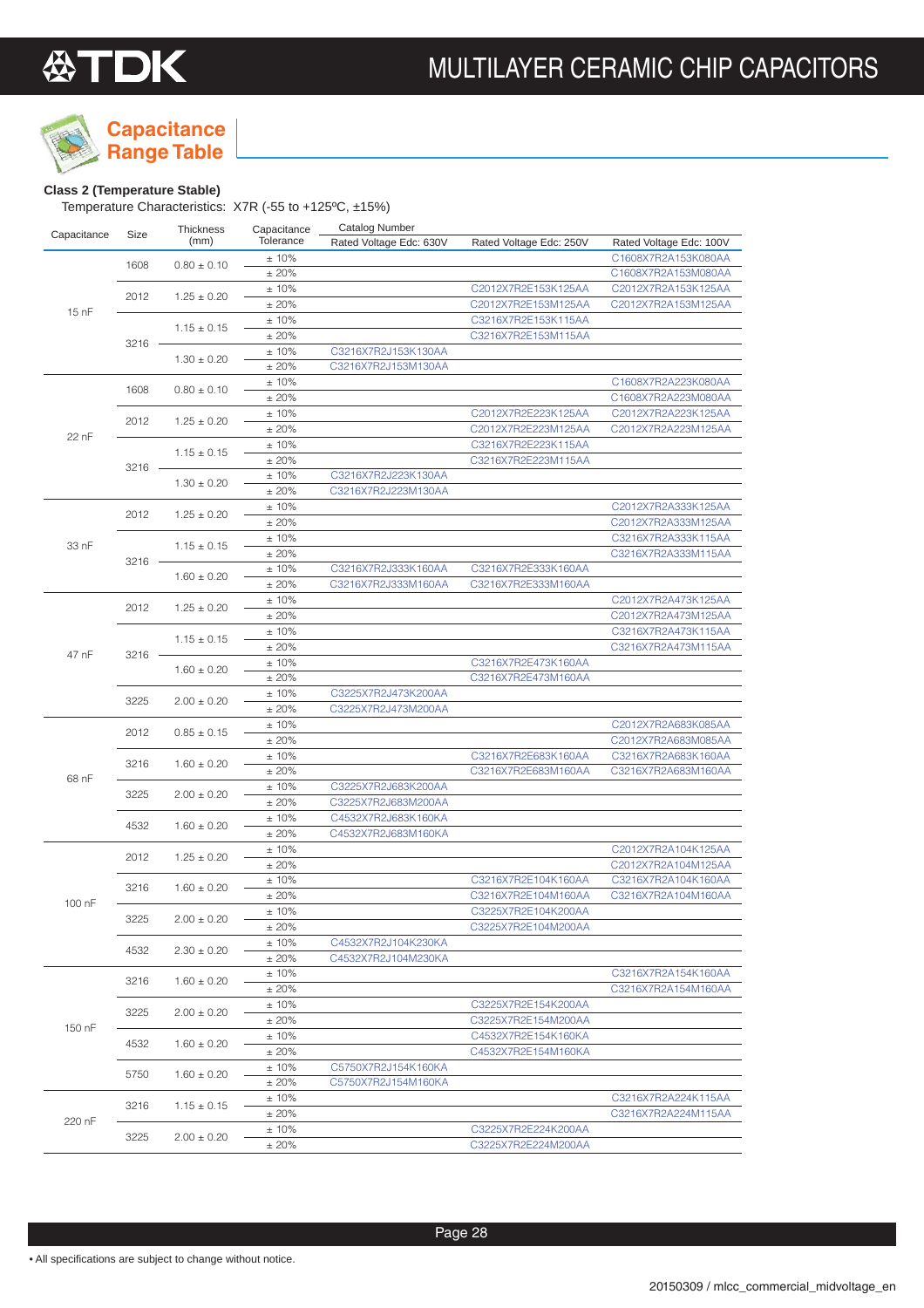

## **Capacitance**

**Range Table**

### **Class 2 (Temperature Stable)**

Temperature Characteristics: X7R (-55 to +125ºC, ±15%)

| Capacitance |      | Thickness       | Capacitance | <b>Catalog Number</b>   |                                            |                         |
|-------------|------|-----------------|-------------|-------------------------|--------------------------------------------|-------------------------|
|             | Size | (mm)            | Tolerance   | Rated Voltage Edc: 630V | Rated Voltage Edc: 250V                    | Rated Voltage Edc: 100V |
|             |      |                 | ±10%        |                         | C4532X7R2E224K230KA                        |                         |
|             | 4532 | $2.30 \pm 0.20$ | ±20%        |                         | C4532X7R2E224M230KA                        |                         |
| 220 nF      |      |                 | ±10%        | C5750X7R2J224K230KA     |                                            |                         |
|             | 5750 | $2.30 \pm 0.20$ | ± 20%       | C5750X7R2J224M230KA     |                                            |                         |
|             |      |                 | ±10%        |                         |                                            | C3216X7R2A334K130AA     |
|             | 3216 | $1.30 \pm 0.20$ | ±20%        |                         |                                            | C3216X7R2A334M130AA     |
|             |      |                 | ±10%        |                         |                                            | C3225X7R2A334K200AA     |
|             | 3225 | $2.00 \pm 0.20$ | ±20%        |                         |                                            | C3225X7R2A334M200AA     |
| 330 nF      |      |                 | ±10%        |                         | C4532X7R2E334K230KA                        |                         |
|             | 4532 | $2.30 \pm 0.20$ | ±20%        |                         | C4532X7R2E334M230KA                        |                         |
|             |      |                 | ±10%        |                         | C5750X7R2E334K160KA                        |                         |
|             | 5750 | $1.60 \pm 0.20$ | ±20%        |                         | C5750X7R2E334M160KA                        |                         |
|             |      |                 | ±10%        |                         |                                            | C3216X7R2A474K160AA     |
|             | 3216 | $1.60 \pm 0.20$ | ±20%        |                         |                                            | C3216X7R2A474M160AA     |
|             |      |                 | ±10%        |                         |                                            | C3225X7R2A474K200AA     |
|             | 3225 | $2.00 \pm 0.20$ | ±20%        |                         |                                            | C3225X7R2A474M200AA     |
| 470 nF      |      |                 | ±10%        |                         | C4532X7R2E474K230KA                        |                         |
|             | 4532 | $2.30 \pm 0.20$ | ±20%        |                         | C4532X7R2E474M230KA                        |                         |
|             |      |                 | ±10%        |                         | C5750X7R2E474K230KA                        |                         |
|             | 5750 | $2.30 \pm 0.20$ | ±20%        |                         | C5750X7R2E474M230KA                        |                         |
|             |      |                 | ±10%        |                         |                                            | C3216X7R2A684K160AA     |
| 680 nF      | 3216 | $1.60 \pm 0.20$ | ±20%        |                         |                                            | C3216X7R2A684M160AA     |
|             |      |                 | ±10%        |                         |                                            | C3225X7R2A684K160AA     |
|             | 3225 | $1.60 \pm 0.20$ | ±20%        |                         |                                            | C3225X7R2A684M160AA     |
|             |      |                 | ±10%        |                         |                                            | C4532X7R2A684K230KA     |
|             | 4532 | $2.30 \pm 0.20$ | ±20%        |                         |                                            | C4532X7R2A684M230KA     |
|             |      |                 |             |                         |                                            | C5750X7R2A684K160KA     |
|             |      | $1.60 \pm 0.20$ | ±10%        |                         |                                            |                         |
|             | 5750 |                 | ±20%        |                         |                                            | C5750X7R2A684M160KA     |
|             |      | $2.30 \pm 0.20$ | ±10%        |                         | C5750X7R2E684K230KA<br>C5750X7R2E684M230KA |                         |
|             |      |                 | ±20%        |                         |                                            |                         |
|             | 3216 | $1.60 \pm 0.20$ | ±10%        |                         |                                            | C3216X7R2A105K160AA     |
|             |      |                 | ±20%        |                         |                                            | C3216X7R2A105M160AA     |
|             | 3225 | $2.00 \pm 0.20$ | ±10%        |                         |                                            | C3225X7R2A105K200AA     |
| 1 µF        |      |                 | ±20%        |                         |                                            | C3225X7R2A105M200AA     |
|             | 4532 | $2.30 \pm 0.20$ | ±10%        |                         |                                            | C4532X7R2A105K230KA     |
|             |      |                 | ±20%        |                         |                                            | C4532X7R2A105M230KA     |
|             | 5750 | $2.30 \pm 0.20$ | ±10%        |                         | C5750X7R2E105K230KA                        | C5750X7R2A105K230KA     |
|             |      |                 | ±20%        |                         | C5750X7R2E105M230KA                        | C5750X7R2A105M230KA     |
|             | 3225 | $2.00 \pm 0.20$ | ±10%        |                         |                                            | C3225X7R2A155K200AB     |
|             |      |                 | ±20%        |                         |                                            | C3225X7R2A155M200AB     |
| $1.5 \mu F$ | 4532 | $2.30 \pm 0.20$ | ±10%        |                         |                                            | C4532X7R2A155K230KA     |
|             |      |                 | ±20%        |                         |                                            | C4532X7R2A155M230KA     |
|             | 5750 | $2.30 \pm 0.20$ | ±10%        |                         |                                            | C5750X7R2A155K230KA     |
|             |      |                 | ± 20%       |                         |                                            | C5750X7R2A155M230KA     |
|             | 3225 | $2.30 \pm 0.20$ | $±10\%$     |                         |                                            | C3225X7R2A225K230AB     |
|             |      |                 | ± 20%       |                         |                                            | C3225X7R2A225M230AB     |
| $2.2 \mu F$ | 4532 | $2.30 \pm 0.20$ | ± 10%       |                         |                                            | C4532X7R2A225K230KA     |
|             |      |                 | ± 20%       |                         |                                            | C4532X7R2A225M230KA     |
|             | 5750 | $2.30 \pm 0.20$ | ± 10%       |                         |                                            | C5750X7R2A225K230KA     |
|             |      |                 | ± 20%       |                         |                                            | C5750X7R2A225M230KA     |
|             |      |                 | $± 10\%$    |                         |                                            | C5750X7R2A335K230KA     |
| $3.3 \mu F$ | 5750 | $2.30 \pm 0.20$ | ± 20%       |                         |                                            | C5750X7R2A335M230KA     |
|             |      |                 | $± 10\%$    |                         |                                            | C5750X7R2A475K230KA     |
| $4.7 \mu F$ | 5750 | $2.30 \pm 0.20$ | ± 20%       |                         |                                            | C5750X7R2A475M230KA     |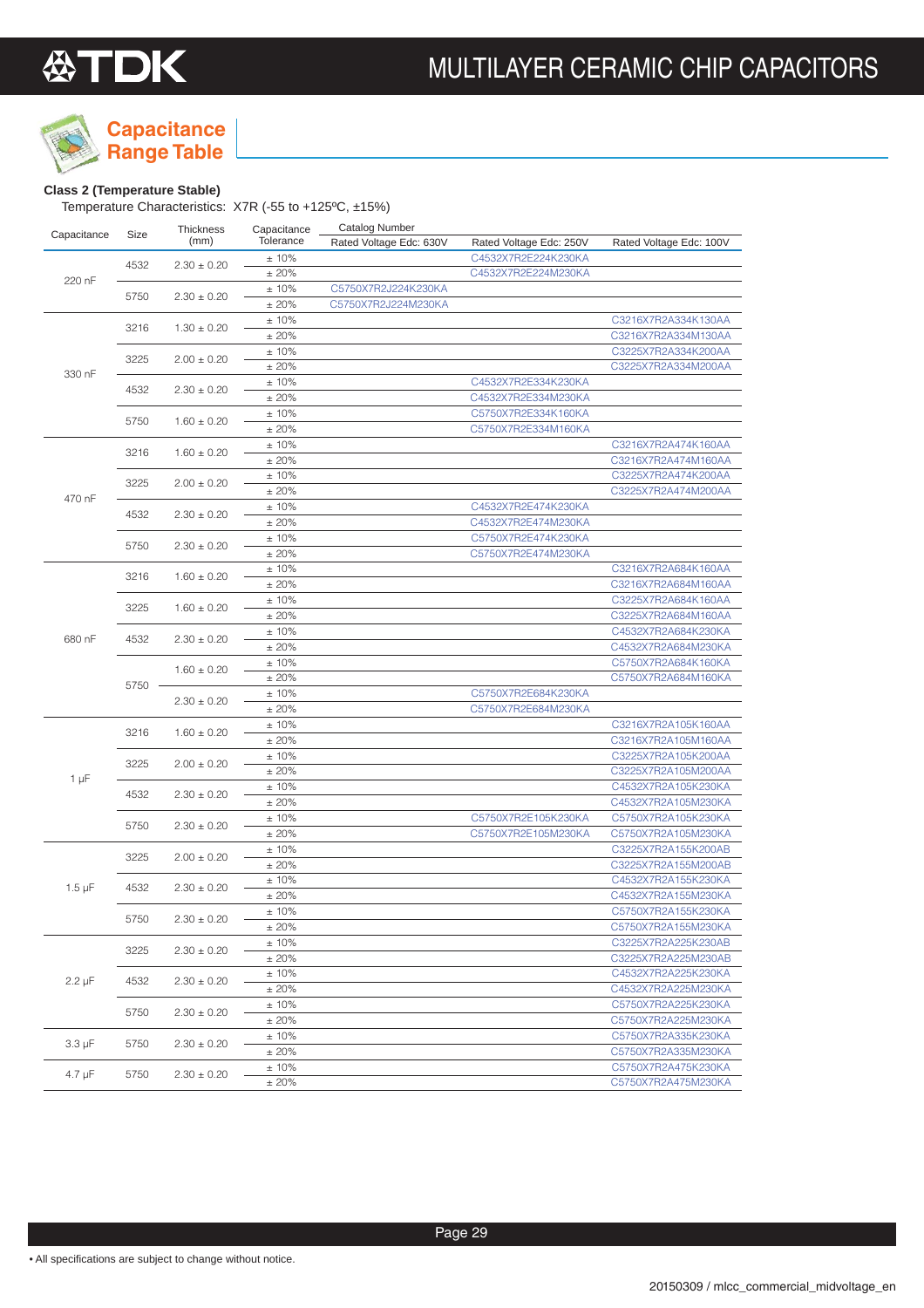

## **Capacitance**

**Range Table**

### **Class 2 (Temperature Stable)**

Temperature Characteristics: X7S (-55 to +125ºC, ±22%)

|                  |                | Thickness       | Capacitance   | <b>Catalog Number</b>   |                         |                         |
|------------------|----------------|-----------------|---------------|-------------------------|-------------------------|-------------------------|
| Capacitance      | Size           | (mm)            | Tolerance     | Rated Voltage Edc: 630V | Rated Voltage Edc: 250V | Rated Voltage Edc: 100V |
| 1 nF             | 1005           | $0.50 \pm 0.05$ | ±10%          |                         |                         | C1005X7S2A102K050BB     |
|                  |                |                 | ±20%          |                         |                         | C1005X7S2A102M050BB     |
| $1.5$ nF         | 1005           | $0.50 \pm 0.05$ | ±10%          |                         |                         | C1005X7S2A152K050BB     |
|                  |                |                 | ±20%          |                         |                         | C1005X7S2A152M050BB     |
| 2.2 nF           | 1005           | $0.50 \pm 0.05$ | ±10%          |                         |                         | C1005X7S2A222K050BB     |
|                  |                |                 | ±20%          |                         |                         | C1005X7S2A222M050BB     |
| 3.3 nF           | 1005           | $0.50 \pm 0.05$ | ±10%          |                         |                         | C1005X7S2A332K050BB     |
|                  |                |                 | ±20%          |                         |                         | C1005X7S2A332M050BB     |
|                  |                |                 | ±10%          |                         |                         | C1005X7S2A472K050BB     |
| 4.7 nF           | 1005           | $0.50 \pm 0.05$ | ±20%          |                         |                         | C1005X7S2A472M050BB     |
|                  |                |                 | ±10%          |                         |                         | C1005X7S2A682K050BB     |
| 6.8 nF           | 1005           | $0.50 \pm 0.05$ | ±20%          |                         |                         | C1005X7S2A682M050BB     |
|                  |                |                 | ±10%          |                         |                         | C1005X7S2A103K050BB     |
| 10 <sub>nF</sub> | 1005           | $0.50 \pm 0.05$ | ±20%          |                         |                         | C1005X7S2A103M050BB     |
|                  |                |                 | ±10%          |                         |                         | C1608X7S2A333K080AB     |
| 33 nF            | 1608           | $0.80 \pm 0.10$ | ±20%          |                         |                         | C1608X7S2A333M080AB     |
|                  |                |                 | ±10%          |                         |                         | C1608X7S2A473K080AB     |
| 47 nF            | 1608           | $0.80 \pm 0.10$ | ±20%          |                         |                         | C1608X7S2A473M080AB     |
|                  |                |                 | ±10%          |                         |                         | C1608X7S2A683K080AB     |
| 68 nF            | 1608           | $0.80 \pm 0.10$ | ±20%          |                         |                         | C1608X7S2A683M080AB     |
|                  |                |                 | ±10%          |                         |                         | C1608X7S2A104K080AB     |
| 100 nF           | 1608           | $0.80 \pm 0.10$ | ±20%          |                         |                         | C1608X7S2A104M080AB     |
|                  |                |                 | ±10%          |                         |                         | C2012X7S2A154K085AB     |
| 150 nF           | 2012           | $0.85 \pm 0.15$ | ±20%          |                         |                         | C2012X7S2A154M085AB     |
|                  | 220 nF<br>2012 |                 | ±10%          |                         |                         | C2012X7S2A224K085AB     |
|                  |                | $0.85 \pm 0.15$ | ±20%          |                         |                         | C2012X7S2A224M085AB     |
|                  | 330 nF<br>2012 |                 | ±10%          |                         |                         | C2012X7S2A334K125AB     |
|                  |                | $1.25 \pm 0.20$ | ±20%          |                         |                         | C2012X7S2A334M125AB     |
|                  |                |                 | ±10%          |                         |                         | C2012X7S2A474K125AB     |
| 470 nF           | 2012           | $1.25 \pm 0.20$ | ±20%          |                         |                         | C2012X7S2A474M125AB     |
|                  |                |                 | ±10%          |                         |                         | C2012X7S2A684K125AB     |
| 680 nF           | 2012           | $1.25 \pm 0.20$ | ±20%          |                         |                         | C2012X7S2A684M125AB     |
|                  |                |                 | ±10%          |                         |                         | C2012X7S2A105K125AB     |
| $1 \mu F$        | 2012           | $1.25 \pm 0.20$ | ±20%          |                         |                         | C2012X7S2A105M125AB     |
|                  |                |                 | ±10%          |                         |                         | C3216X7S2A155K160AB     |
| $1.5 \mu F$      | 3216           | $1.60 \pm 0.20$ | ±20%          |                         |                         | C3216X7S2A155M160AB     |
|                  |                |                 | ±10%          |                         |                         | C3216X7S2A225K160AB     |
| $2.2 \mu F$      | 3216           | $1.60 \pm 0.20$ | ±20%          |                         |                         | C3216X7S2A225M160AB     |
|                  |                |                 | ±10%          |                         |                         | C3216X7S2A335K160AB     |
|                  | 3216           | $1.60 \pm 0.20$ | ±20%          |                         |                         | C3216X7S2A335M160AB     |
|                  |                |                 | ±10%          |                         |                         | C3225X7S2A335K200AB     |
| $3.3 \mu F$      | 3225           | $2.00 \pm 0.20$ | ±20%          |                         |                         | C3225X7S2A335M200AB     |
|                  |                |                 | ±10%          |                         |                         | C4532X7S2A335K200KB     |
|                  | 4532           | $2.00 \pm 0.20$ |               |                         |                         | C4532X7S2A335M200KB     |
|                  |                |                 | ± 20%<br>±10% |                         |                         | C3225X7S2A475K200AB     |
|                  | 3225           | $2.00 \pm 0.20$ | ±20%          |                         |                         | C3225X7S2A475M200AB     |
| $4.7 \mu F$      |                |                 |               |                         |                         |                         |
|                  | 4532           | $2.30 \pm 0.20$ | ± 10%<br>±20% |                         |                         | C4532X7S2A475K230KB     |
|                  |                |                 |               |                         |                         | C4532X7S2A475M230KB     |
| $6.8 \mu F$      | 5750           | $2.00 \pm 0.20$ | ± 10%         |                         |                         | C5750X7S2A685K200KB     |
|                  |                |                 | ±20%          |                         |                         | C5750X7S2A685M200KB     |
| 10 $\mu$ F       | 5750           | $2.30 \pm 0.20$ | ±10%          |                         |                         | C5750X7S2A106K230KB     |
|                  |                |                 | ±20%          |                         |                         | C5750X7S2A106M230KB     |
| $15 \mu F$       | 5750           | $2.50 \pm 0.30$ | ±20%          |                         |                         | C5750X7S2A156M250KB     |

Page 30